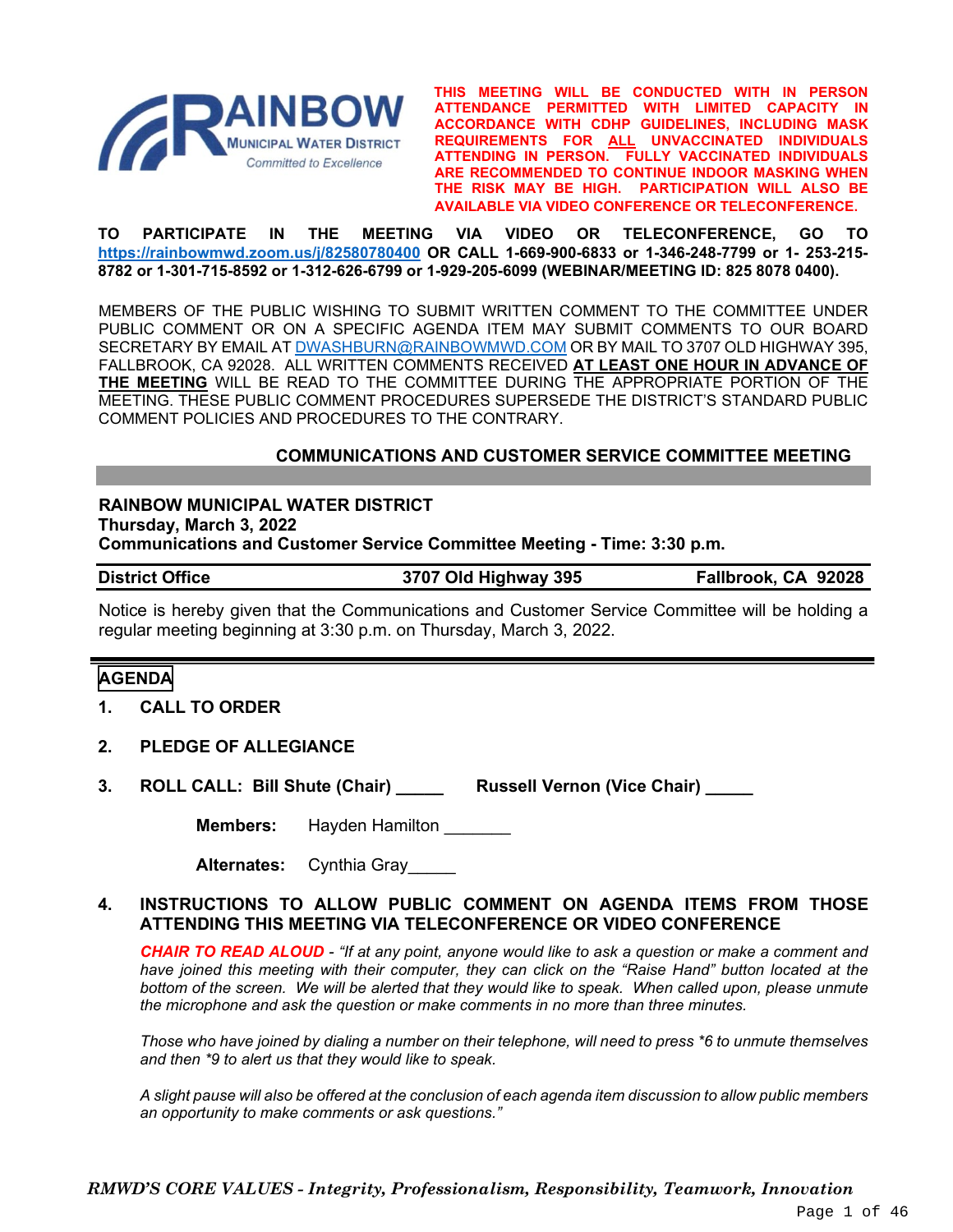- **5. SEATING OF ALTERNATES**
- **6. ADDITIONS/DELETIONS/AMENDMENTS TO THE AGENDA (Government Code §54954.2)**
- **7. PUBLIC COMMENT RELATING TO ITEMS NOT ON THE AGENDA (Limit 3 Minutes)**
- **\*8. APPROVAL OF MINUTES A.** [February 3, 2022](#page-2-0)
- **9. GENERAL MANAGER COMMENTS**
- **10. COMMITTEE MEMBER COMMENTS**
- **\*11. REVIEW OF PROPOSED CHANGES TO ADMINISTRATIVE CODE CHAPTER 8.20 – CROSS-[CONNECTION CONTROL INCLUDING BACKFLOW NOTIFICATIONS \(OPERATIONS\)](#page-8-0)**
- **12. SHUTOFF FOR NON-PAYMENT UPDATE**
- **13. COVID-19 UPDATE**
- **14. CUSTOMER SURVEY UPDATE**
- **15. COMMITTEE MEMBER RECRUITMENT**
- **16. SDCWA SHUTDOWN UPDATE**
- **17. EMERGENCY NOTIFICATION ANALYTICS UPDATE INCLUDING PROGRESS AND ENHANCEMENTS**
- **18. COMMUNITY EVENT PARTICIPATION IDEAS (AVOCADO FESTIVAL/VINTAGE CAR SHOW)**
- **19. CONSIDERATION OF A PUBLIC RELATIONS PIECE FOCUSED ON INTERAGENCY COOPERATION (RECENT UNPRECEDENTED LEAKS/HELI-HYDRANT INSTALLATION)**
- **20. PUBLIC COMMUNICATIONS AND RELATED MEDIA STORIES**
- **21. LIST OF SUGGESTED AGENDA ITEMS FOR THE NEXT SCHEDULED COMMUNICATIONS AND CUSTOMER SERVICE COMMITTEE MEETING**
- **22. ADJOURNMENT**

**ATTEST TO POSTING:**

Pam Moss Pam Moss

Secretary of the Board

2-24-22 @ 4:30 p.m. Date and Time of Posting Outside Display Cases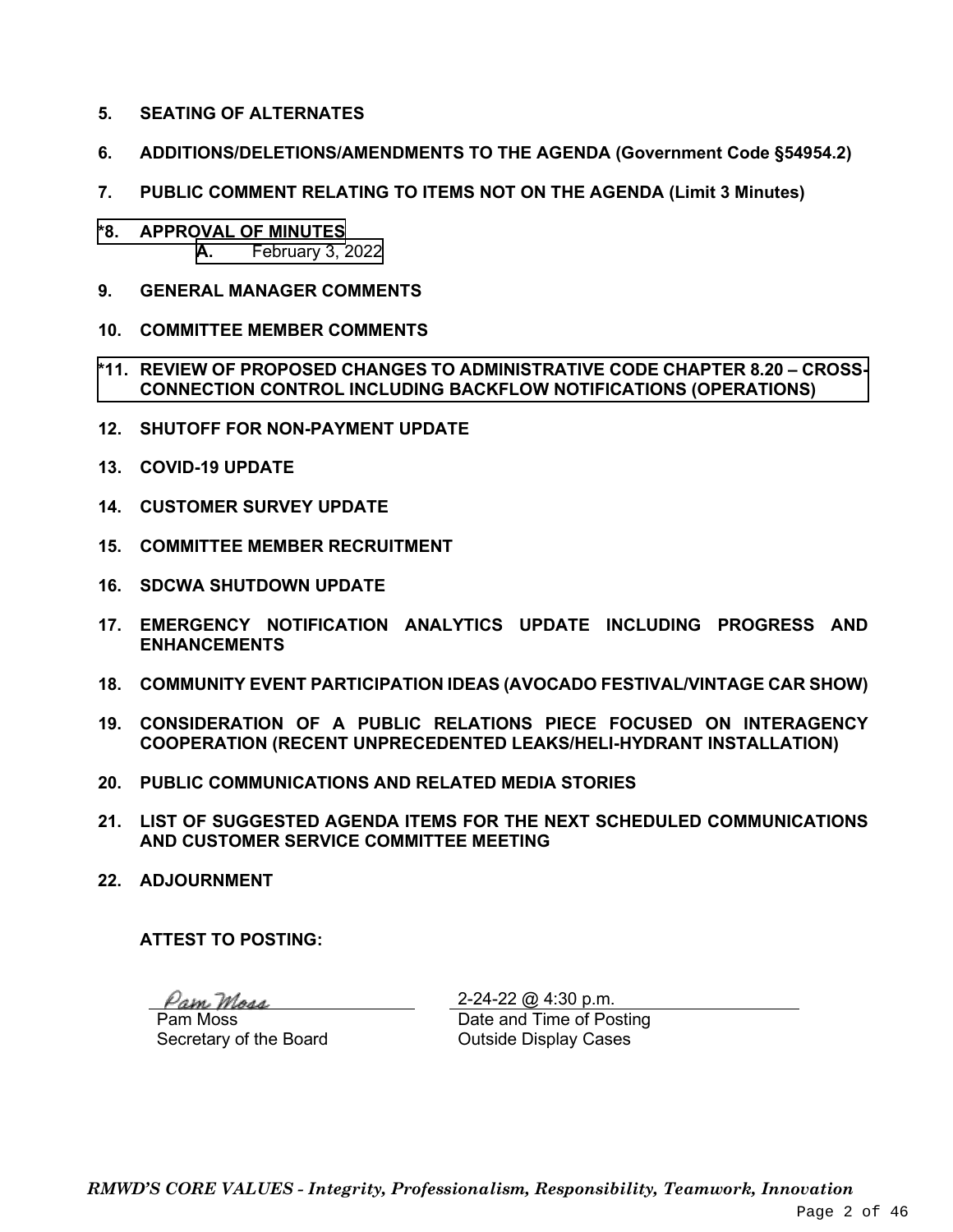### <span id="page-2-0"></span>**MINUTES OF THE COMMUNICATIONS AND CUSTOMER SERVICE COMMITTEE MEETING OF THE RAINBOW MUNICIPAL WATER DISTRICT FEBRUARY 3, 2022**

**1. CALL TO ORDER –** The Communications and Customer Service Committee Meeting of the Rainbow Municipal Water District on February 3, 2022, was called to order by Chairperson Shute at 3:30 p.m. in the Board Room of the District, 3707 Old Highway 395, Fallbrook, CA 92028. *(This meeting was held with limited in-person attendance following County and State COVID guidelines as well as virtually.)* Chairperson Shute presiding.

# **2. PLEDGE OF ALLEGIANCE**

- **3. ROLL CALL:** 
	- **Present:** Member Hamilton *(via video conference),* Member Shute *(via video conference)*, Member Vernon *(via video conference)*.
	- Absent: General Manager Kennedy.
	- **Also Present:** Executive Assistant Washburn.

# **Also Present Via Teleconference or Video Conference:**

Alternate Gray, Finance Manager Largent, Information Technology Manager Khattab, Information Systems Specialist Espino.

Two members of the public were present via teleconference or video conference.

# **4. INSTRUCTIONS TO ALLOW PUBLIC COMMENT ON AGENDA ITEMS FROM THOSE ATTENDING THIS MEETING VIA TELECONFERENCE OR VIDEO CONFERENCE**

Mr. Shute read aloud the instructions for those attending the meeting via teleconference or video conference.

# **5. SEATING OF ALTERNATES**

There were no alternates seated.

# **6. ADDITIONS/DELETIONS/AMENDMENTS TO THE AGENDA (Government Code §54954.2)**

There were no amendments to the agenda.

# **7. PUBLIC COMMENT RELATING TO ITEMS NOT ON THE AGENDA (Limit 3 Minutes)**

There were no public comments.

Page 1 of 5 20220203\_draft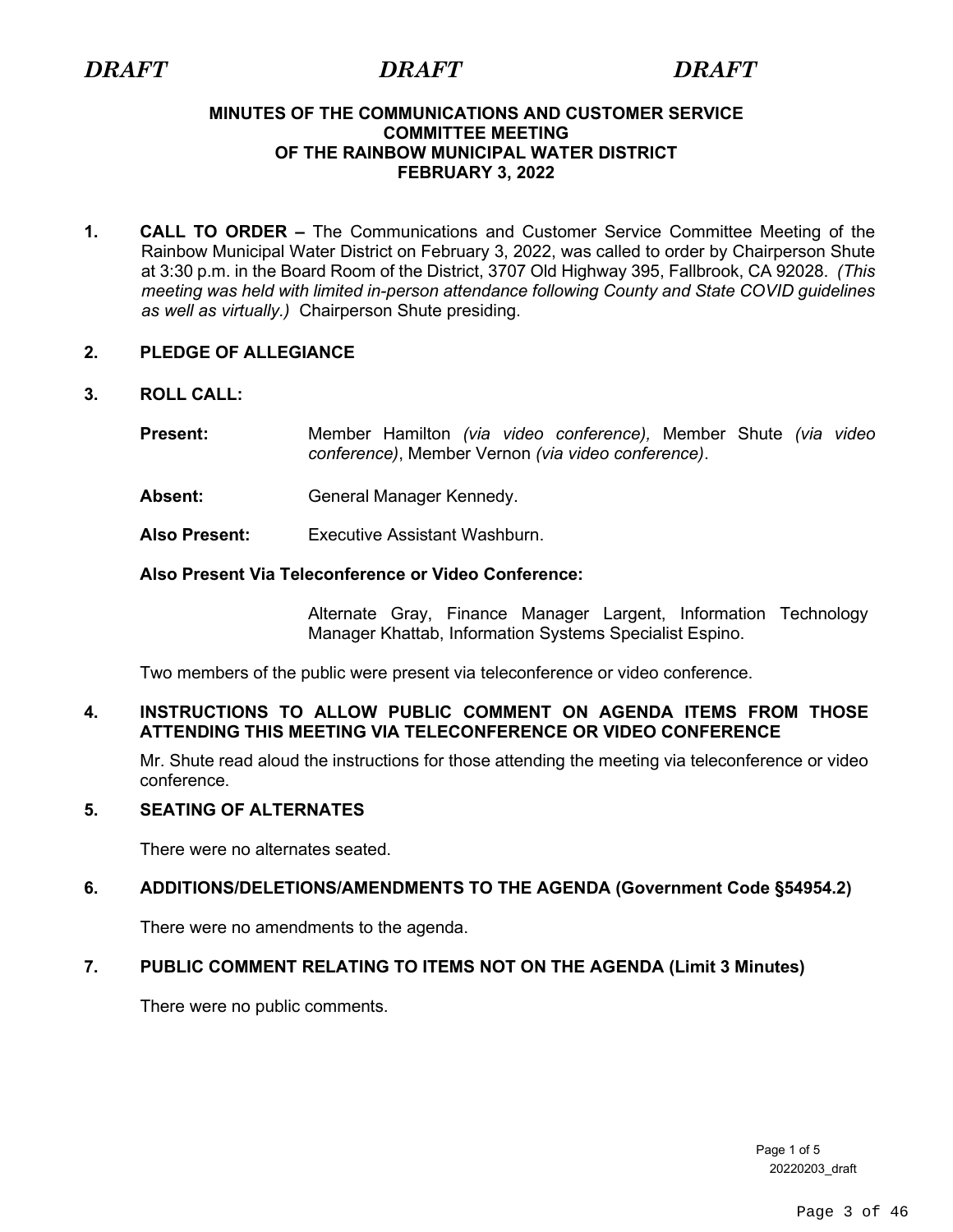**\*8. APPROVAL OF MINUTES**

**A.** January 6, 2022

*Motion:* 

*To approve the minutes.*

*Action: Approve, Moved by Member Hamilton, Seconded by Member Shute.*

*Vote: Motion carried by unanimous roll call vote (summary: Ayes = 3).*

*Ayes: Member Hamilton, Member Shute, Member Vernon.*

# **9. GENERAL MANAGER COMMENTS**

There were no comments.

# **10. COMMITTEE MEMBER COMMENTS**

Mr. Vernon shared what he has experienced with trying to downsize his meter and how he was informed his request for a variance would need to go to the Board for consideration. Mr. Hamilton noted this was a standard procedure for these types of requests. Discussion ensued.

Mr. Vernon inquired as to how far his Flume device can communicate. Discussion ensued.

# **11. COVID-19 UPDATE**

Ms. Gray shared the information Ms. Harp reported to staff noting there was 17% of the workforce quarantined all at once a few weeks ago with most being in contact with someone who has tested positive. She stated the District was down to two employees currently still in quarantine who would be returning soon. She reported the lobby will be reopening on February 7, 2022.

Discussion ensued regarding RMWD's COVID-19 tracking system.

# **12. DISCUSSION REGARDING PROPOSED AMENDMENTS TO ADMINISTRATIVE CODE CHAPTER 8.20 – BACKFLOW INCLUDING BACKFLOW NOTIFICATIONS**

Ms. Largent explained although there would not be a presentation of the proposed changes today, staff wanted to notify the committee members that proposed revisions will be provided to the committee members ahead of the next meeting in preparation for further discussion anticipated at the March committee meeting.

Mr. Hamilton suggested there be something specified in the policies regarding notifying the customers they are responsible for making the backflow devices accessible as well as when the devices are not.

# **13. CUSTOMER SURVEY UPDATE**

Ms. Gray stated she has been proactively working with Survey Monkey while waiting to see if the District's current merchant can provide the surveys desired. She mentioned some of the questions she has prepared that will start going out via email following staff conversations with the customers.

> Page 2 of 5 20220203\_draft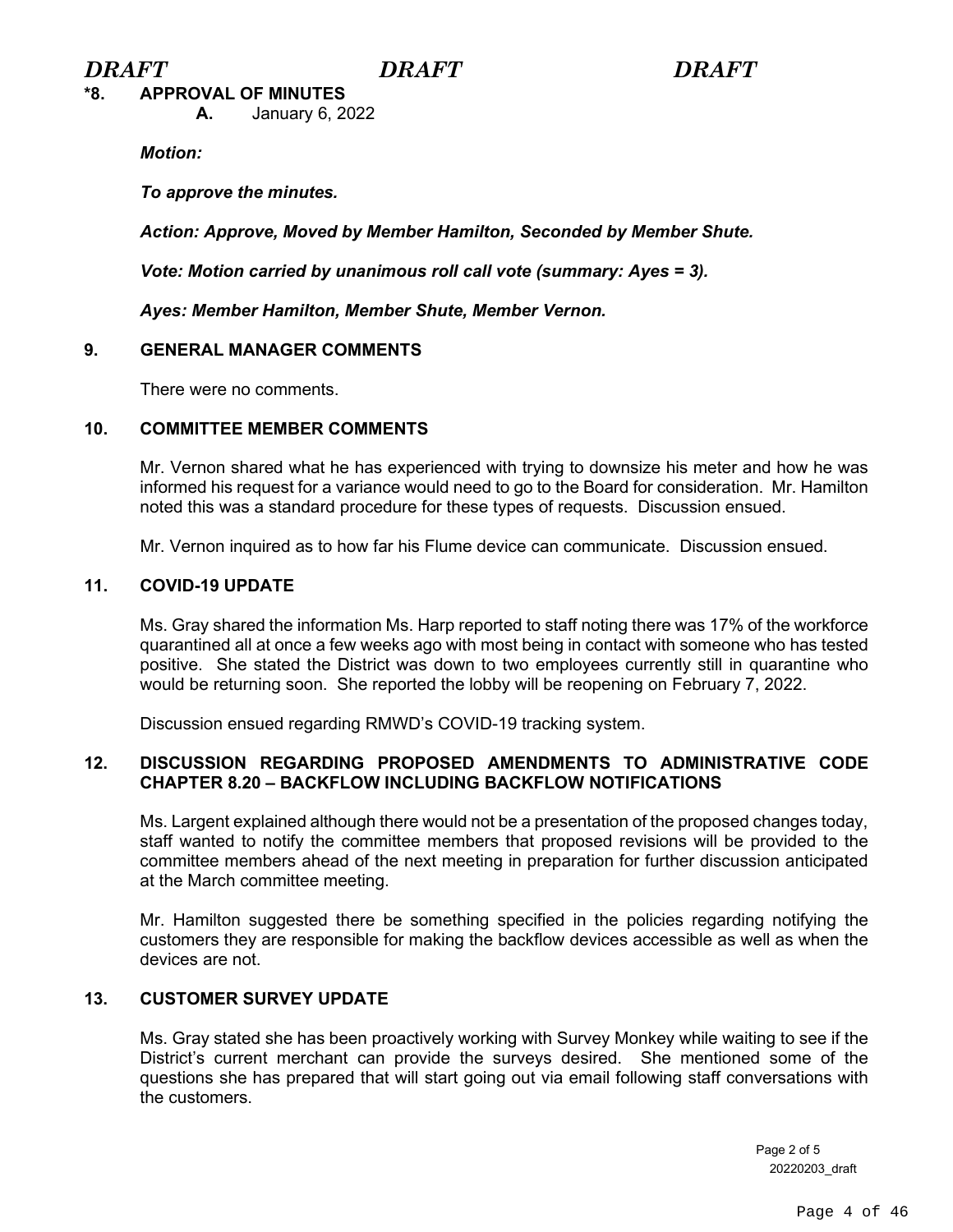# *DRAFT DRAFT DRAFT*

Mr. Shute inquired if the survey will be telephonic or an email-type survey. Ms. Gray stated it was her hope it will be via email as well as possibly text messages based on the customer contact information staff has on record.

Mr. Shute encouraged staff to pick the questions lightly as well as keep them consistent. He stated having core basic questions that will always be used would be best.

Ms. Gray noted these surveys will also be able to be used very proactively as all of the emails that come into the website will have staff's responses attached.

# **14. EMERGENCY NOTIFICATION ANALYTICS UPDATE**

Ms. Gray reported it was discovered there was a bit of a hiccup with the transfer of information; however, once this is resolved, the current numbers will increase. She said she will have another update at the March committee meeting.

Mr. Hamilton inquired if there will be a test conducted of the current data set against the pending shutdown of Aqueduct 4. Ms. Largent explained due to this being a SDCWA scheduled shutdown as opposed to an emergency, the District has plans in place to prepare for the shutdown to ensure there is no interruption of water service to the customers; therefore, an emergency notification may not be necessary for this scenario. Discussion ensued.

# **15. DISCUSSION REGARDING COMMITTEE MEMBER RECRUITMENT**

Mr. Shute stated although he has been actively recruiting for more committee members since December; however, it has been to no avail. He inquired as to whether anyone had any ideas for ramping up recruitment.

Ms. Washburn reported the newsletter was effective in recently generating interest from a member of the public to serve on the Engineering and Operations Committee.

Mr. Hamilton asked if there was a constant campaign for committee recruitment in the District newsletters. Ms. Gray stated a campaign is published bi-monthly.

Mr. Shute mentioned there were prior discussions regarding getting something published in the local newspaper. Ms. Gray offered to draft something for possible release in The Village News.

Mr. Shute and Mr. Hamilton shared how each of them became interested in serving on this committee. Discussion followed.

Mr. Vernon suggested Mr. Shute write a testimonial for publishing in an edition of the RMWD newsletter.

# **16. CONSIDER APPROVAL OF LIFT STATION 1 PROJECT LOGO**

Ms. Gray shared the proposed logo. Ms. Largent stated it looked very basic. Ms. Gray said with the logo, there is information with the name of the project.

Ms. Gray reported the signage has already been completed with a blank space in which the logo can be added. She noted the QR code has already been created, the information is on the District's website which will be continually updated, and how there will be placement for four different signs.

> Page 3 of 5 20220203\_draft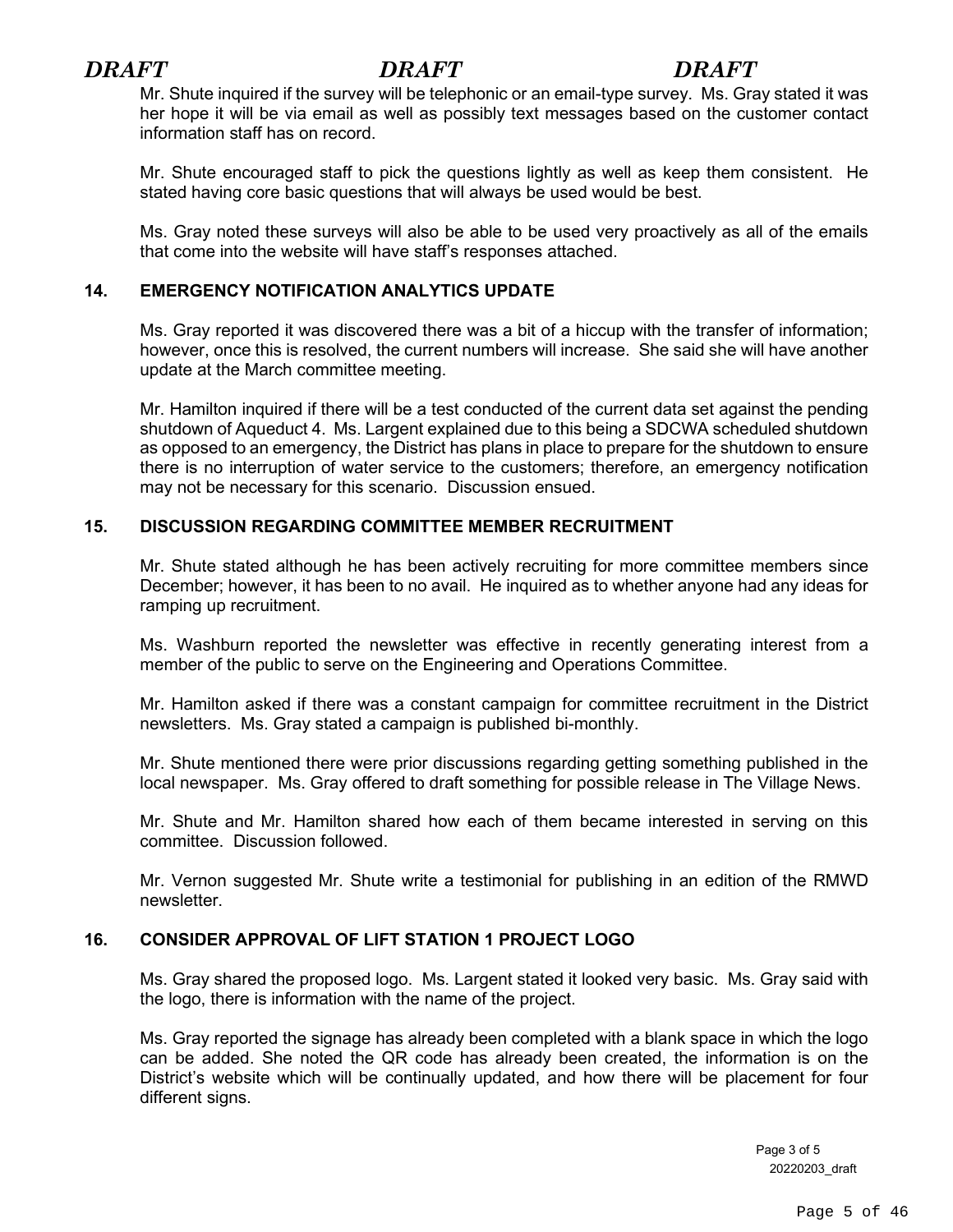# *DRAFT DRAFT DRAFT*

Mr. Hamilton inquired as to multiple logo choices. Ms. Gray explained she and Mr. Kennedy had settled on the proposed logo. Mr. Shute asked for examples as to how this would be used. Ms. Gray displayed a sample of what it would look like on the signage.

Mr. Shute inquired as to whether a press release will be published regarding this pump station as to the project being an enhancement. Mr. Hamilton pointed out this was a capital improvement project for which RMWD was not well known for doing, so it may be beneficial to communicate it better to the public. Ms. Largent explained there will be a sign at the site and that the article and map being published in the District's newsletter could also be submitted for a press release.

 Mr. Hamilton provided an update on the Water Service Upgrade Project (WSUP), noting it was anticipated by Mr. Gutierrez that the project will be completed within the next week in terms of the standard replacements with some work remaining on those meters that were kicked back.

Mr. Vernon pointed out the context provided in the sample Ms. Gray displayed looked better; however, there was no indication this was a sewer project. Ms. Largent noted it should say "Lift Station" as opposed to "Pump Station". Mr. Hamilton recommended it be posted as a sewer project. Mr. Shute suggested there be language explaining the project was to increase sewer capacity, etc. Ms. Largent stated she liked the idea of "your dollars at work".

Ms. Gray clarified when discussing the signage for this project with Mr. Kennedy, it was determined pump station was what was settled upon and why. Discussion followed.

Mr. Shute stated he liked what was being proposed in context; however, he would recommend adding words around it. Ms. Gray pointed out this would be utilized very much like the WSUP signage with the ability to provide updates.

Mr. Hamilton suggested it would be better to identify this as a wastewater station as opposed to sewage or a pump station. Mr. Shute and Mr. Vernon agreed with it being made clear that this project is for waste as opposed to water. Ms. Gray asked for clarification as to how this be identified. Mr. Shute explained next to the logo in whatever copy it is placed. Ms. Gray offered to try to add something within the logo related to this being a wastewater project; however, the signs were already done, and how difficult it was to get down to as few words as possible while ensuring it was understood this project was for Thoroughbred Lane.

Mr. Shute expressed concern with this committee being presented with a logo for which approval was being considered. Ms. Gray understood the concern noting she was brought in at the last minute and did her best to work with what was presented. Mr. Hamilton stated in Ms. Gray's defense, this project was in the works for several years and how the hold up has been in the easements. He stated now that the easements have been cleared, engineering moved very quickly as opposed to sitting back and waiting. Mr. Shute stated the process should include a checklist to allow time for review and input prior to something going out.

# **17. PUBLIC COMMUNICATIONS AND RELATED MEDIA STORIES**

Mr. Shute inquired as to whether Mr. Kennedy emailed the article from the Union Tribune to the committee members. Ms. Largent offered to share the article with the committee in the event Mr. Kennedy had not done so.

Mr. Shute recommended the committee have a steady beat of public communications that RMWD can offer up to local media on a quarterly basis and possibly have an annual calendar on which to reflect. Ms. Largent agreed this could be streamlined with the monthly District newsletter adding a process to send some of the newsletter articles to the local media.

> Page 4 of 5 20220203\_draft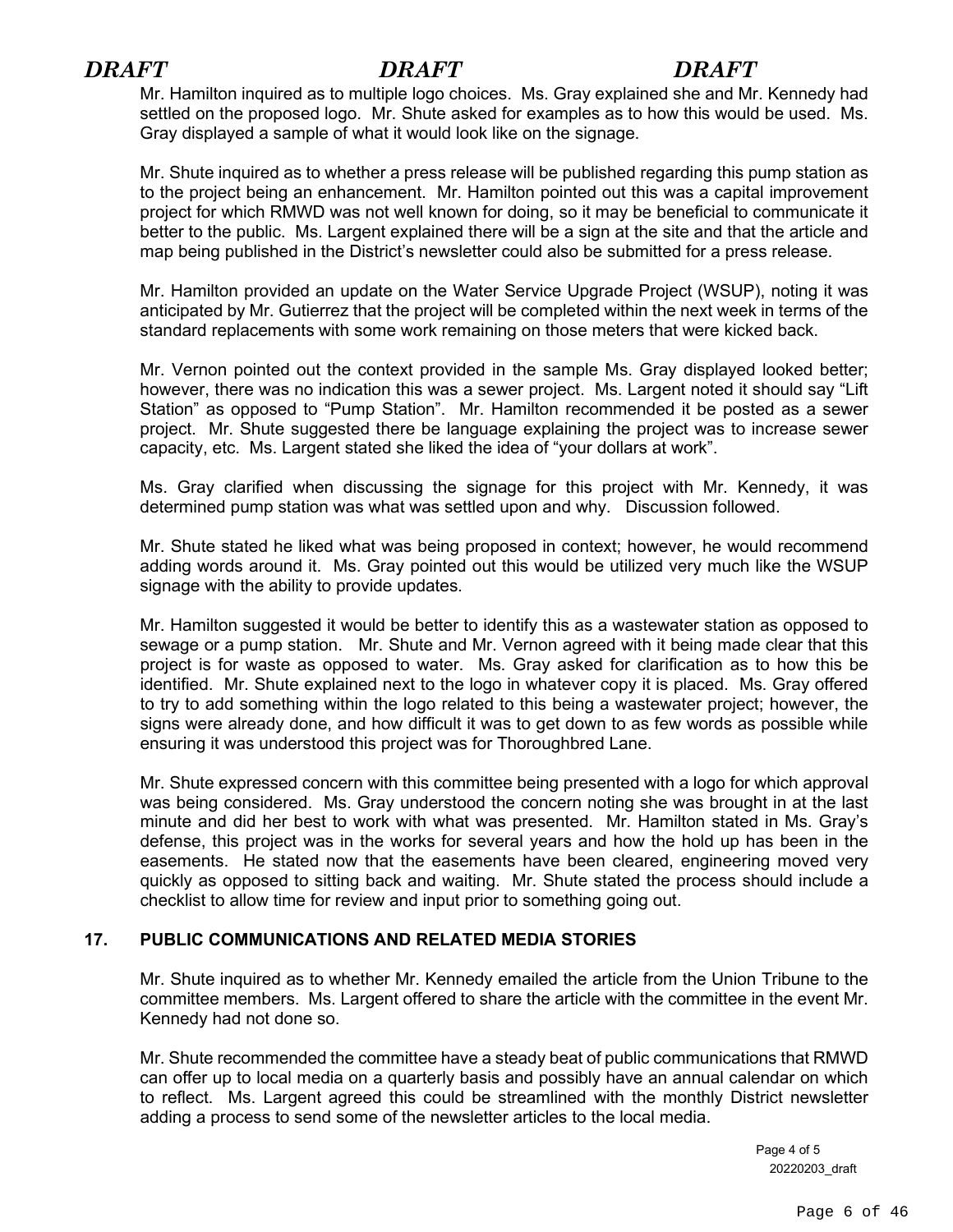Ms. Gray announced the Avocado Festival would be taking place on April 24, 2022, and the Vintage Car Show will take place at Bates Nut Farm in Valley Center on May 29, 2022. She encouraged anyone interested in assisting was welcome to join staff at either event.

Mr. Hamilton noted there may be a great interest in updates on the detachment efforts.

Mr. Vernon suggested informational flyers be provided as handouts. Mr. Shute recommended adding something about volunteering on the committees. Ms. Gray proposed the idea of handing out postcards with QR codes to the website. Mr. Hamilton liked the idea of providing a selfaddressed postcard idea where customers could put their contact information on it, add a stamp, and place it in a mailbox. Mr. Shute added possibly having a drop box available would be helpful as well.

Mr. Shute offered to prepare cheat sheets related to booth training as well as give a brief training presentation to help maximize RMWD's benefits when working on these events. Ms. Gray suggested having Mr. Shute come into the District and have Mr. Khattab record the training presentation.

# **18. LIST OF SUGGESTED AGENDA ITEMS FOR THE NEXT SCHEDULED COMMUNICATIONS AND CUSTOMER SERVICE COMMITTEE MEETING**

It was noted an update on shutoffs for non-payment, COVID-19, customer surveys, committee member recruitment, the SDCWA shutdown, emergency notification analytics including any progress and enhancements, as well as community event participation ideas, consideration of a possible public relations piece focused on interagency cooperation, and backflow policy updates should be on the next committee agenda.

# **19. ADJOURNMENT**

# *The meeting was adjourned by Chairperson Shute.*

The meeting adjourned at 4:37 p.m.

\_\_\_\_\_\_\_\_\_\_\_\_\_\_\_\_\_\_\_\_\_\_\_\_\_\_\_\_\_\_\_\_\_\_\_\_\_  **Bill Shute, Committee Chairperson**

**Dawn M. Washburn, Board Secretary**

Page 5 of 5 20220203\_draft

Page 7 of 46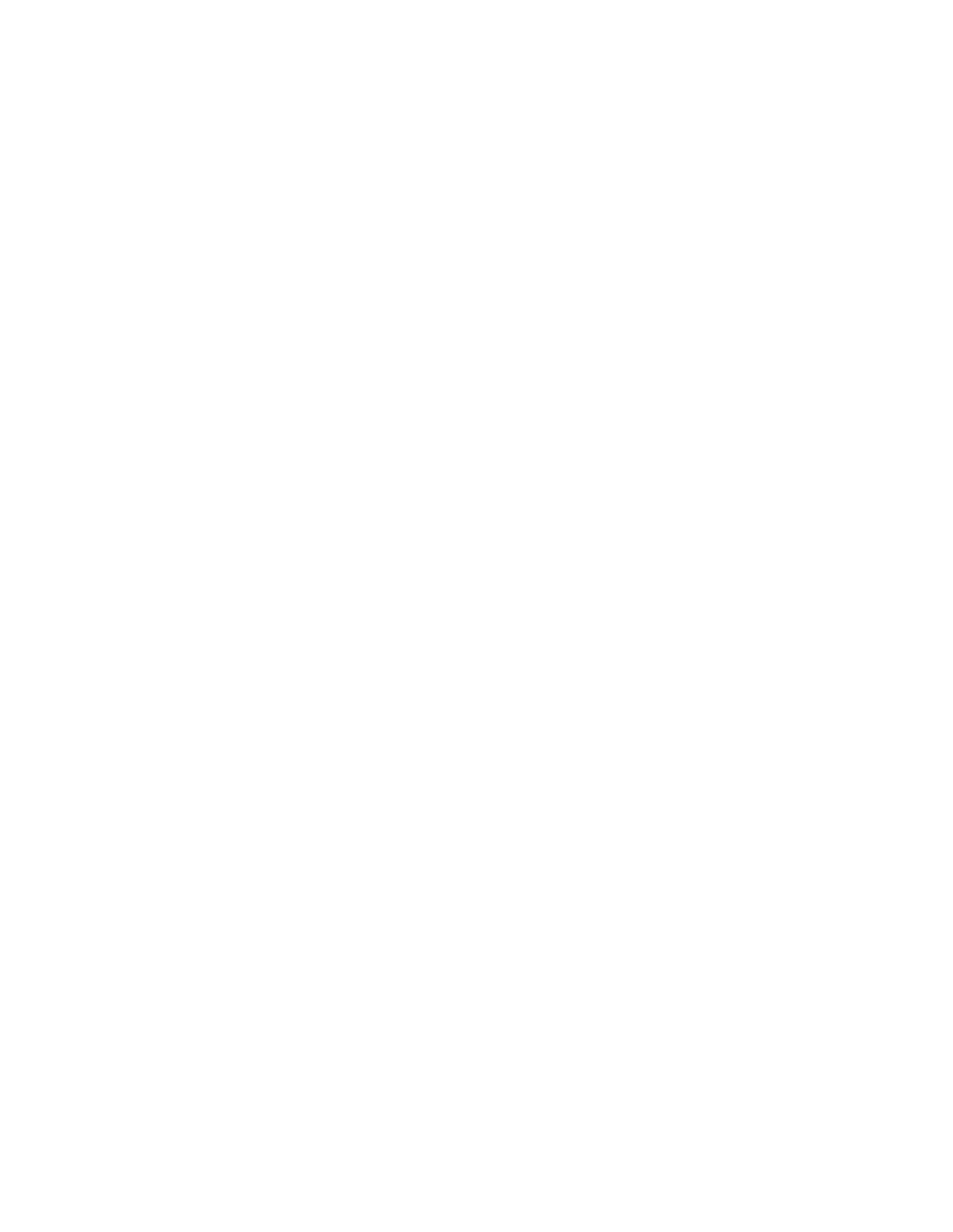<span id="page-8-0"></span>

# BOARD ACTION

# **BOARD OF DIRECTORS**

March 22, 2022

# **SUBJECT**

DISCUSSION AND POSSIBLE ACTION TO ADOPT ORDINANCE NO. XX-XX AMENDING AND UPDATING ADMINISTRATIVE CODE SECTION 8.20.010.01 CROSS-CONNECTION CONTROL **POLICY** 

#### **BACKGROUND**

The California Code of Regulations (CCR) requires public water systems to protect water supplies from contamination by implementing a cross-connection control program. The scope of a comprehensive crossconnection control program must include provisions for the protection of the drinking water supply through the installation of appropriate backflow prevention assemblies at all water users' connections where a hazard or potential hazard to the water supply is identified by the public water system.

The Water Supplier shall protect the public water supply from contamination by the implementation of a cross-connection control program; the program, or any portion thereof, may be implemented directly by the water supplier or by means of a contract with a local health agency, or with another agency approved by the health agency.

- *(a) The adoption of operating rules or ordinances to implement the cross-connection program.*
- (b) The conducting of surveys to identify water user premises where cross-connections are likely to occur.
- (c) The provisions of backflow protection by the water user at the user's connection or within the user's premises or both.
- (d) The provision of at least one person trained in cross-connection control to carry out the cross-connection program.
- (e) The establishment of a procedure or system for testing backflow preventers.
- (f) The maintenance of records of locations, tests, and repairs of backflow preventers.

(Title 17, Section 7584).

#### **DESCRIPTION**

A cross-connection is created when drinking water piping connects the various plumbing fixtures in businesses or homes. If improperly protected, contamination can result when a backflow event occurs, allowing contaminants to reverse flow from the fixture and equipment to the drinking water supply. A backflow prevention device protects potable water supplies from contamination or pollution due to backflow. The cross-connection control technician administers the cross-connection control program. Staff has reviewed Administrative Code Chapter 8.20 and determined that amendments and updates to the Code are essential to ensure public health. This update clarifies that testing is mandatory. The update also defines the responsibilities of both RMWD and the homeowner. Below is a list of the proposed amendments: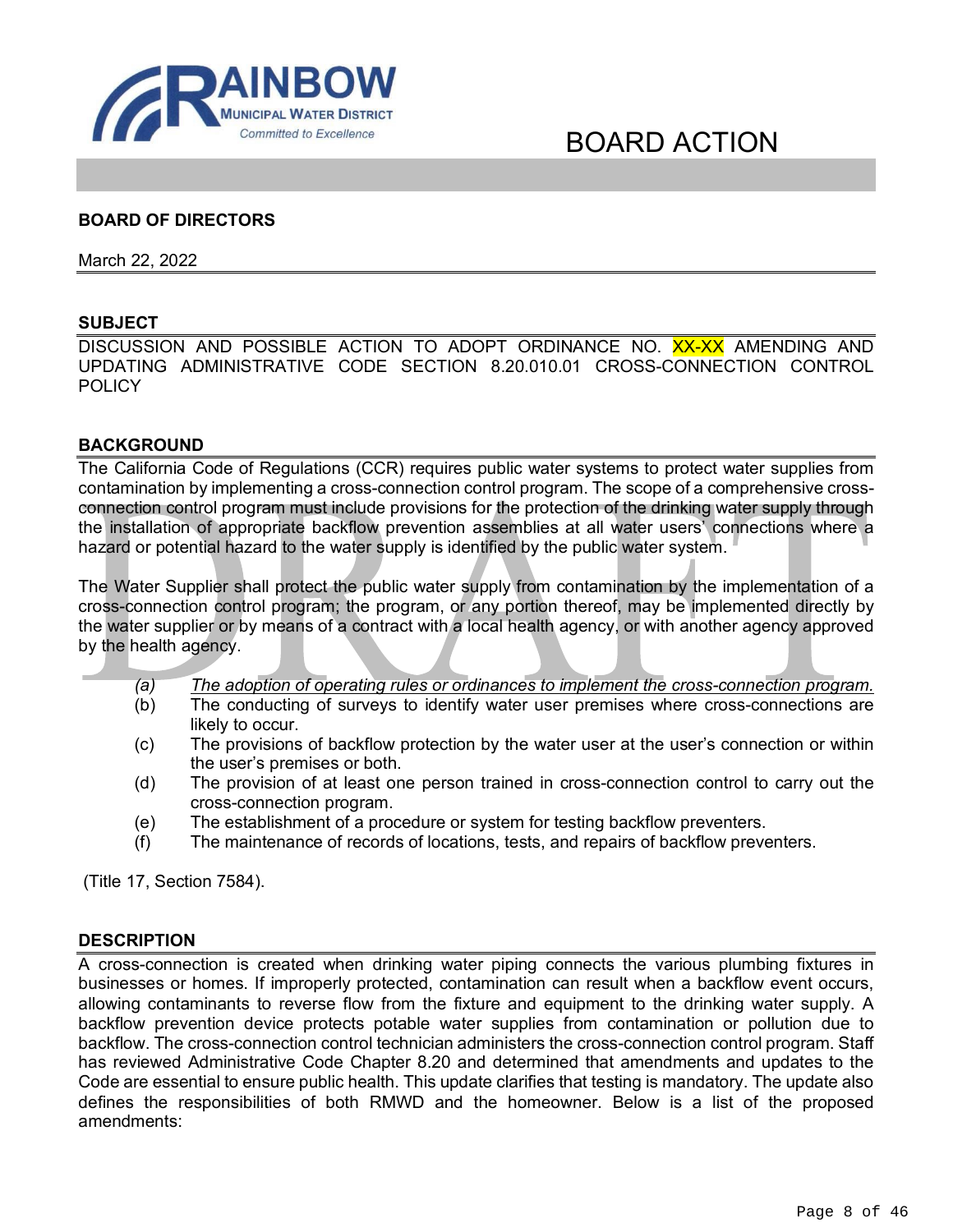**8.20.010.02.1 - Legal Authority:** Adds plainly worded language to legal authority.

**8.20.010.03 - Definitions:** Adds verbiage to the definition for health hazard; added definitions include "passive purge" and "Pressure Vacuum Breaker Assembly."

**8.20.010.04 - Cross-Connection Protection Requirements:** Adds a general provision section which further defines where protection is required, types of protection required, and Table 1 for clarification.

**8.20.010.51 - Approved Backflow Prevention Assemblies:** Defines in detail types of assemblies removing the vagueness of the previous code.

**8.20.010.05.3 - Backflow Prevention Assembly Testing and Maintenance:** Clarifies that testing is the responsibility of RMWD and mandatory. Clearly states what staff is responsible for and what the homeowner is responsible for.

**8.20.010.07.01 - Water Service Termination:** Deletes previous single paragraph from the old version and adds detailed conditions for water service termination.

**8.20.010.09 – User Supervisor:** Replaces "Systems to be Open for Inspection, Installation, and Testing" section.

**8.20.100, 8.20.110, 8.20.120, 8.20.130, 8.20.140, 8.20.150, and 8.20.160**: Removed in their entirety.

# **POLICY/STRATEGIC PLAN KEY FOCUS AREA**

Strategic Focus Area Two: Asset Management Strategic Focus Area Four: Fiscal Responsibility Strategic Focus Area Five: Customer Service

# **ENVIRONMENTAL**

In accordance with CEQA guidelines Section 15378, the action before the Board does not constitute a "project" as defined by CEQA, and further environmental review is not required at this time.

# **BOARD OPTIONS/FISCAL IMPACTS**

- Adopt Ordinance No. XX-XX amending and updated Administrative Code Section 8.20.010.01 as<br>
presented.<br>
Adopt Ordinance No. XX-XX amending and updating Administrative Code Section 8.20.010.01 with<br>
revisions.<br>
Deny adoption presented.
- Adopt Ordinance No. XX-XX amending and updating Administrative Code Section 8.20.010.01 with<br>revisions.<br>2) Deny adoption of Ordinance No. XX-XX and provide staff with direction.<br>27155 BEOCHILENE ATION revisions.
- 3) Deny adoption of Ordinance No. XX-XX and provide staff with direction.

# **STAFF RECOMMENDATION**

Staff supports direction.

Robert Gutierrez Operations Manager 03/22/2022

-=--------=-J L J L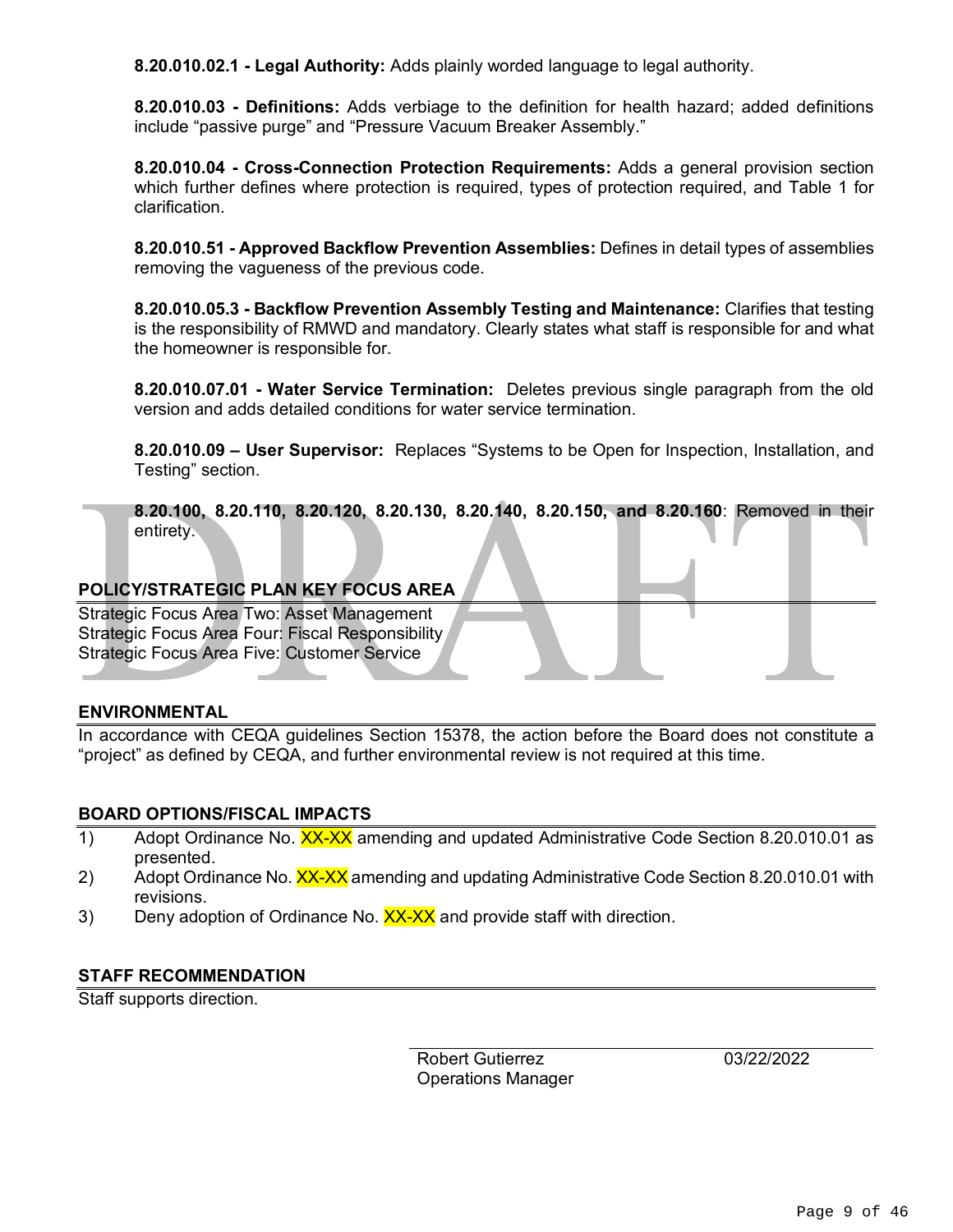### **8.20.010.01 Purpose**

The purpose of this policychapter is to:

- **To pProtect the District system from the possibility of** contamination or pollution, by isolating within customer systems such contaminants or pollutants that have the potential to backflow into the District's potable water system; and
- B. To pProvide for an ongoing program of cross-connection control which will systematically and effectively prevent the contamination or pollution of the District's potable water system; and
- C. Meet or exceed Federal and State regulations pertaining to crossconnection control issues.

# **8.20.010.0220 Legal Basis and Authority Basis for Program**

All legal authorities and references shall be current versions and revisions.

### **Authority**

- **1.** Code of Federal Regulations, Safe drinking Water Act most current
- **2.** Code of California Regulations, Titles 17 and 22
- **3.** State of California Water Code, Chapter 1, Section 110. Chapter 8, Section 500 and Chapter 723, Sections 13553, 13554.2, and 13554.3
- **4.** American Water Works Association Manual of Water Supply Practices M14
	- **5.** University of Southern California (USC Manual) latest or current edition
- **6.** California Plumbing Code (CPC)
- **7.** Rainbow Municipal Water District Administrative Code

# **8.20.010.02.1 Legal Basis**

All legal authorities and references shall be current versions and revisions.

1. The purpose of this ordinance is to protect the public water supply against actual potential cross-connection by isolating within the premise contamination that may occur because of some undiscovered or unauthorized cross-connection on the premises.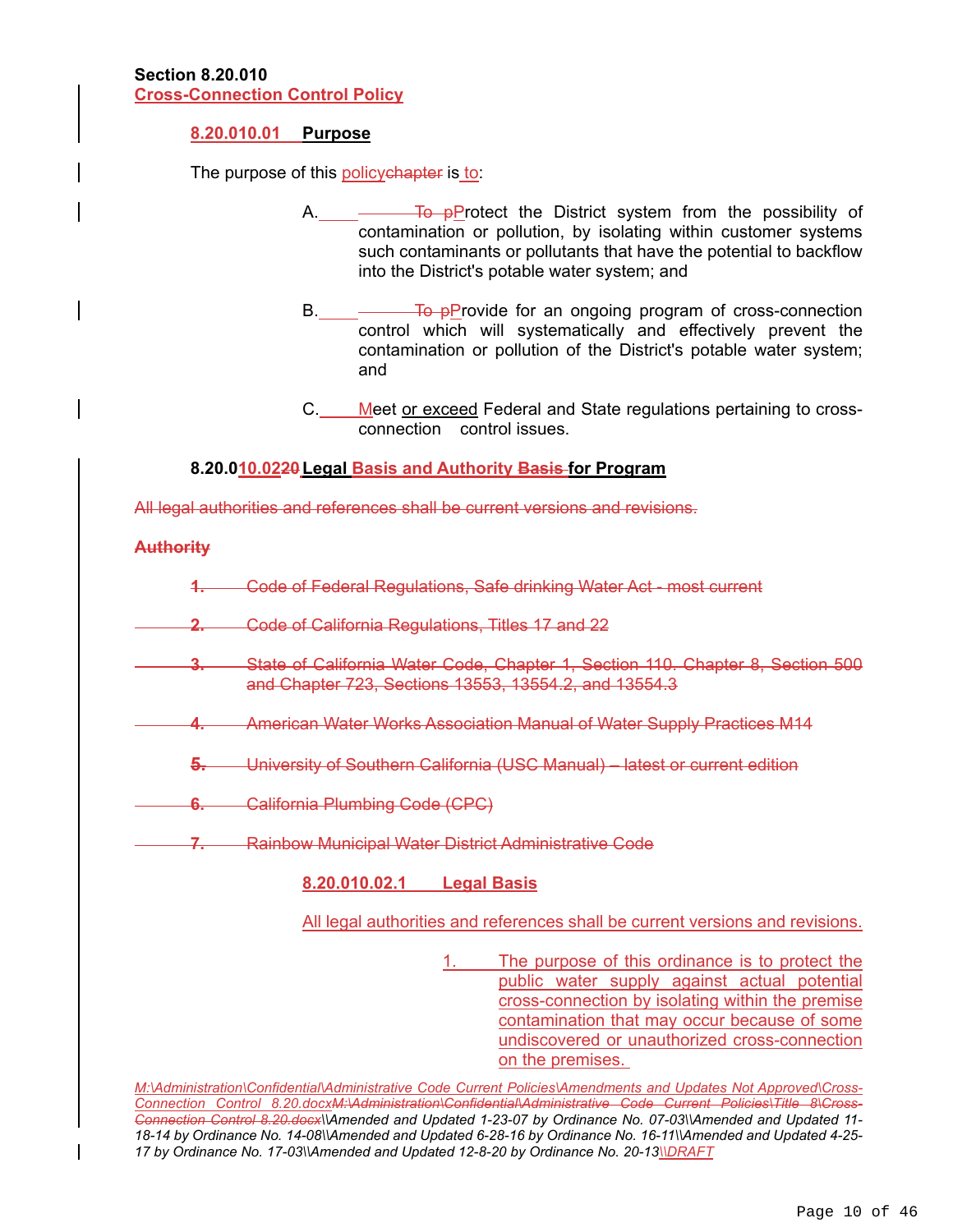- To eliminate existing connections between drinking water systems and other sources of water that are not approved as safe and potable for human consumption.
- To eliminate cross-connections between drinking water systems and sources of contamination.
- To prevent the making of cross-connections in the future.
- 5. To maintain the backflow prevention program by administering an inspection and testing program of backflow prevention assemblies installed at the meter.

These regulations are adopted pursuant to the state of California Code of Regulations, Title 17, Public Health entitled "Regulations Relating to Cross-Connections." It is unlawful for any person, firm, or corporation at any time to make or maintain or cause to be made or maintained, temporarily or permanently, for any period of time whatsoever, any cross-connection between plumbing pipes or water fixtures being served with water by the District water department and any other source of water supply to maintain any sanitary fixture or other source of water supply or to maintain any sanitary fixture or other appurtenances or fixtures which by reason of their construction may cause or allow backflow of water or other substances into the water supply system of the District and/or the service of water pipes or fixtures of any consumer of the District.

# **8.20.010.02.2 Authority**

- 1. Code of Federal Regulations, Safe drinking Water Act - most current
- 2. Code of California Regulations, Titles 17 and 22
- State of California Water Code, Chapter 1, Section 110. Chapter 8, Section 500 and Chapter 723, Sections 13553, 13554.2, and 13554.3
- 4. American Water Works Association Manual of Water Supply Practices M14
- 5. University of Southern California (USC Manual) – latest or current edition
- 6. California Plumbing Code (CPC)
- 7. Rainbow Municipal Water District Administrative **Code**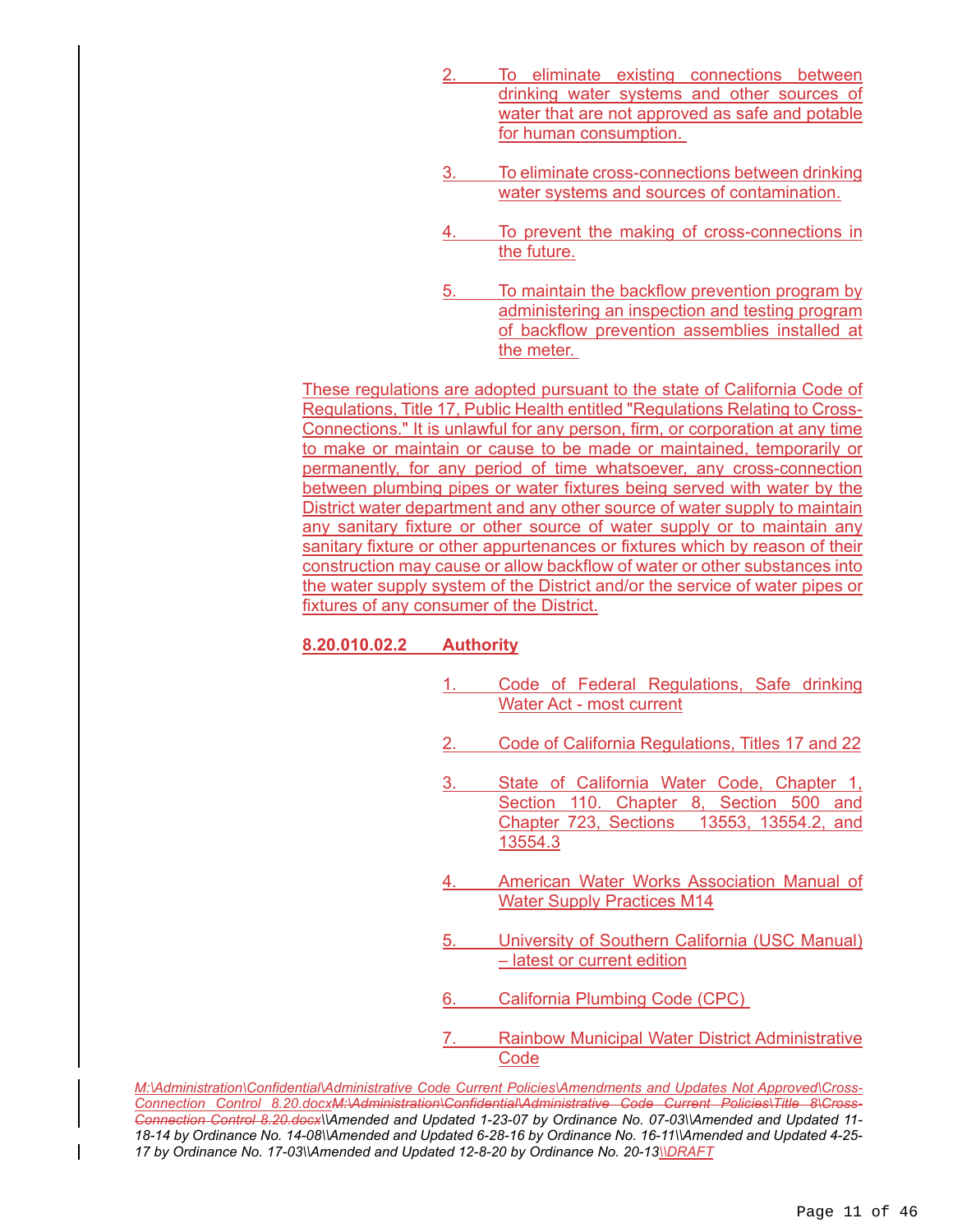#### **8.20.010.0303 Definitions**

 $\overline{a}$ 

 $\overline{a}$ 

Whenever in this chapter or in any document where they govern, the following terms are used, they shall be defined as follows:

**"Air-Gap"** is a means of backflow prevention utilizing the unobstructed vertical distance through the free atmosphere between the lowest opening from any pipe or faucet supplying water to a tank, plumbing fixture or other device and the flood level rim of said vessel. An approved air-gap shall be at least double the diameter of the supply pipe, measured vertically, above the top of the rim of the vessel; provided however, that in no case shall the air-gap be less than one inch.

**"Approved"** means accepted by the District as meeting an applicable specification stated or cited in this chapter suitable for the proposed use.

**"Auxiliary Water Supply"** means any water supply, other than the District's system available to a customer system. These auxiliary supplies may include water from other purveyor's public potable water supply or any natural source(s) such as a well, spring, river, stream, harbor, etc., or used waters or industrial fluids. These waters may be polluted or contaminated, or they may be objectionable, and constitute an unacceptable water source over which the District does not have control.

**"Agricultural Properties"** is a parcel, lot, grove or residence of any size which is used for an agrarian nature, whether for commercial purposes or not. Typical uses would include, but not be limited to, the practice of cultivating crops, the breeding and raising of livestock, aquaculture and any other form of husbandry.

**"Backflow"** means the reversal of flow of water or mixtures of water and other liquids, gases or other substances into the District's distribution pipes of water from any source or sources.

**"Backflow Preventer"** means a device or means designed to prevent backflow or backsiphonage.

**"Backpressure"** means any elevation of pressure in the downstream piping system (by pump, elevation of piping, or steam and/or air pressure) above the supply pressure at the point of consideration, which would cause, or tend to cause, a reversal of the normal direction of flow.

**"Backsiphonage"** means the flow of water (or other liquids, mixtures or substances) into the District system from any source caused by the reduction of pressure in the District system.

**"Board"** means Board of Directors of the Rainbow Municipal Water District.

**"Certified Backflow Tester"** means a person who has proven their ability to test backflow prevention assemblies to the satisfaction of the District and the San Diego County Department of Environmental Health.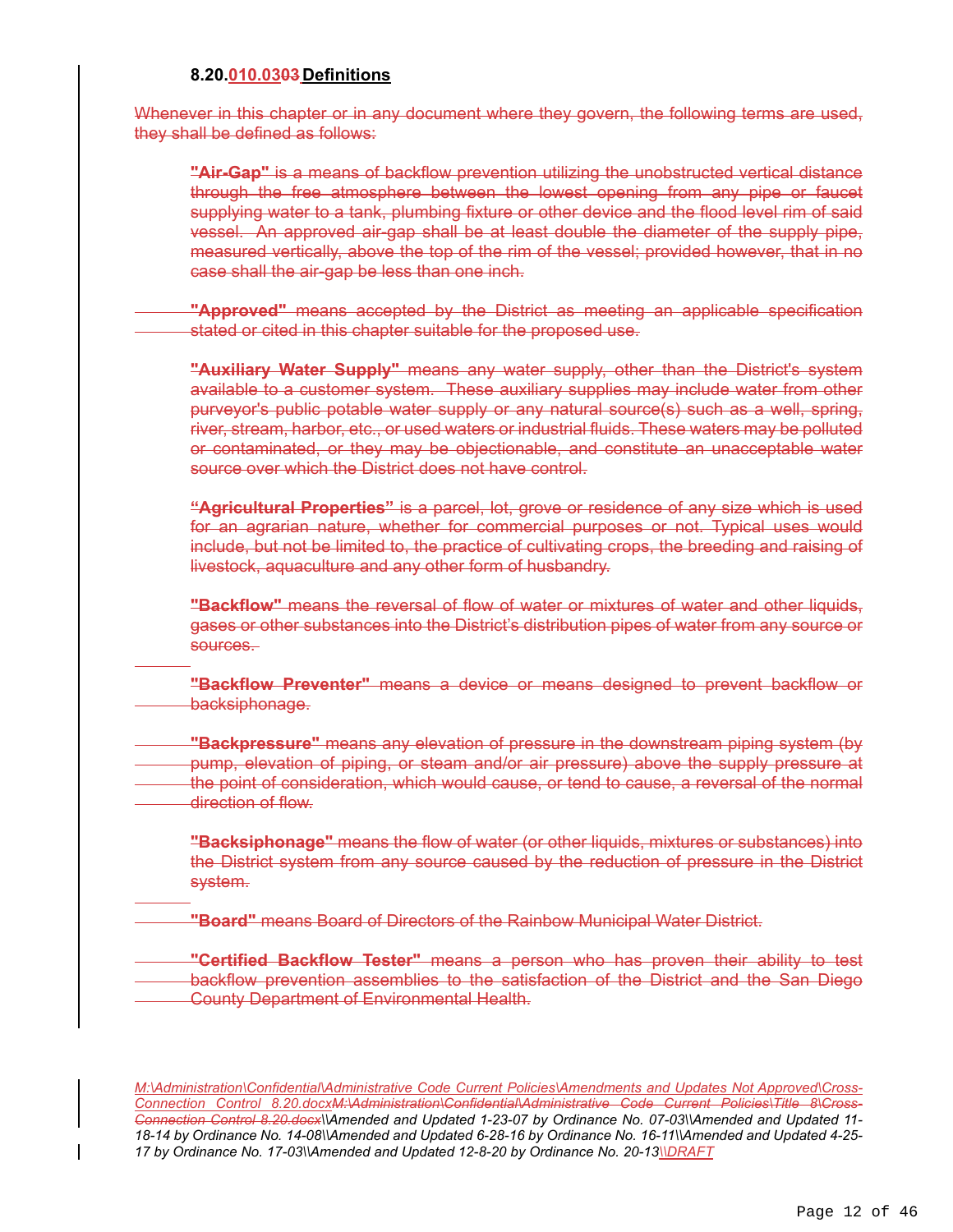**"Contamination"** means the impairment of the quality of the potable water by sewage, industrial fluids, waste liquids or any other compounds or other materials to a degree which creates an actual hazard to the public health through poisoning or the spreading of disease.

**"Control"** means the right and power over the quality of water.

**"Cross-Connection"** means any physical connection, or arrangement of piping or fixtures, between two otherwise separate piping systems, one of which contains potable water and the other of which contains nonpotable water, industrial fluids, or fluids of questionable safety, through which, or because of which, backflow may occur into the District's system. A water service connection between the District system and a customer system which is cross-connected to a contaminated fixture, industrial fluid system or with a potentially contaminated supply or auxiliary water system, constitutes one type of cross-connection. Other types of cross-connections include connectors such as swing connections, removable sections, four-way plug valves, spools, dummy sections of pipe, swivel or change-over devices, sliding multiport tubes, solid connections, garden hoses, etc.

**"Cross-Connection Control by Containment**" means the installation of an approved backflow prevention device in any customer system chosen as practical for the water service connection.

**"District**" means Rainbow Municipal Water District.

**"Double Check-Detector Backflow Prevention Assembly" (DCDA)** means a specially Designed assembly composed of a line-size approved double check valve assembly with a bypass containing a specific water meter and an approved double check valve assembly. The meter shall register accuracy for only very low rates of flow up to 3 GPM.

**"Double Check Valve Backflow Prevention Assembly"** an assembly composed of two (2) independently acting, approved check valves, including tightly closing resilient seated shut-off valves attached at each end of the assembly and fitted with properly located resilient seated test cocks.

**"Health Hazard"** means any condition, device or practice in the customer system, or its operation, which endangers, or in the judgment of the District, has the potential to endanger the health and well-being of any water customer.

**"Industrial Fluids System"** means any system containing a fluid or solution which may be chemically, biologically or otherwise contaminated or polluted in a form or concentration such as would constitute a health, system, pollution or plumbing hazard if introduced into the District system.

 **"Locked-off"** means any water service which has been shut off at the meter by the District.

**"Manager**" means General Manager of the Rainbow Municipal Water District or their authorized representative.

**"Nonpotable Water"** means water which is not safe for human consumption or which is of questionable potability.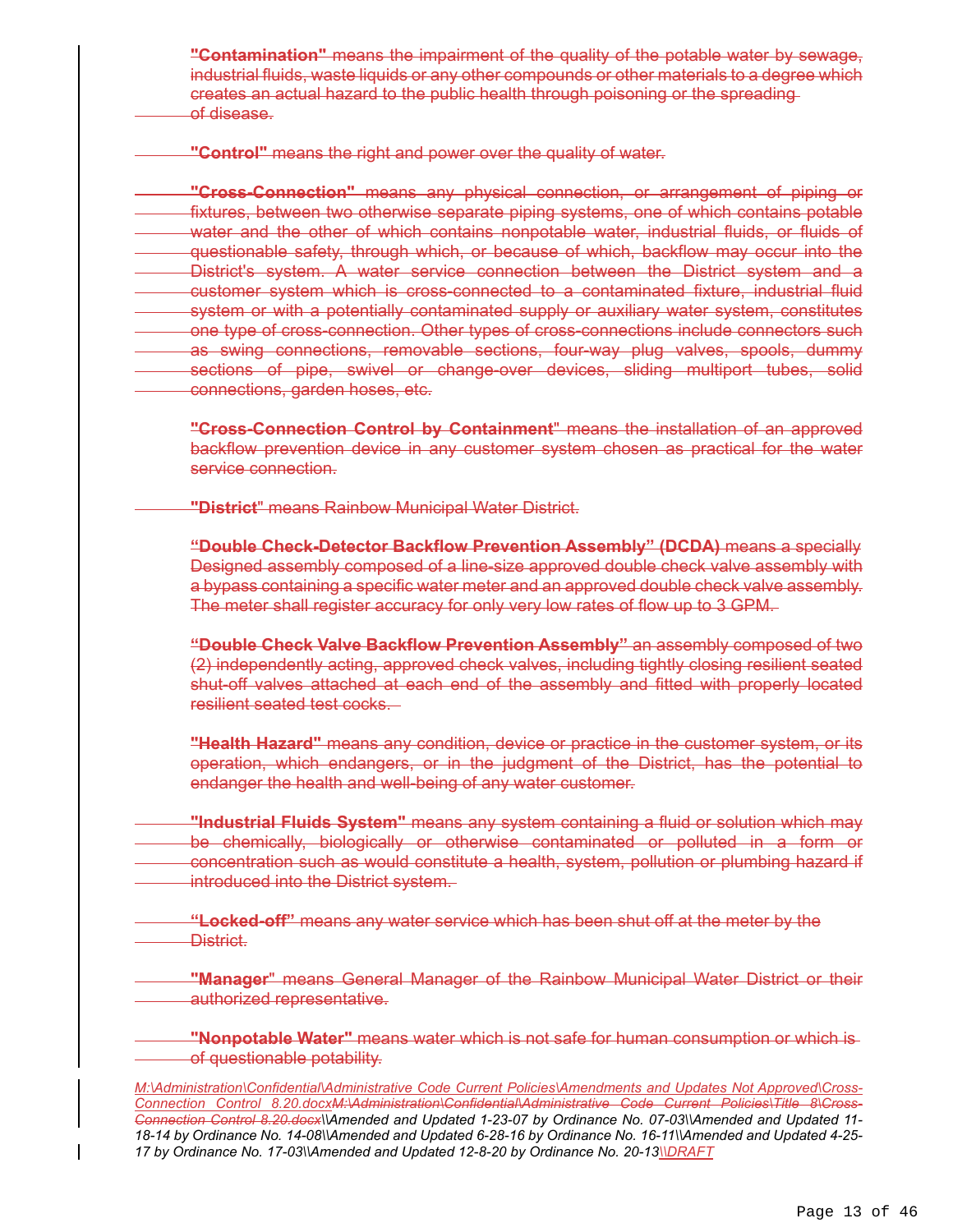**"Plumbing Hazard"** means an internal or plumbing type cross-connection in a customer/user's potable water system that may be either a pollution or a contaminationtype hazard.

**"Pollution"** means the presence of any foreign substance (organic, inorganic or biological) in water which tends to degrade its quality so as to constitute a hazard or impair the usefulness or quality of the water to a degree which does not create an actual hazard to the public health but which does adversely and unreasonably affect such waters for domestic use.

**"Pollution Hazard**" means an actual or potential threat to the physical properties, or to the potability, of the District system, which would constitute a nuisance or be aesthetically objectionable or could cause damage to the District system, but would not be dangerous to health.

**"Potable water"** means any water which, according to recognized standards is safe for human consumption.

"**Potable water service connection"** means the terminal end of a service connection from the District system (where the District loses control over the water at its point of delivery to the customer system), being the downstream end of the meter. There should be no unprotected tees/take-offs from the service line upstream of any backflow prevention device. Service connections shall also include temporary connections from a fire hydrant and all other temporary or emergency water service connections from the District system.

**"Public Health Agency"** means the State Water Resources Control Board or other relevant authority having jurisdiction.

**"Reduced Pressure Principle Device"** (RP) means a backflow prevention device consisting of an assembly of two independently operating approved check valves with an automatically operating differential relief valve between the two check valves, tightly closing shut-off valves on either side of the check valves, plus properly located test cocks for the testing of the check and relief valves. The entire assembly shall meet the design and performance specifications and approval of a recognized and approved testing agency for backflow prevention assemblies. The device shall operate to maintain the pressure in the zone between the two check valves at a level less than the pressure of the inlet device. At cessation of normal flow, the pressure between the two check valves shall be less than the pressure at the inlet of the device. In case of leakage of either of the check valves, the differential relief valve shall operate to maintain the reduced pressure in the zone between the check valves by discharging to the atmosphere. When the inlet pressure is two pounds per square inch or less, the relief valve shall open to the atmosphere. To be approved, these devices must be readily accessible for inline maintenance and testing and be installed in a location where no part of the device will be submerged.

**"Reduced Pressure Principle-Detector Backflow Assembly** (RPDA)" means a specially designed assembly composed of a line-size approved reduced pressure principle backflow prevention assembly with a bypass containing a specific water meter and an approved reduced pressure principle backflow prevention assembly. The meter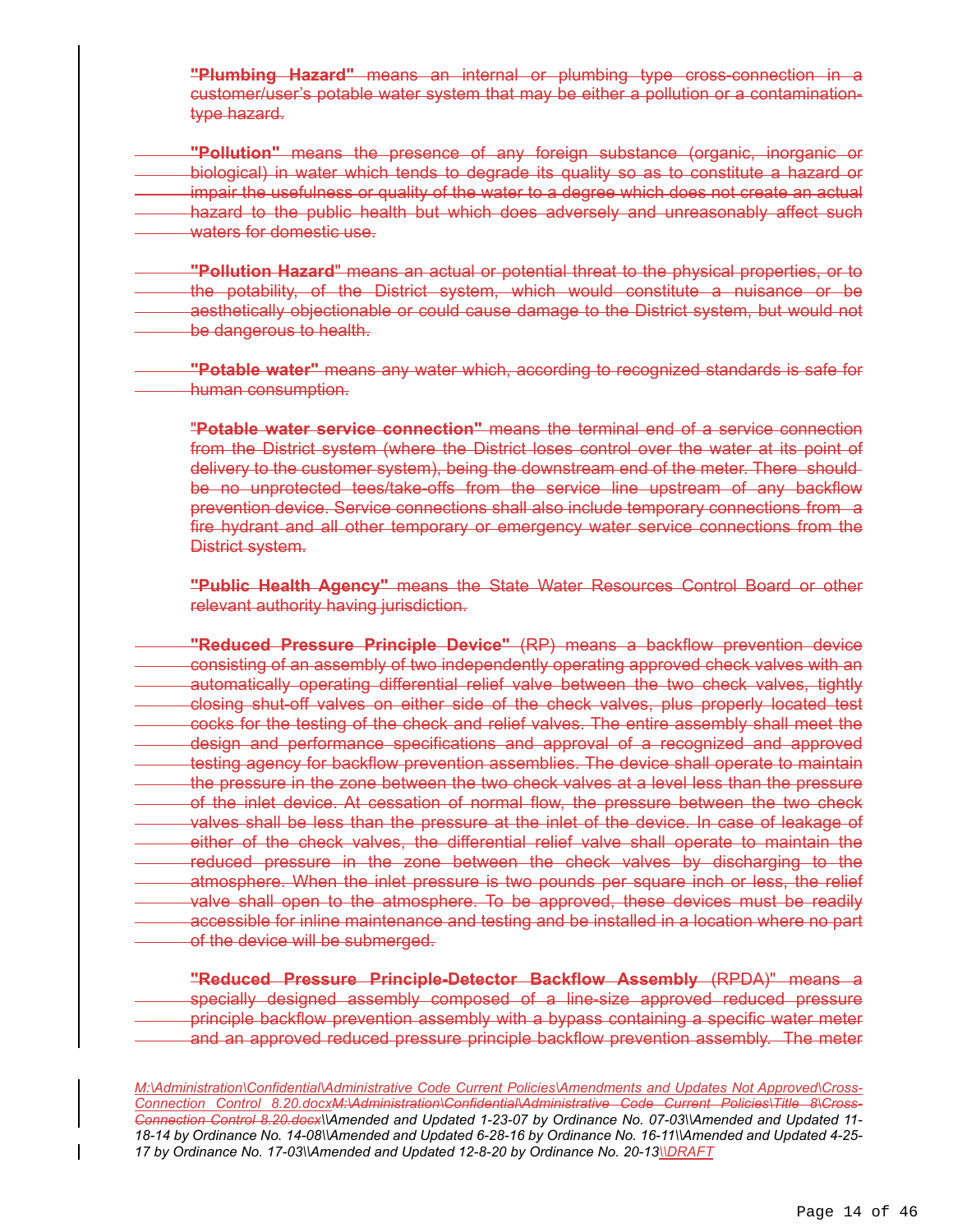shall register for only very low rates of flow up to 3 GPM and shall show a registration for all rates of flow. **"Residential Properties"** is a parcel or lot with at least one residence regardless of the lot size, with a primary purpose of providing a dwelling that serves as living quarters for one or more families and does not meet the definition of an "Agricultural Property". **"Title 17"** means California Code of Regulations, Title 17, Public Health Regulations relating to cross-connection.  **"Unlocked"** means any water service previously shut off by the District which has been turned back on by the District. **"Used Water"** means any water supplied by the District from the District system to a customer system that has passed through the metered water service connection and is no longer under the control of the District. *"***Water System***"* The water system is made up of two parts; namely, the District system and the customer systems: The District system consists of the storage, treatment and distribution facilities under the complete control of the District, up to the point where the customer system begins (immediately after the water meter). The customer systems consist of all water components beyond the water meter. For the purposes of this policy, the following words and phrases have the following meanings: **"ABPA":** American Backflow Prevention Association.

**"ASSE":** American Society of Sanitary Engineers.

**"AWWA":** American Water Works Association.

**"Air-Gap Separation":** A physical break between a supply pipe and a receiving vessel. The airgap shall be at least double the diameter of the supply pipe measured vertically above the top rim of vessel, no less than one inch.

**"Approved Backflow Prevention Assembly":** An assembly or physical separation that has been designed specifically for preventing the backflow of water/liquid, gas from entering the system, which has passed laboratory and field evaluation tests performed by a recognized testing organization which has demonstrated their competency to the California Department of Health Services.

**"Approved Water Supply":** Any water supply whose potability is regulated by a state or local health agency.

**"Auxiliary Supply":** Any water supply on or available to the premises other than the District water supply.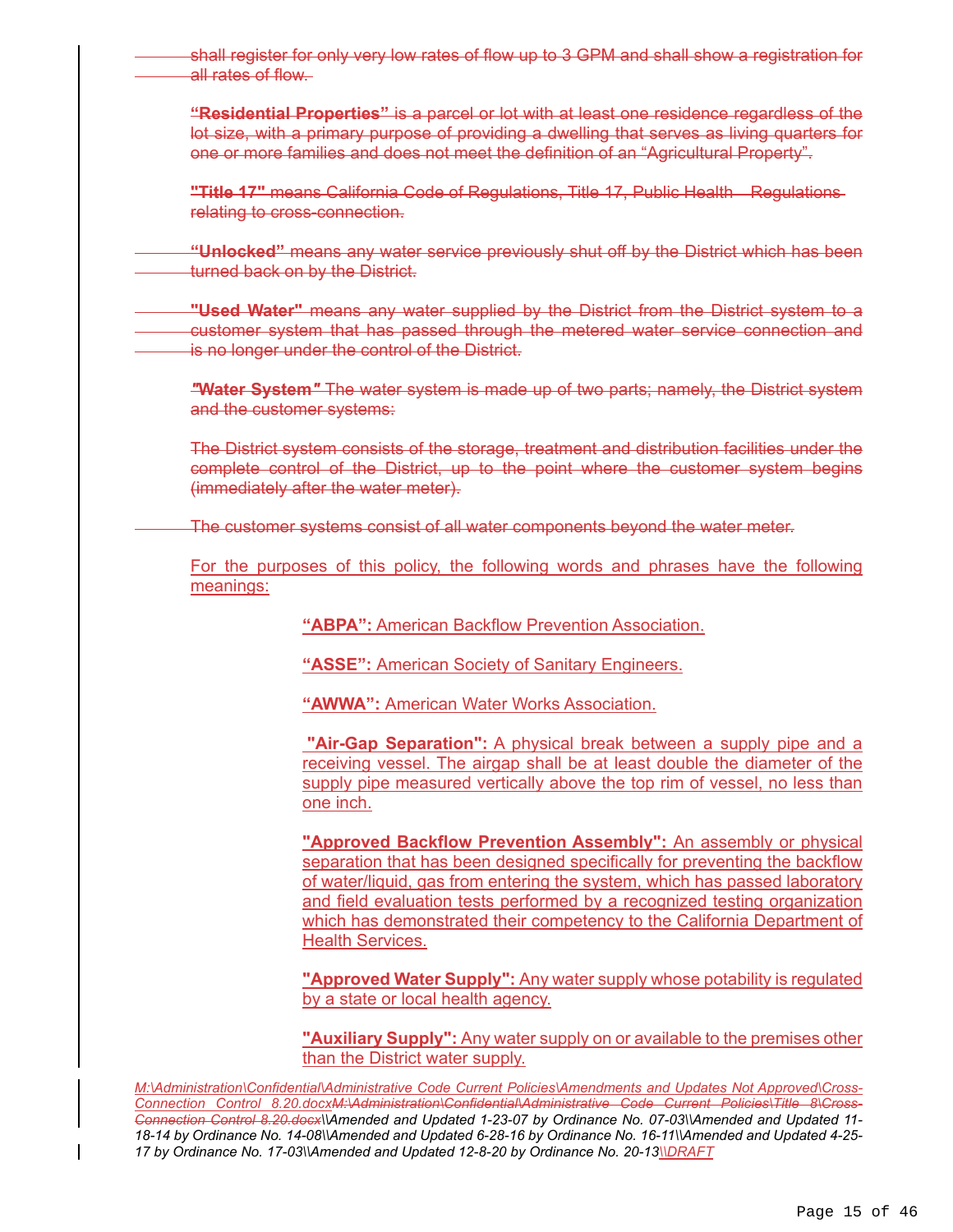**"AWWA Standard":** An official standard developed and approved by the American Water Works Association (AWWA).

**"Backflow":** A flow condition, caused by a differential in pressure, that causes the flow of water or other liquids, gases, mixtures, or substances into the distributing pipes of a potable supply of water from any source other than an approved water supply. Back siphonage or back pressure are causes of backflow.

**"Consumer's Water System":** Is defined as and includes all facilities beyond the service meter. The system or systems may include both potable and non-potable water systems.

**"Contamination":** A degradation of the quality of the potable water by any foreign substance which creates a hazard to the public health, or which may impair the usefulness or quality of the water.

**"Cross-Connection":** As used in this chapter, is any unprotected actual or potential connection between a potable water system used to supply water for drinking purposes and any source or system containing unapproved as safe, wholesome, and potable. Bypass arrangements, jumper connections, removable sections, swivel or changeover assemblies, or other assemblies through which backflow could occur, shall be considered to be crossconnections.

**"Cross-Connection Specialist":** A person by title or designated by the General Manger who ensures all service connections are protected by approved backflow devices or by abating and eliminating cross connections.

**"District":** Rainbow Municipal Water District.

**"District Water System":** The source facilities and distribution system under the control of the District of Oceanside Water Utilities Department up to and including the meter.

**"Double Check Detector Check Assembly (DCDA)":** A backflow prevention assembly consisting of a line size double check valve assembly in parallel with a detector meter and water size double check valve assembly. Each double check valve assembly is to be equipped with property located test cocks and a tightly closing shut-off valve at the end of the assembly.

**"Double Check Valve Assembly (DCA)":** An assembly of at least two independently acting check valves including tightly closing shut-off valves on each side of the check valve assembly and test cocks available for testing the water tightness of each check valve.

**"Dual Check Valve Device (DC)":** A line dual check valve that is installed immediately after the water meter on residential services. This device is non testable.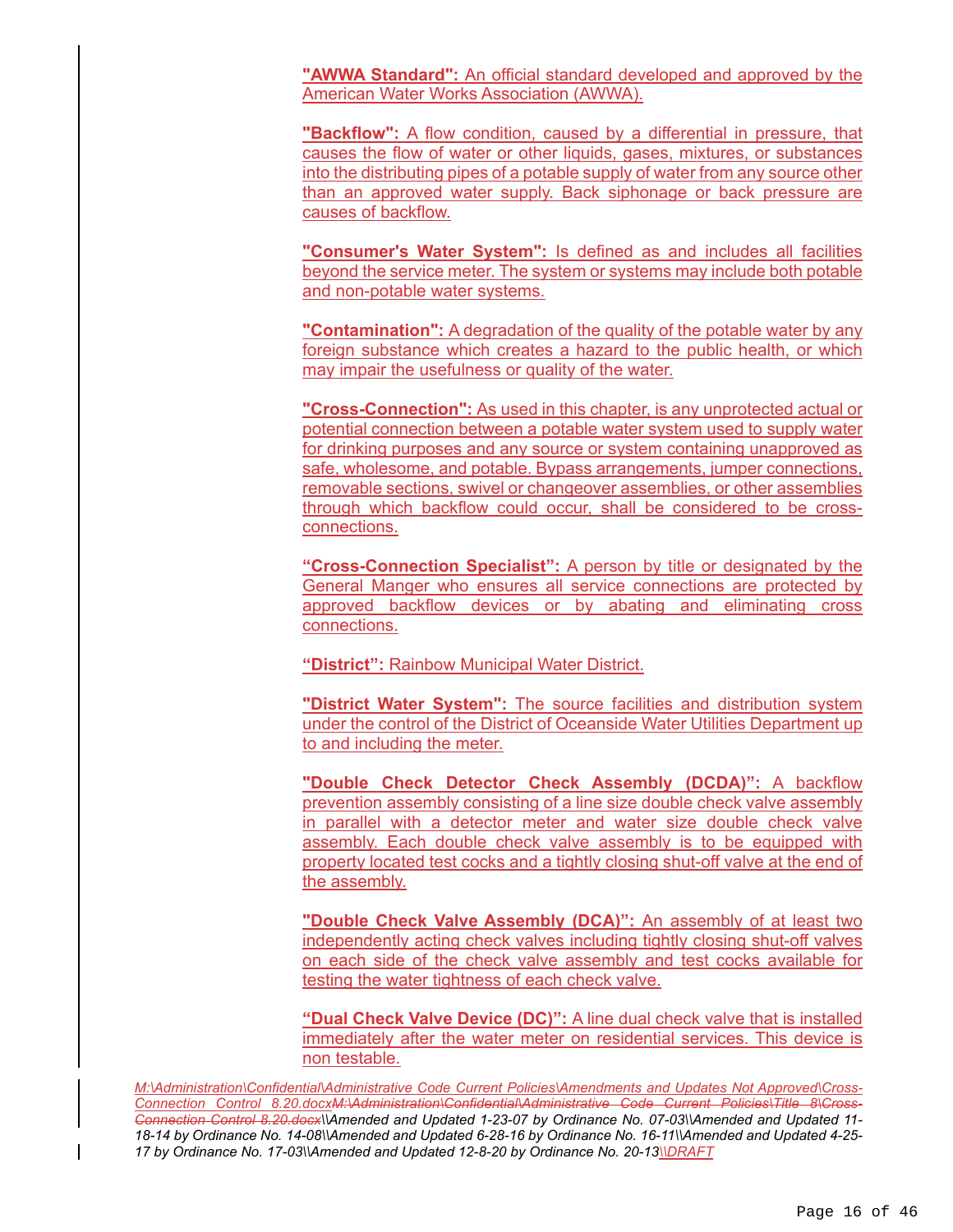**"Degree of Hazard":** Is derived from an evaluation of the potential risk to public health and the adverse effect of the hazard upon the potable water system.

- 1. **"Health Hazard"** is any condition, assembly, or practice in the water supply system and its operation which could create, or in the judgment of the division, county, or state health official, may create a danger to the health and wellbeing of the water consumer.
- 2. **"Plumbing Hazard"** is a type of plumbing cross-connection in a consumer's potable water system that has not been properly protected by an approved airgap or approved backflow prevention assembly.
- 3. **"Pollution Hazard"** is an actual or potential threat to the physical properties of the water system or to the potability of the public or the consumer's potable water system, but which would constitute a nuisance or be aesthetically objectionable or could cause damage to the system or its appurtenances but would not be dangerous to health.
- 4. **"System Hazard"** is an actual or potential threat of severe damage to the physical properties of the public potable water system of the consumer's potable water system or of a pollution or contamination which would have a protracted effect on the quality of the potable water in the system.

**"Health Agency":** Refers to the California Department of Health Services.

**"Local Health Agency":** Refers to the County of San Diego Department of Environmental Health.

**"Passive Purge":** Refers to a type of fire sprinkler system that serves all toilets in addition to fire sprinklers, allowing water to circulate throughout the entire system on a regular basis and, therefore, avoiding stagnation.

**"Person":** An individual, corporation, company, association, partnership, municipality, public utility, or other public body or institution.

**"Pollution":** The presence of any foreign substance (organic, inorganic, or biological) in water which tends to degrade its quality so as to constitute a hazard or impair the usefulness or quality of the water to a degree which does not create an actual hazard to the public health, but which does adversely and unreasonably affect such waters for domestic use.

**"Premises":** Any and all areas on a customer's property which are served or have the potential to be served by the public water system.

**"Pressure Vacuum Breaker (PVB) Assembly":** Refers to a backflow prevention assembly containing a spring loaded check valve and a spring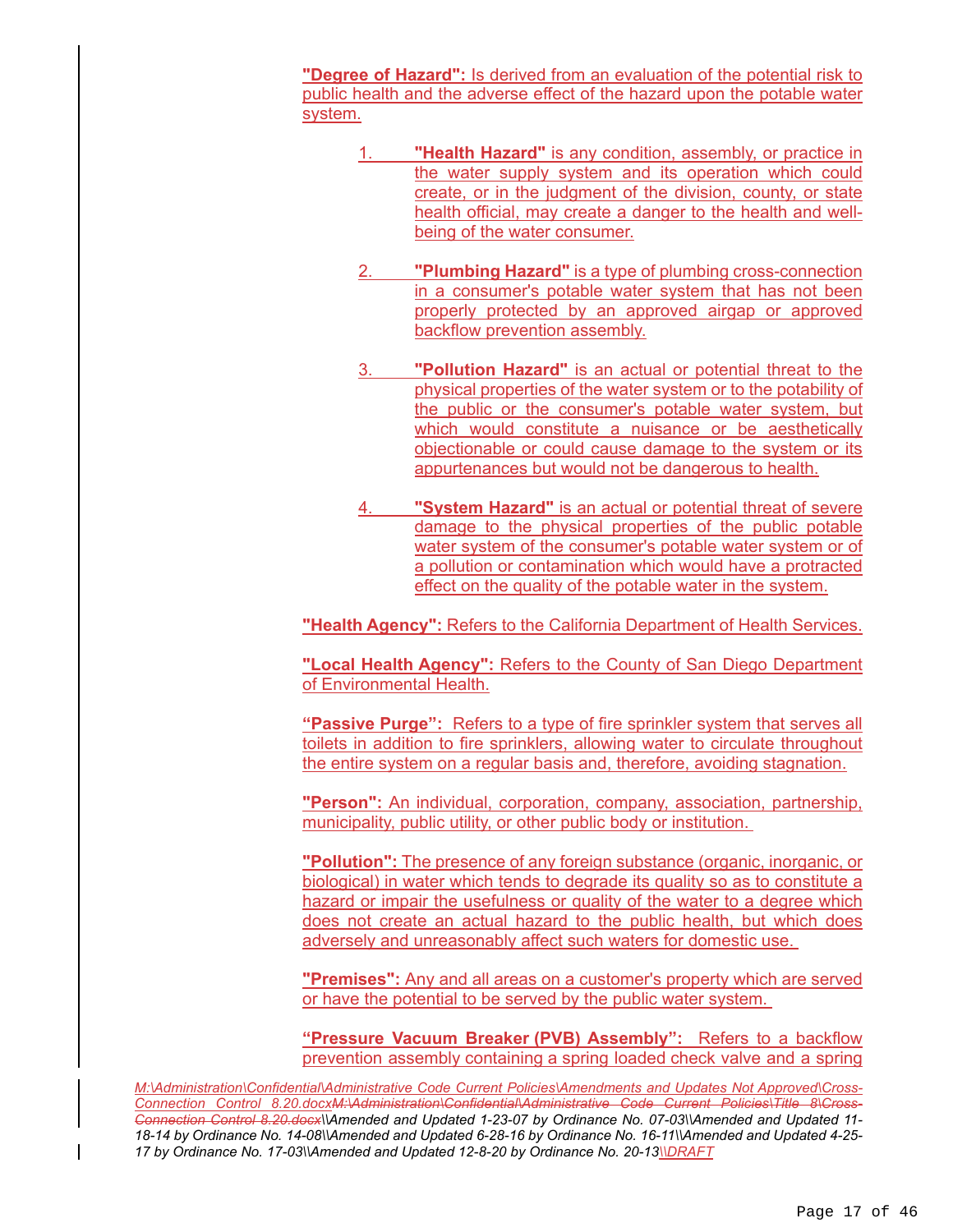loaded air-inlet valve which opens when the pressure approaches atmospheric. The unit shall include two tightly closing shut-off valves located at each end of the assembly and two test cocks properly located for testing the device. Can be used for internal protection but NOT meter protection.

**"Public Water System":** A system for the provision of piped water to the public for human consumption which has five or more service connections or regularly serves an average of twenty-five (25) individuals daily at least sixty (60) days out of the year.

**"Rainbow Municipal Water District":** RMWD.

**"Reclaimed Water":** A wastewater which as a result of treatment is suitable for uses other than potable use.

**"Recycled Water":** See Reclaimed Water.

**"Reduced Pressure - Detector Check Assembly (RPDCA)":** A backflow prevention assembly consisting of a line-size reduced pressure principal assembly in parallel with a detector meter and meter-size reduced pressure principal assembly. Each reduced pressure principal assembly is to be equipped with properly located test cocks and a tightly closing shut-off valve at each end of the assembly.

**"Reduced Pressure Principal Backflow Prevention Assembly (RPA)":**  An assembly incorporating two or more check valves and an automatically operating differential relief valve located between the two checks, a tightly closing shut-off valve on each side of the check valve assembly and equipped with necessary test cocks for testing.

**"Service Connection":** Refers to the point of connection of a user's piping to the District's facilities.

**"User Supervisor":** Refers to the person on site and who is responsible for the monitoring of the backflow prevention devices and for the avoidance of cross-connections

**"Water User":** Any person obtaining water from an approved water supply system.

# **8.20.010.0404 Cross-Connection Protection RequirementsDegree of Hazard**

The District's Cross-Connection Control Specialist will evaluate the degree of potential health hazard to the public water supply as a result of conditions existing on a customer/user's premises. The Cross-Connection Control Specialist will consider the following as a non-exclusive basis for determining if a hazard exists or has the potential to exist:

The existence of an actual cross-connection; The nature of material handled on the property;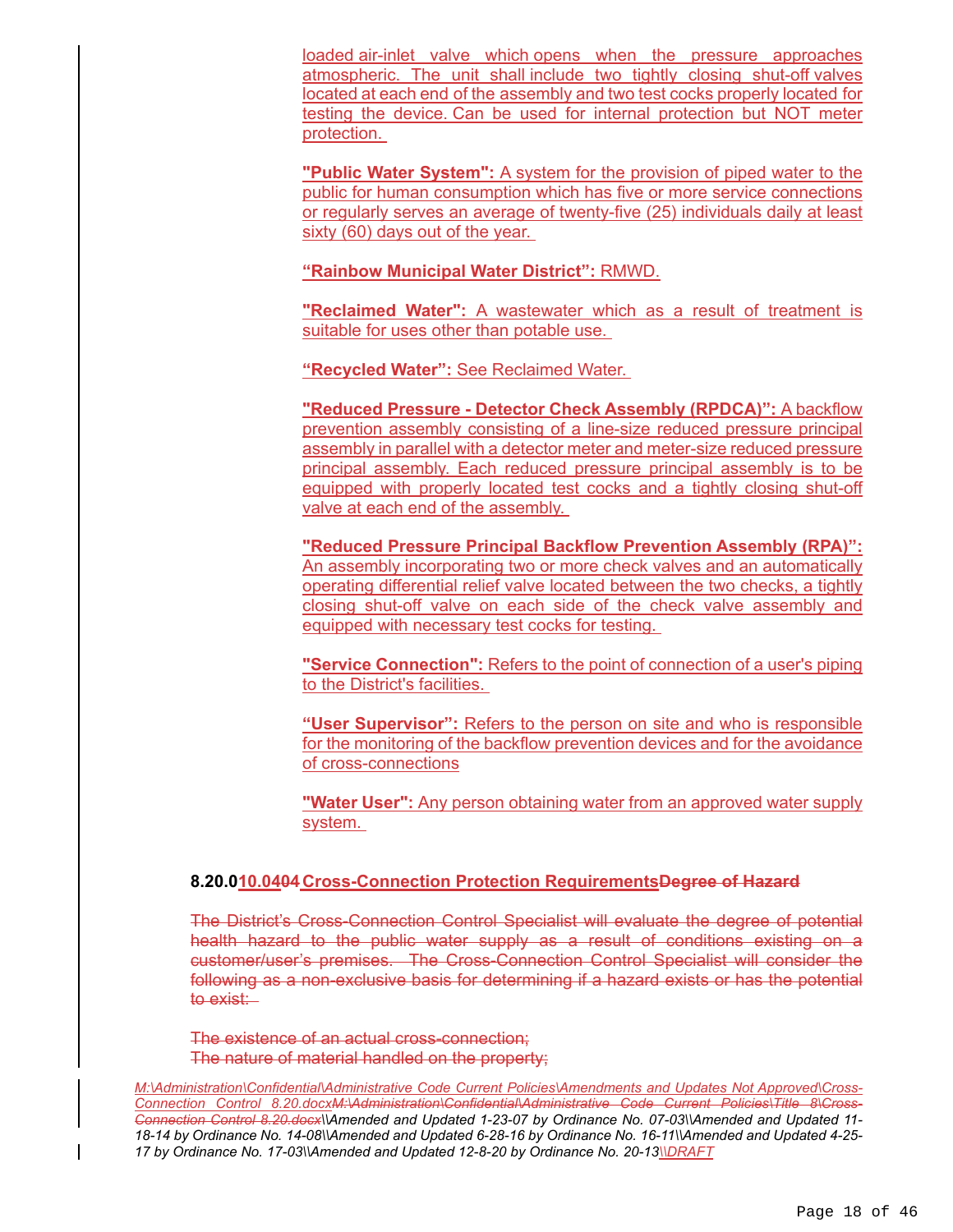#### The probability of a backflow occurring;

The degree of piping system complexity and the potential for system modification.

#### Commercial:

 $\overline{a}$ 

All meters serving commercial properties are required to have District approved backflow devices installed.

#### Agricultural:

All meters serving Agricultural Properties are required to have District approved backflow devices installed.

#### Residential:

A backflow device would not be required unless one or more of the following conditions apply:

- Pressure in the customers system that may exceed the water pressure in the District system (onsite pumps, elevation, etc.)
- Auxiliary water system (well, etc.)
	- Storage of chemicals, fertilizers, pesticides or any other substance in sufficient quantities or in a manner that has the potential to contaminate the water system.

 For Residential Properties, the District's Cross-Connection Control Specialist may conduct an inspection of the user's property to determine if potential cross-connections have been mitigated through the use of approved measures, such as the installation of approved anti-siphon hose bibs, air gaps on swimming pool fill lines, anti-siphon backflow preventers on irrigation systems, etc.

### **8.20.010.04.1 General Provisions**

- 1. Unprotected cross-connections with the public water supply are prohibited.
- Whenever backflow protection has been found necessary, the District will require the water user to install an approved backflow prevention assembly by and at his or her expense for continued services or before a new service will be granted.
- 3. Wherever backflow protection has been found necessary on a water supply line entering a water user's premises, then any and all water supply lines from the District's' mains entering such premises, buildings, or structures shall be protected by an approved backflow prevention assembly. The type of assembly to be installed will be in accordance with the requirements of this chapter.
- 4. The Cross-Connection Control Specialist shall give notice in writing to all District customers who are required to install an approved backflow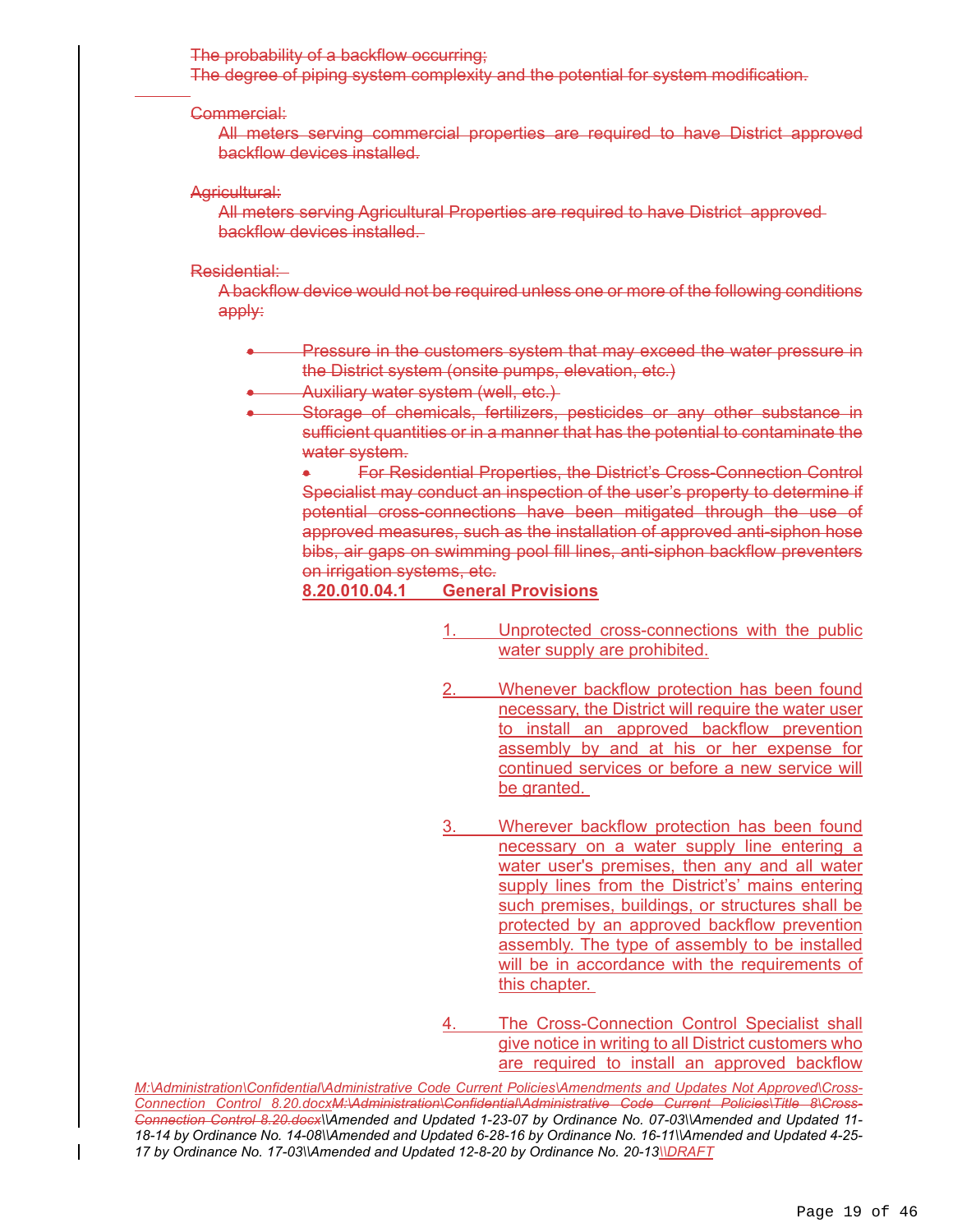prevention device at each potable water service connection. Within the time prescribed by the General Manager or designate, which shall not be less than sixty (60) days, the customer shall install such approved device(s) at the customer's own expense; and failure or refusal or inability on the part of the customer to install said device(s) shall immediately constitute grounds for discontinuing water service to the metered water service connections until the required device(s) have been properly installed.

5. The District shall maintain records of all approved backflow devices installed in the water system. The District shall also keep records regarding the certification of all devices. Testing of backflow devices shall be done at least annually or more often as the District deems necessary, depending on the degree of hazard. It is the District's primary responsibility to ensure that all testing and record keeping conforms to State Health regulations relating to cross connections.

#### **8.20.010.04.2 Where Protection is Required**

- 1. Each service connection from the District's water system for supplying water to premises having an auxiliary water supply shall be protected against backflow of water from the premises into the public water system.
- Each service connection from the District's water system for supplying water to any premises on which any substance is handled in such fashion as to allow its entry into the water system shall be protected against backflow of the water from the premises into the public system. This shall include the handling of process waters and waters originating from the District water system which have been subjected to deterioration in sanitary quality.
- 3. Backflow prevention assemblies shall be installed on the service connection to any premises having (a) internal cross-connection that cannot be permanently corrected and controlled to the satisfaction of the state or local health department and the District, or (b) intricate plumbing and piping arrangements or where entry to all portions of the premises is not readily accessible for inspection purposes, making it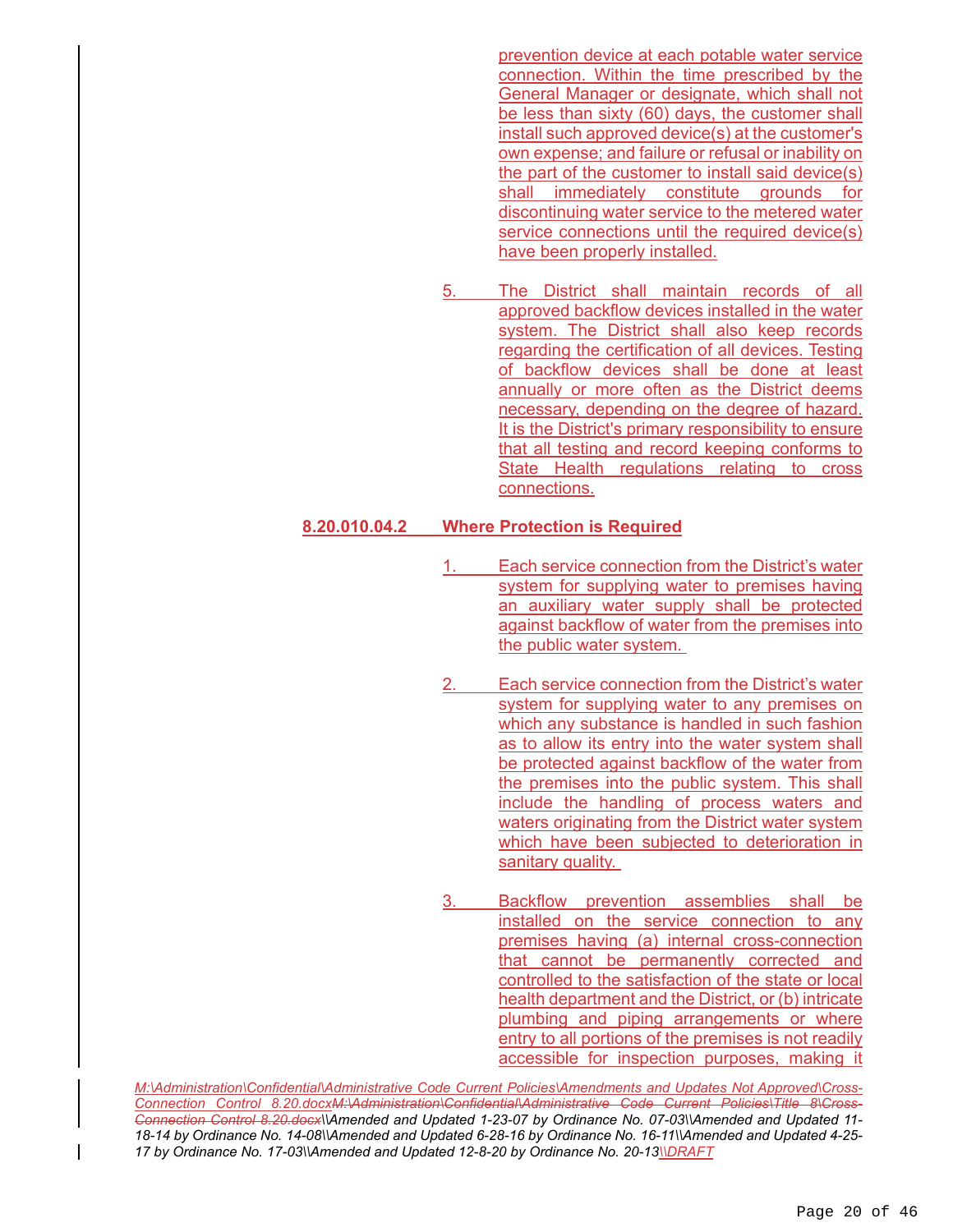# **8.20.010.04.3 Type of Protection Required**

- 1. The type of protection that shall be provided to prevent backflow into the approved water supply shall be commensurate with the degree of hazard that exists on the consumer's premises. The type of protective assembly that may be required (listing in an increasing level of protection) includes: Reduced Pressure Principal Backflow Prevention Assembly (RP), and an air-gap separation (AG). The water user may choose a higher level of protection than required by the District. The minimum types of backflow protection required to protect the approved water supply, at the user's water connection to premises with varying degrees of hazard are given in Table 1 below. Situations which are not covered in Table 1 shall be evaluated on a case-by-case basis and the appropriate backflow protection shall be determined by the District or health agency.
- Two or more services supplying water from different street mains to the same building or premises through which an inter-street main flow may occur, shall have at least a standard check valve on each water service to be located adjacent to and on the property side of the respective meters. This check valve shall not be considered adequate if backflow protection is deemed necessary to protect the District's mains from pollution or contamination; in such cases, the installation of approved backflow assemblies at such service connection shall be required.

| Table 1<br><b>Type of Backflow Protection Required</b> |                                                         |  |
|--------------------------------------------------------|---------------------------------------------------------|--|
| <b>Degree of Hazard</b>                                | <b>Minimum Type</b><br>of Backflow<br><b>Protection</b> |  |
| <b>Sewage and Hazardous Substances</b>                 |                                                         |  |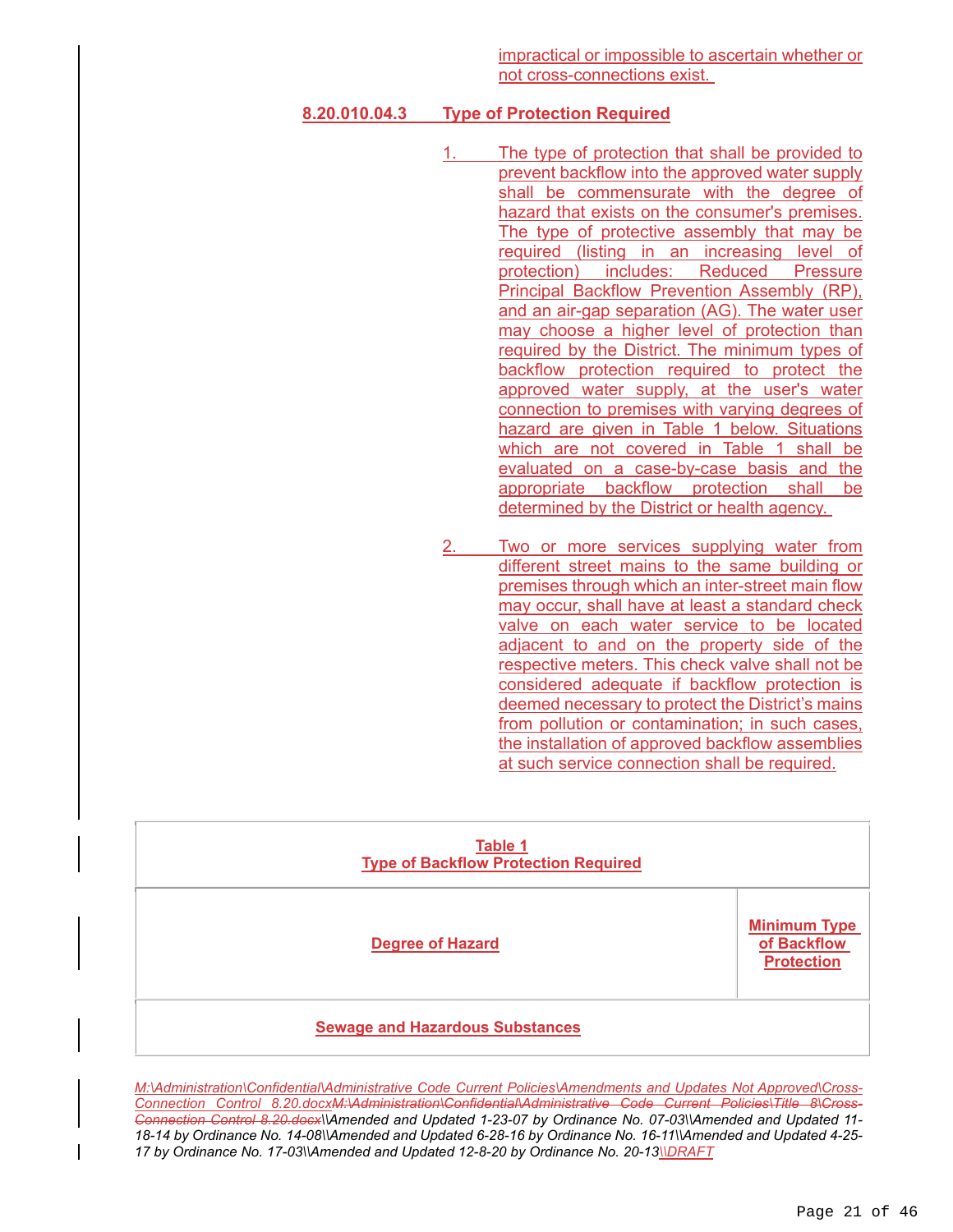| 1.                   | Premises where the public water system is used to supplement the reclaimed water<br>supply.                                                                                                                                                                                                             | $\underline{AG}$          |  |  |  |
|----------------------|---------------------------------------------------------------------------------------------------------------------------------------------------------------------------------------------------------------------------------------------------------------------------------------------------------|---------------------------|--|--|--|
| 2.                   | Premises where reclaimed water is used and there is no interconnection with the<br>potable water system. This does not include a single-family residence that has a<br>sewage lift pump. An RP may be provided in lieu of an AG if approved by the health<br>agency and the District.                   | $\underline{\mathsf{AG}}$ |  |  |  |
| $\underline{3}$ .    | Premises where hazardous substances are handled in any manner in which the<br>substances may enter a potable water system. This does not include a single-family<br>residence that has a sewage lift pump. An RP may be provided in lieu of an AG if<br>approved by the health agency and the District. | $\underline{\mathsf{AG}}$ |  |  |  |
| 4.                   | Premises where there are irrigation systems into which fertilizers, herbicides, or<br>pesticides, are, or can be, injected.                                                                                                                                                                             | RP                        |  |  |  |
|                      | <b>Auxiliary Water Supplies</b>                                                                                                                                                                                                                                                                         |                           |  |  |  |
| $\perp$              | Premises where there is an unapproved auxiliary water supply which is<br>interconnected with the public water system. An RP may be provided in lieu of an<br>AG if approved by the health agency and the District.                                                                                      | $\underline{\mathsf{AG}}$ |  |  |  |
| 2.                   | Premises where there is an unapproved auxiliary water supply and there are no<br>interconnections with the public water system. A DC may be provided in lieu of an<br>RP if approved by the health agency and the District.                                                                             | <b>RP</b>                 |  |  |  |
|                      | <b>Fire Protection Systems</b>                                                                                                                                                                                                                                                                          |                           |  |  |  |
|                      | Premises where the fire system is directly supplied from the public water system<br>1. and there is an unapproved auxiliary water supply on or to the premises (not<br>interconnected).                                                                                                                 | <b>DCDA</b>               |  |  |  |
| 2.                   | Premises where the fire system is supplied from the public water system and<br>interconnected with an unapproved auxiliary water supply. An RP may be provided<br>in lieu of an AG if approved by the health agency and the District.                                                                   | AG                        |  |  |  |
| 3 <sub>1</sub>       | Premises where the fire system is supplied from the public water system and where<br>either elevated storage tanks or fire pumps which take suction from the private<br>reservoirs or tanks are used.                                                                                                   | <b>DCDA</b>               |  |  |  |
| $\overline{4}$ .     | Premises where a fire system is interconnected with more than one service<br>connection from the District water system and no other system hazard exists.                                                                                                                                               | <b>DCDA</b>               |  |  |  |
| <b>Other Systems</b> |                                                                                                                                                                                                                                                                                                         |                           |  |  |  |
| <u>1.</u>            | Premises where a booster pump is required on the service connection line.                                                                                                                                                                                                                               | $\overline{DC}$           |  |  |  |
| 2.                   | Premises where there is a well                                                                                                                                                                                                                                                                          | <b>RP</b>                 |  |  |  |
| $\underline{3}$ .    | Premises where there is intricate plumbing and piping arrangements or where entry<br>to all portions of the premises is restricted or not easily accessible for inspection<br>purposes, making it impossible or impossible to ascertain whether or not cross-<br>connections exist.                     | RP                        |  |  |  |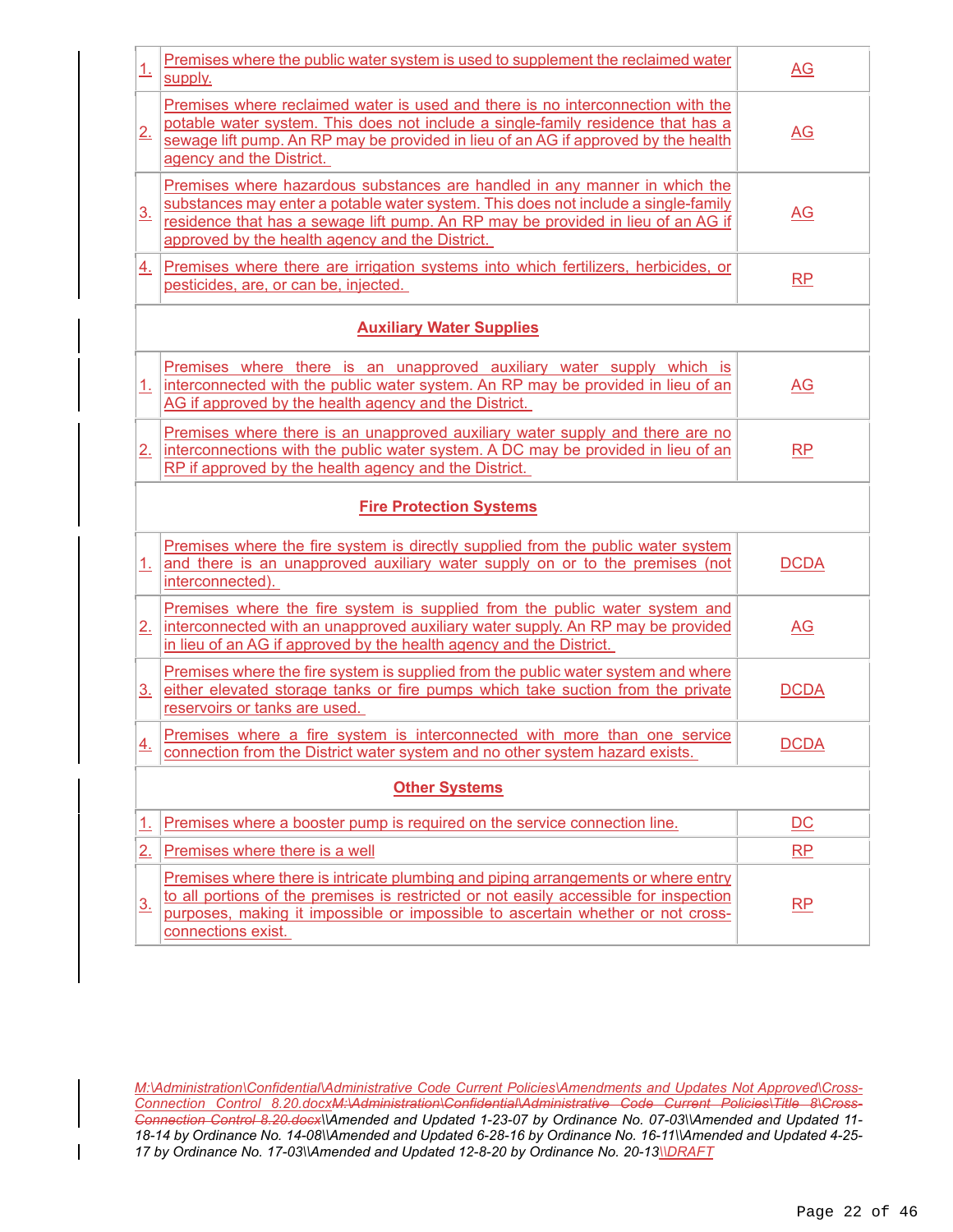# **8.20.010.050.050 Backflow Prevention AssembliesDevice - General Requirements**

The District is responsible for the protection of the potable water system from potential contamination or pollution due to the backflow of contaminants or pollutants through the potable water service connections.

An approved backflow prevention device is required at all potable water service connections except for the following:

- **(1)** Any water service connection for single or duplex Residential Properties where the connection is one inch (1") or smaller and the degree of hazard does not rise to the level requiring a backflow device as determined by the District's Cross-Connection Control Specialist.
- **(2)** Any water service connection which is locked off, provided however, that before water service may be unlocked the customer shall comply with all of the backflow prevention provisions of this chapter.

The Cross-Connection Control Specialist shall give notice in writing to all District customers who are required to install an approved backflow prevention device at each potable water service connection. Within the time prescribed by the General Manager or designate, which shall not be less than sixty (60) days, the customer shall install such approved device(s) at the customer's own expense; and failure or refusal or inability on the part of the customer to install said device(s) shall immediately constitute grounds for discontinuing water service to the metered water service connections until the required device(s) have been properly installed.

The District shall maintain records of all approved backflow devices installed in the water system. The District shall also keep records regarding the certification of all devices. The District shall be responsible for notifying each customer/user when a device is required to be installed or tested. Testing of backflow devices shall be done at least annually or more often as the District deems necessary, depending on the degree of hazard. It is the District's primary responsibility to ensure that all testing and record keeping conforms to State Health regulations relating to crossconnections.

#### **8.20.010.05.1 Approved Backflow Prevention Assemblies**

- 1. Only backflow prevention assemblies approved by the California Department of Health Services shall be acceptable for installation by a water user connected to the District's potable water system.
- The District will provide, upon request, to any affected customer a list of approved backflow prevention assemblies.

# **8.20.010.05.2 Backflow Prevention Assembly Installation**

1. Backflow prevention assemblies shall be installed in a manner prescribed in Section 7603, Title 22 of the California Administrative Code. Location of the assemblies should be as close as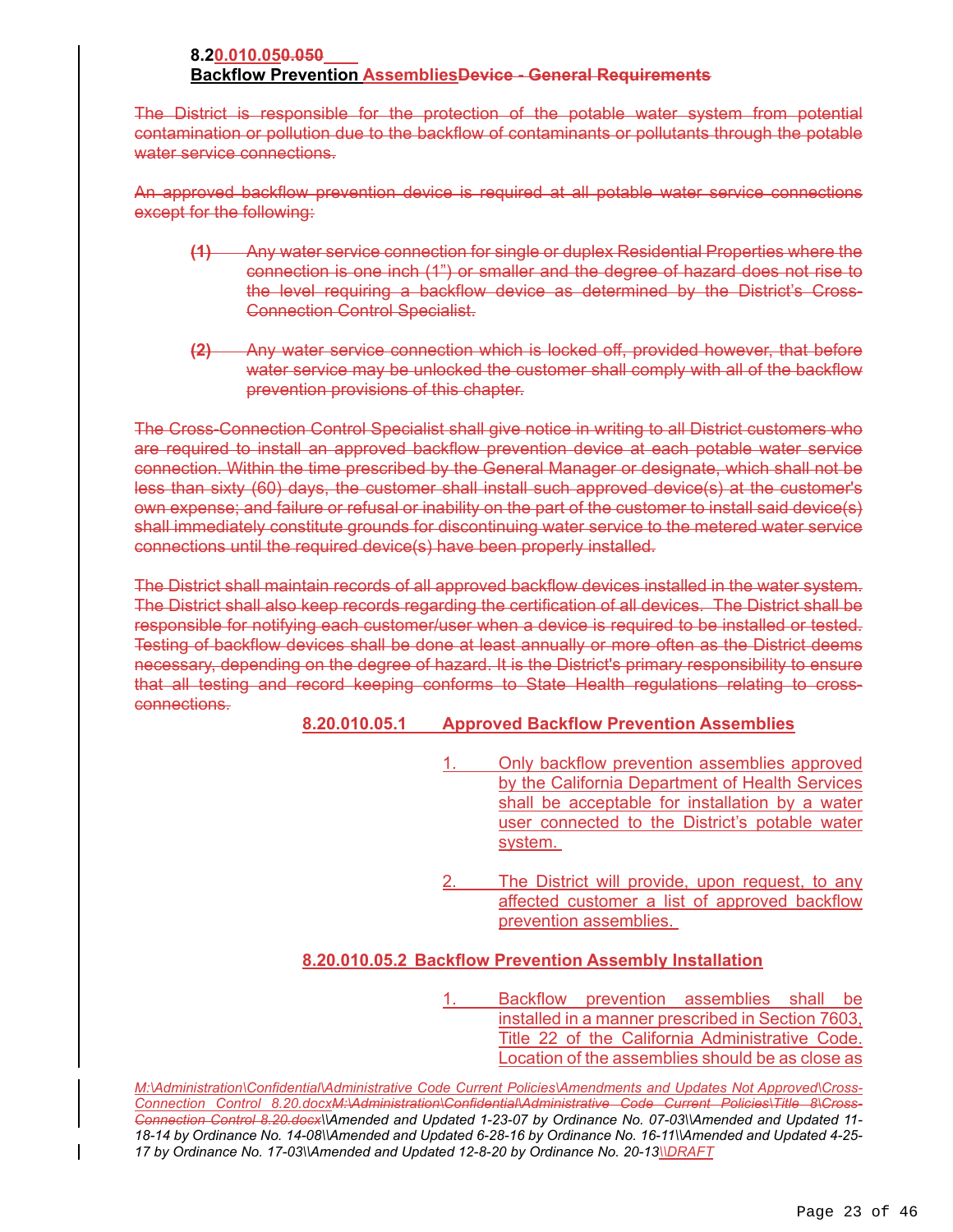practical to the user's connection and no further than eighteen (18) inches away from the meter. The District shall have the final authority in determining the required location of a backflow prevention assembly. Approved backflow prevention assemblies shall be protected when necessary from extreme weather or site conditions that could cause physical damage to or malfunction of the backflow prevention assembly.

- a. Air-Gap Separation (AG). The air-gap separation shall be located on the user's side of and as close to the service connection as is practical. All piping from the service connection to the receiving tank shall be above grade and be entirely visible. No water use shall be provided from any point between the service connection and the air-gap separation. The water inlet piping shall terminate a distance of at least two pipe diameters of the supply inlet, but in no case less than one inch above the overflow rim of the receiving tank.
- b. Reduced Pressed Principal Backflow Prevention Assembly (RPA). The approved reduced pressure principal backflow prevention assembly shall be installed on the user's side of and as close to the service connection as is practical no more than eighteen (18) inches away. The assembly shall be installed so that the bottom of the relief valve is a minimum of twelve (12) inches above the grade and not more than thirtysix (36) inches above grade measured from the bottom of the assembly and with a minimum of twelve (12) inches side clearance. The assembly should be installed so that it is readily accessible for maintenance and testing.

# **8.20.010.05.3 Backflow Prevention Assembly Testing and Maintenance**

Backflow prevention assemblies must be tested at least annually and immediately after installation, relocation, or repair. The District may require a more frequent testing schedule if it is deemed to be necessary. A report in a form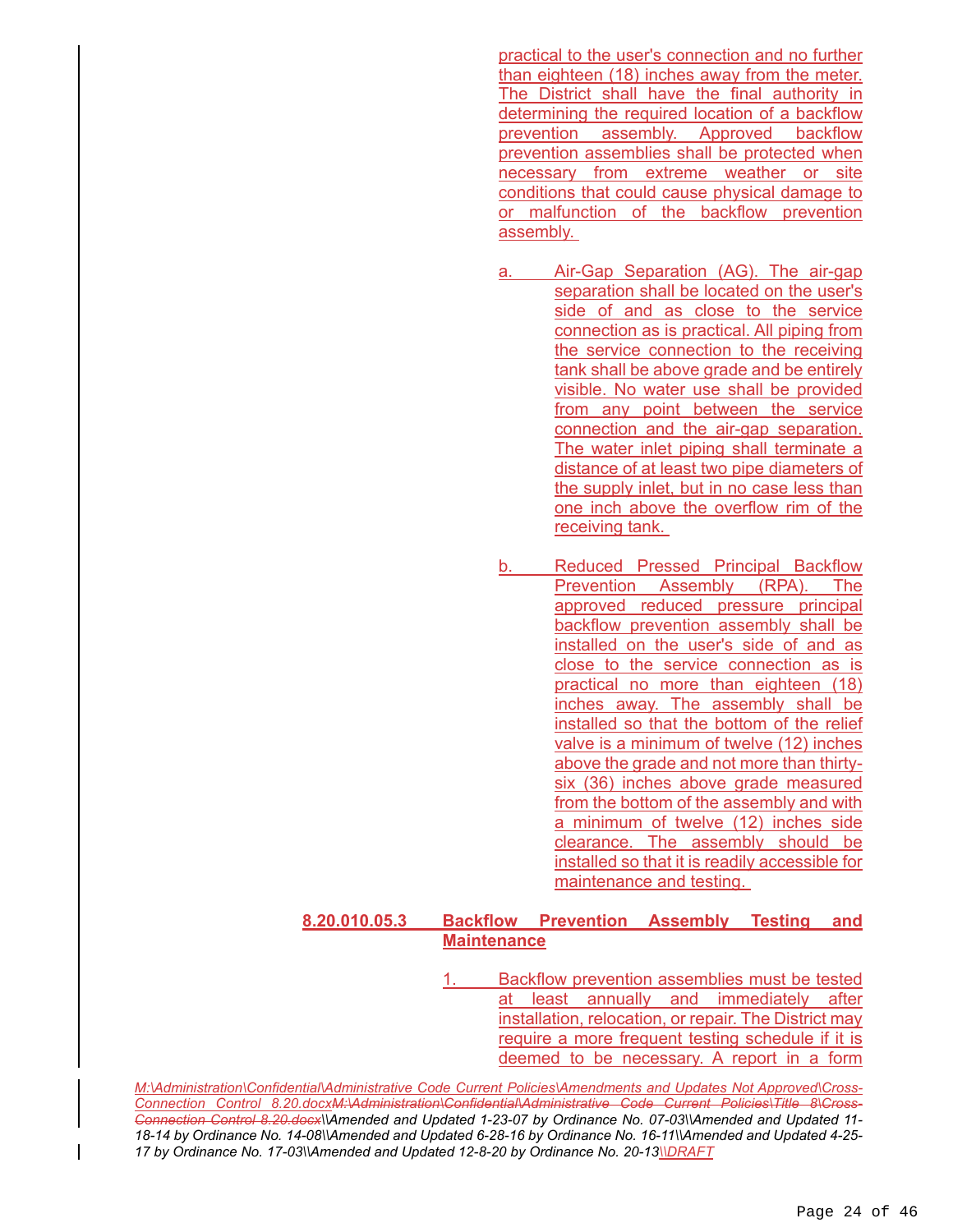acceptable to the District shall be filed each time an assembly is tested, relocated, or repaired. These assemblies shall be serviced, overhauled, or replaced whenever they are found to be defective and all costs of testing, repair, and maintenance shall be borne by the water user.

- Testing of backflow preventers is required annually for all connections to the water system and is mandatory. Testing is the responsibility of RMWD and the results of testing shall be reported to the Cross-Connection Control Specialist on the required forms at the completion of the testing. Testing of brand-new backflow devices can be completed by a certified tester. Testing must be done by a person or persons certified in accordance with state standards and the tester's credentials must be approved by the RMWD. Any backflow preventer that fails the testing shall be repaired or replaced and retested at the owner's expense. If it is replaced the type, make, model and location of the backflow preventer will be reported to RMWD Cross-Connection Control Specialist All results of testing will be reported to RMWD and remain on file for no less than 10 years.
- RMWD is not responsible for replacing gaskets, seats, seal diaphragms, backflow devices, ball valves or test cocks. The customer is responsible for all maintenance of the backflow device to include replacement of device.

#### **8.20.010.0660 Requests for New ServicesAppeal Procedure**

#### **8.20.010.06.1 Water System Survey**

- The Cross-Connection Control Specialist shall review all requests for new services to determine if backflow protection is needed. Plans and specifications must be submitted to the Cross-Connection Control Specialist upon request for review of possible cross-connection hazards as a condition of service for new service connections. If it is determined that a backflow prevention assembly is necessary to protect the public water system, the required assembly must be installed before service will be granted.
- The District may require an on-premises inspection to evaluate cross-connection hazards. The District will schedule transmit a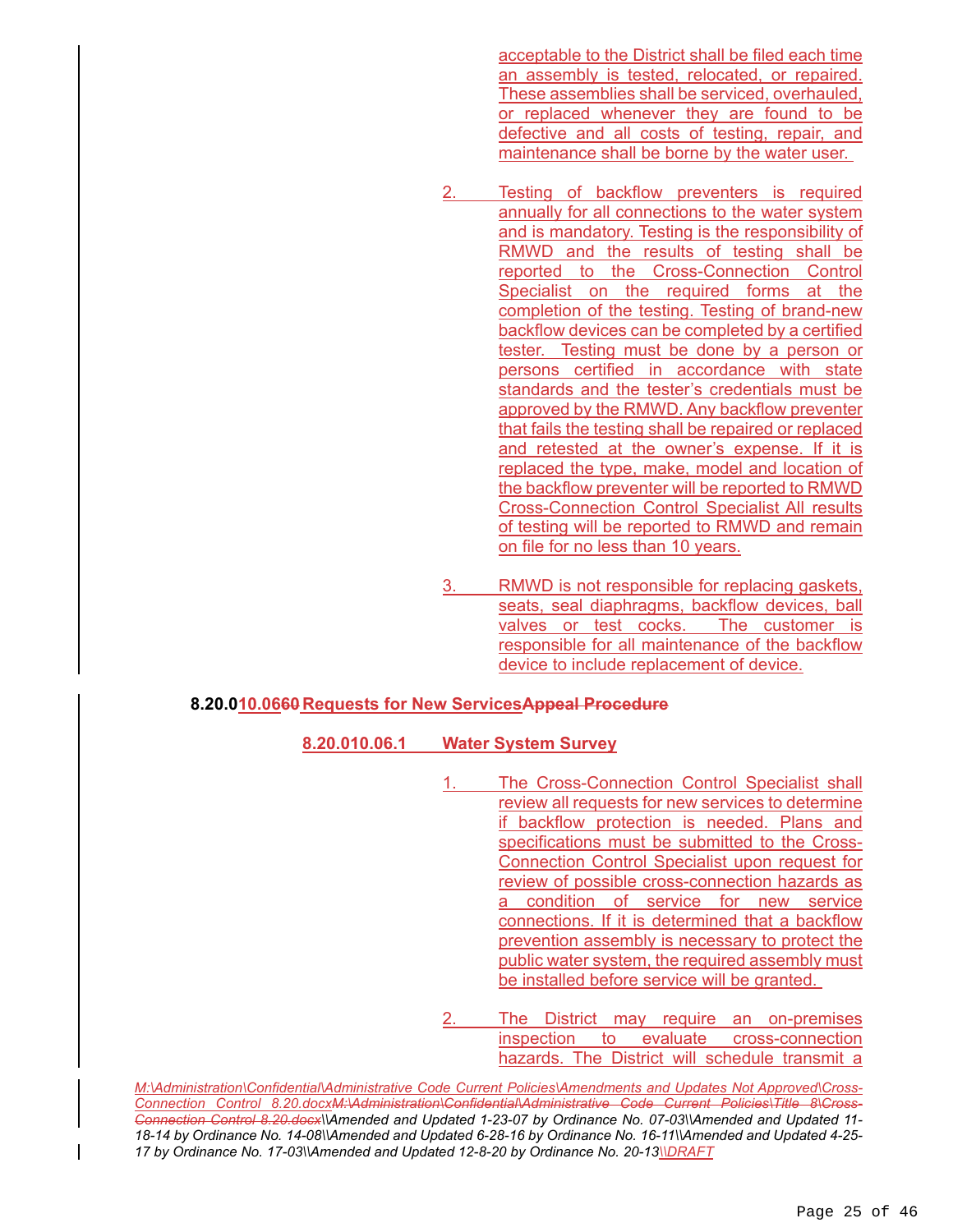written notice requesting an inspection appointment to each affected water user. Any customer who cannot or will not allow an onpremises inspection of their piping system shall be required to install the backflow prevention assembly the District considers necessary.

The District may require a reinspection for crossconnection hazards of any premises to which it serves water. The District will transmit a written notice requesting an inspection appointment to each affected water user. Any customer who cannot or will not allow an on-premises inspection of their piping system shall be required to install the backflow prevention assembly the District considers necessary.

# **8.20.010.06.2 Customer Notification — Assembly Installation**

- 1. The District will notify the water user of the survey findings, listing corrective action to be taken if required. A period of sixty (30) days will be given to complete all corrective action required including installation of backflow prevention assemblies.
- 2. A second notice will be sent to each water user which does not take the required corrective action prescribed in the first notice within the sixty (30) day period allowed. The second notice will give the water user a two-week period to take the required corrective action. If no action is taken within the two-week period, the District may terminate water service to the affected water user until the required corrective actions are taken.

# **8.20.010.06.3 Backflow Prevention Assembly Removal**

- 1. Approval must be obtained from the District before a backflow prevention assembly is removed, relocated, or replaced.
	- a. **Removal:** The use of an assembly may be discontinued and the assembly removed from service upon presentation of sufficient evidence to the District to verify that a hazard no longer exists or is not likely to be created in the future. Approved backflow prevention assemblies shall not be bypassed, made inoperative or removed without specific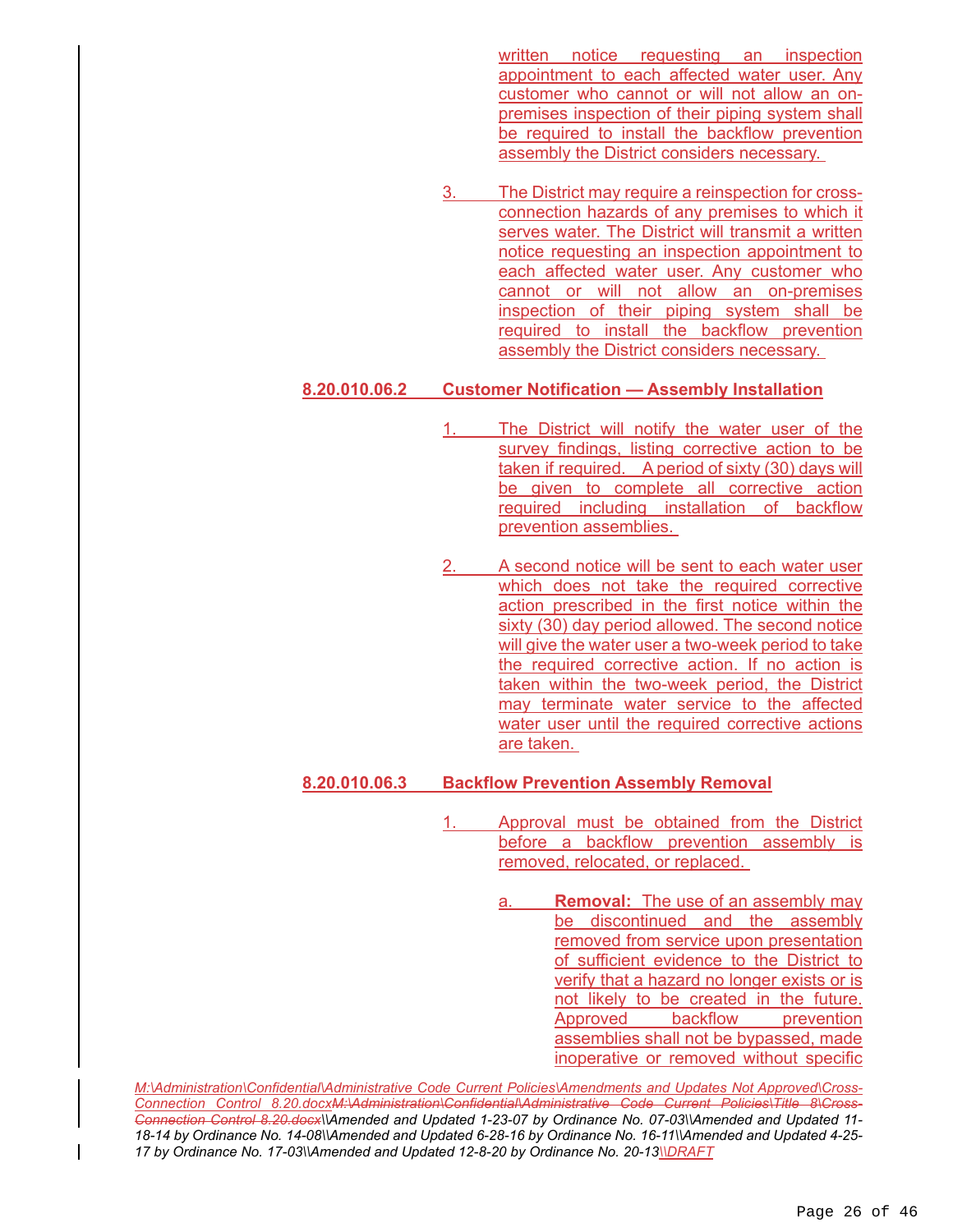written authorization by the Water Utilities Director or his or her representative.

- **Relocation:** An assembly may be relocated following confirmation by the District that the relocation will continue to provide the required protection and satisfy installation requirements. A retest will be required following the relocation of the assembly.
- c. **Repair:** An assembly may be removed for repair, provided the water use is either discontinued until repair is completed and the assembly is returned to service, or the service connection is equipped with other backflow protection approved by the District. A retest will be required following the repair of the assembly.
- d. **Replacement:** An assembly may be removed and replaced provided the water use is discontinued until the replacement assembly is installed. All replacement assemblies must be approved by the District and must be commensurate with the degree of hazard involved.

Any customer wishing to appeal a determination of the requirement for installation of a backflow prevention device may do so, in writing, within forty-five (45) days of the date of the first written notification. There will be an Appeal Hearing scheduled for the customer or customer representative to present their arguments against complying with either the directives or the schedule given in the notification. The Appeal Hearing Panel consists of the General Manager and any other staff deemed appropriate by the General Manager. The purpose of the hearing is to confirm, modify or deny the findings of the Cross-Connection Control Specialist. The decision of the Appeal Hearing Panel is final.

# **8.20.010.0770 Water Service TerminationProtection Required Before System Connection**

# **8.20.010.07.1 General**

 $\overline{a}$ 

 $\overline{a}$ 

When the District encounters water uses that represent a clear and immediate hazard to the potable water supply that cannot be immediately abated, the District shall institute the procedure for discontinuing the District water service.

# **8.20.010.07.2 Basis for Termination**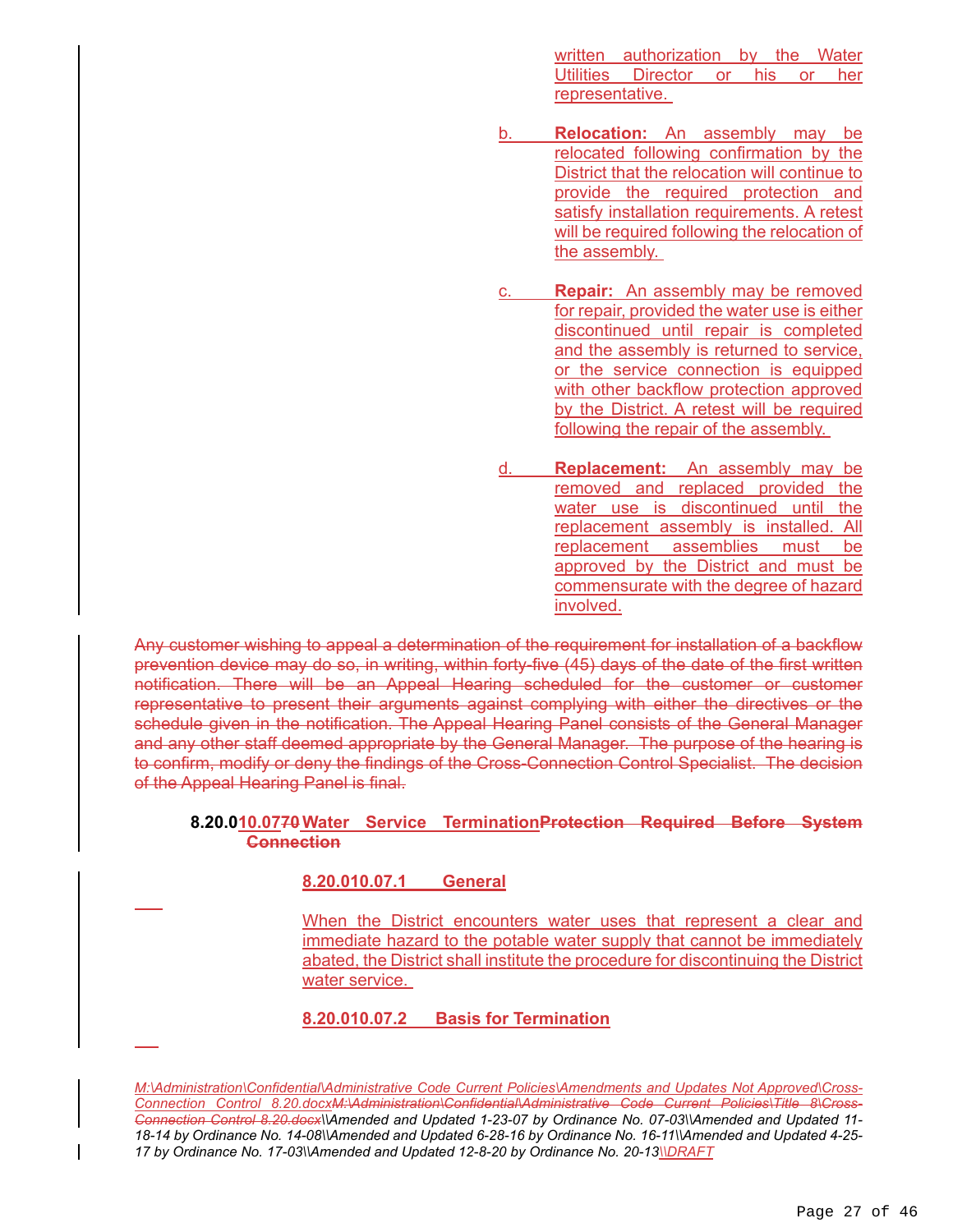Condition or water uses that create a basis for water service termination shall include, but are not limited to the following items:

- Refusal to install a required backflow prevention assembly.
- Refusal to test a backflow prevention assembly.
- Refusal to repair a faulty backflow prevention assembly.
- Refusal to replace a faulty backflow prevention assembly.
- 5. Direct or indirect connection between the District water system and a sewer line.
- Unprotected direct or indirect connection between the District water system and an auxiliary water system.
- A situation which presents an immediate health hazard to the District water system.

# **8.20.010.07.3 Water Service Termination Procedures**

- 1. For conditions B1, B2 or B3, the District will terminate service to a customer's premises after two written notices have been sent specifying the corrective action needed and the time period in which it must be done. If no action is taken within the allowed time period water service may be terminated.
- For conditions B4, B5, B6 of B7, the District will take the following steps:
	- Make reasonable effort to advise water user of intent to terminate water service.
	- b. Terminate water supply and lock service valve. The water service will remain inactive until correction of violations has been approved by the District.

No potable water service connection to any premises shall be placed in service by the District unless the District system is protected as required by this chapter. Service of water to any premises shall be immediately discontinued by the District if a backflow prevention device required by state laws and regulation and by this chapter is not installed, tested and maintained, or if it is found that a backflow prevention device has been removed, by-passed, or if an unprotected cross-connection exists on the premises. Service will not be restored until such conditions or defects are corrected.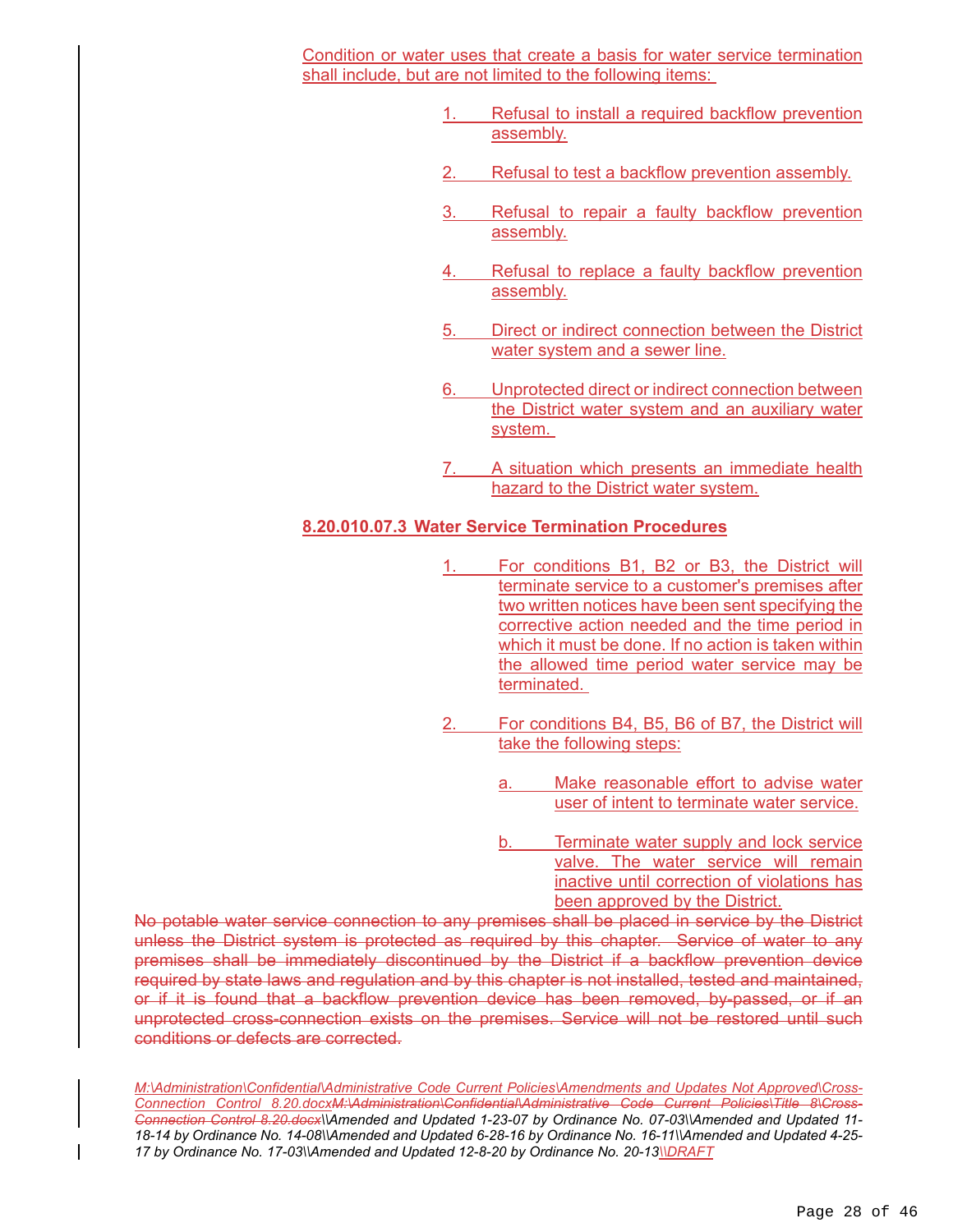# **8.20.010.08080 Backflow Prevention Assembly FeesDevice Installation, Replacement, Relocation, and Repair**

**Installation:** All backflow prevention devices shall be installed directly behind and as close to the meter as practical but no more than eight (8) feet away, per Rainbow Standards Drawing Number W-1. The device is to be installed before any branches, trees, valves and strainers in the water line. Two or more backflow prevention devices of the same type may be installed in parallel when approved by the District. All single device installations shall be the size of the meter or greater. Devices must be installed to the District's specifications. When the street pressure exceeds the maximum working pressure of the backflow device (150 PSI), a pressure regulator can be installed on the upstream leg of the backflow assembly. Pressure regulators can be installed on the downstream leg of the backflow assembly. The District will be the final authority in determining the required location of a backflow prevention device.

Backflow prevention devices shall be tested by a certified tester immediately after they are installed and not placed into service unless they are functioning as required.

- **2. Replacement:** A device may be removed and replaced provided the water use is discontinued until the replacement device is installed and tested. All Replacement devices must be approved by the District.
- **3. Relocation:** A device may be relocated following confirmation by the District that the relocation will continue to provide the required protection and satisfy installation requirements. A retest will be required following the relocation of the device;
- **4. Repair:** A device may be removed for repair; provided the water use is either discontinued until repair is completed and the device is returned to service, or the service connection is equipped with other backflow protection approved by the District. A retest will be required following the repair of the device.
	- A. A testing fee will be charged to any/all water users having an approved testable backflow prevention assembly of which the District conducts the test. This money is to be deposited into the Cross-Connection Fund. The amount of this fee will be set by a resolution.
	- B. Upon noncompliance by a user following a first notice (after the time period in which the test must be done) regarding the periodic testing of the backflow prevention assembly, the District's representative shall have the option of either hiring a certified backflow assembly tester to test such assembly with all expenses; including an administrative fee, will be charged to the customer. This noncompliance can result in terminating water service or having the District test it. Nonpayment of the charge amount will result in termination of water service.

# **8.20.010.09090 User SupervisorSystems to be Open for Inspection, Installation and Testing**

All customer/user systems shall be available for inspection, installation and testing at all reasonable times to authorized representatives of the District to determine whether cross-

*M:\Administration\Confidential\Administrative Code Current Policies\Amendments and Updates Not Approved\Cross-Connection Control 8.20.docxM:\Administration\Confidential\Administrative Code Current Policies\Title 8\Cross-Connection Control 8.20.docx\\Amended and Updated 1-23-07 by Ordinance No. 07-03\\Amended and Updated 11- 18-14 by Ordinance No. 14-08\\Amended and Updated 6-28-16 by Ordinance No. 16-11\\Amended and Updated 4-25- 17 by Ordinance No. 17-03\\Amended and Updated 12-8-20 by Ordinance No. 20-13\\DRAFT*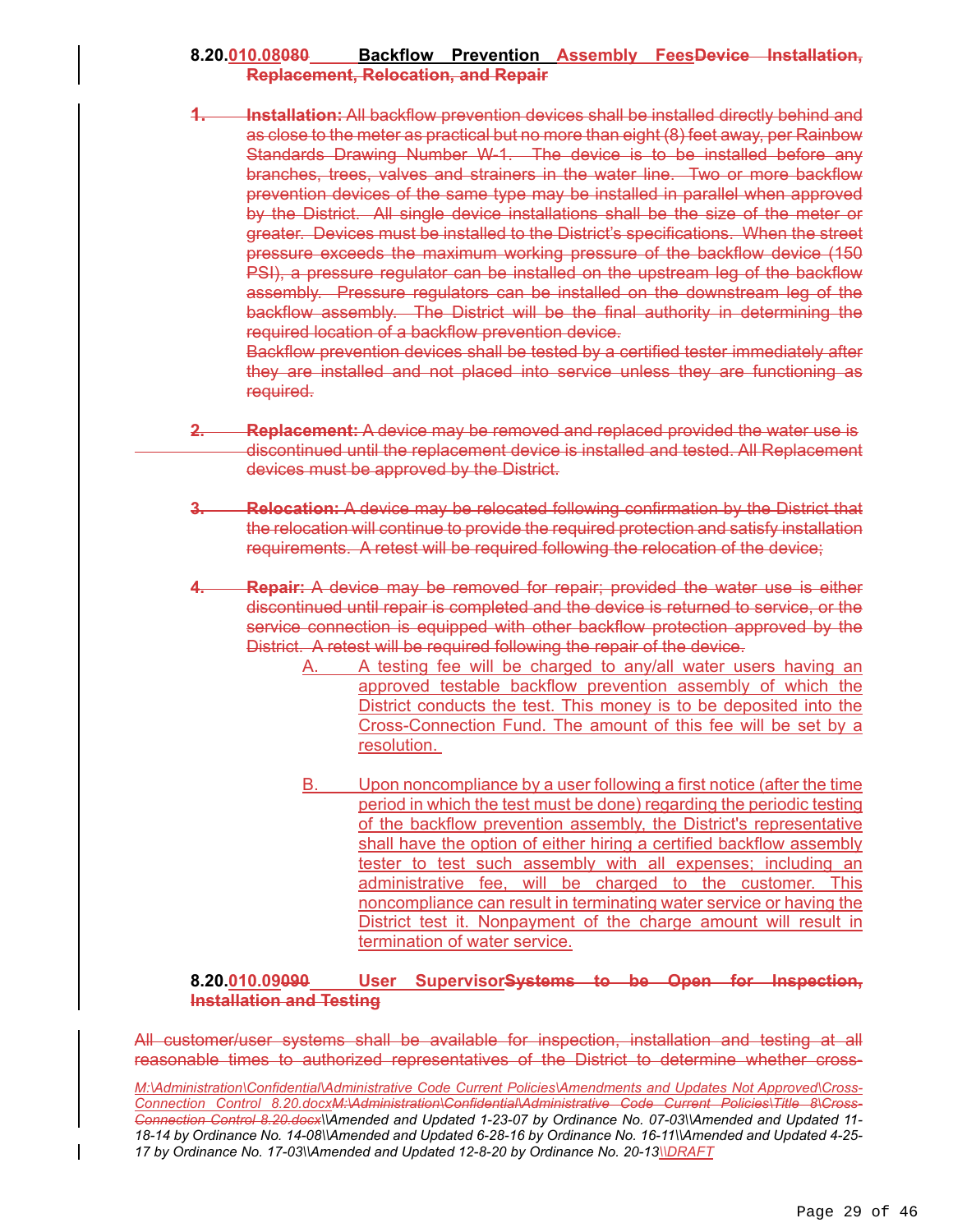connections or other structural or sanitary hazards exist, including violations of this chapter. Refusal of an inspection will result in a mandatory requirement that the water service be locked off until a backflow device is installed, or an inspection reveals that no hazard exist. When such a condition becomes known, the District shall deny or immediately discontinue service to the premises by providing for a physical break in the service line until the customer has corrected the condition(s) in conformance with state laws and District ordinances relating to plumbing and water supplies and with regulations adopted pursuant thereto.

At each premise, a "User Supervisor" shall be designated by and at the expense of the water user. This user supervisor shall be responsible for the monitoring of the backflow prevention assemblies and for the avoidance of cross-connections. In the event of contamination or pollution of the drinking water system due to a cross-connection on the premises, the District shall be promptly notified by the user supervisor so that appropriate measures may be taken to overcome the contamination. The water user shall inform the District of the user supervisors identify on, as a minimum, an annual basis and whenever a change occurs.

# **8.20.100**

 $\overline{a}$ 

 $\overline{a}$ 

 $\overline{a}$ 

 $\overline{a}$ 

 $\overline{a}$ 

# **Backflow Prevention Device Required**

The District will determine which one of the following backflow prevention devices is required: Reduced Pressure Principle Backflow Prevention Device (RP) or Reduced Pressure-Principle-Detector Backflow Assembly (RPDA). Existing nonconforming devices may remain until they need replacement. If a hazard exist an approved device will be required. The District will be the final authority in determining what type of backflow prevention is required.

When required, a reduced pressure backflow preventer shall be installed immediately after the meter at each and every potable water service connection within the District as required by this chapter.

When required, Reduced Pressure Principle Backflow Prevention Device (RP) will be installed as close to the water service connection as possible. Such backflow protection will be required for but not limited to the following conditions:

- Sewage treatment plants;
- Manufacturing, processing or fabricating plants where toxic materials or water are pumped, processed or treated;
- Any location where the District deems the installation of a Reduced Pressure Principle Backflow Prevention Device (RP) is necessary.

# **8.20.110 Certification of Backflow Prevention Devices**

Any backflow prevention device required by this chapter shall be of a model and size approved by the District. The term "approved backflow prevention device" means a device that has been established by the American Water Works Association, as set forth in its publication entitled, AWWA C511-89 Standards for Reduce Pressure Principle Backflow Prevention Devices, and meets the most current edition of the Manual of Cross-Connection Control of the Foundation for Cross-Connection Control and Hydraulic Research of the University of Southern California.

Final approval shall be evidenced by a certificate of approval issued by an approved testing laboratory, certifying full compliance with said AWWA Standards and FCC&HR Specifications.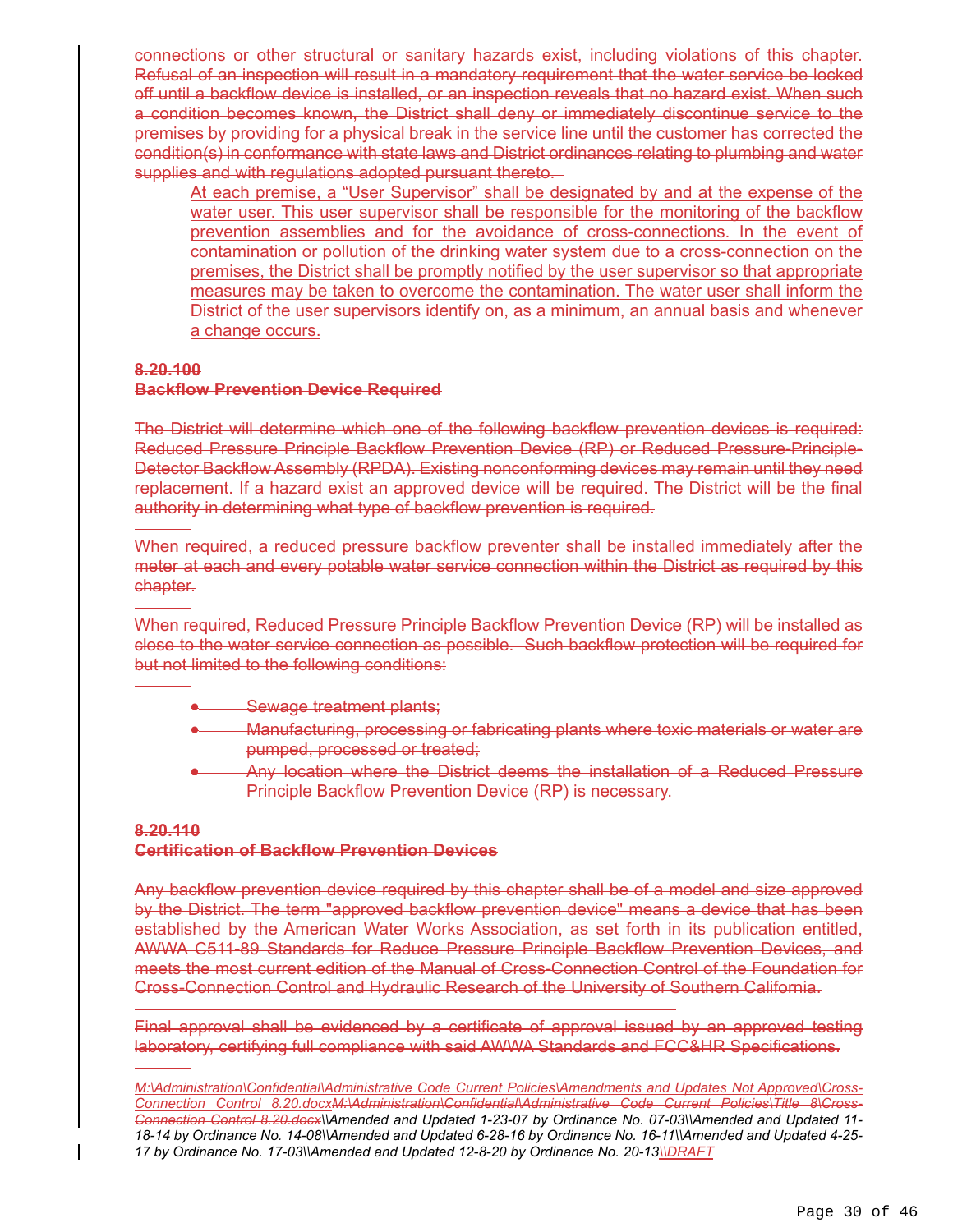The following testing laboratory is approved by the board to test and certify backflow preventers: Foundation for Cross-Connection Control and Hydraulic Research, University of Southern California, KAP-200 University Park MC-2531, Los Angeles, California 90089-2531.

Backflow preventers which may be subjected to back pressure or backsiphonage that have been fully tested and have been granted a certificate of approval by said approved laboratory and are listed on the laboratory's current list of approved devices may be used.

### **8.20.120 Existing Devices**

j

All presently installed backflow prevention devices previously approved by the District shall be deemed to comply with the requirements of this chapter provided such devices meet current performance and testing requirements. Existing devices which do not meet current performance or testing requirements shall be repaired or replaced by a backflow prevention device meeting the requirements of this chapter. Any such replacement cost will be borne by the customer/user.

Existing nonconforming devices may remain until they need replacement. If a hazard exists an approved device will be required. The District will be the final authority in determining what type of backflow prevention is required.

Any existing Double Check-Detector Backflow Prevention Assembly (DCDA) devices needing to be replaced shall be replaced with a Reduced Pressure Principal Detector Backflow Prevention Assembly. Any existing Double Check Valve Backflow Prevention Assembly needing to be replaced shall be replaced with a Reduced Pressure Principal Device (RP) if a hazard exists.

Existing devices not required by this ordinance may be:

Maintained and tested at owner's expense

Removed at owner's expense if District determines no hazard exist

It is the customer's responsibility to notify the District if they wish to withdraw from the testing program under this provision. An inspection would be required before withdrawing or removing from the program.

# **8.20.130 Inspections and Testing Responsibility**

The customer/user is responsible for ensuring the annual testing and making any necessary repairs to pass the test. The District will maintain a record of testing performed and a calendar indicating when the next test is required. The District has retained the services of a licensed contractor to administer the testing and monitoring program. Customers may elect to be included in this monitoring group and their devices will be tested annually by the contractor. The District shall pass its actual cost for the testing on to the customer in a monthly cross-connection control fee.

All other expenses where backflow prevention devices are installed, replaced, relocated, repaired or overhauled are the responsibility of the customer. All inspections and operational tests will be made by a certified tester. In those instances where the District deems the hazard to be great enough, it may require certified inspections at more frequent intervals. These inspections and tests shall be at the expense of the customer/user and shall be performed by a District-approved certified tester. It shall be the duty of the District to see that these timely tests are to be undertaken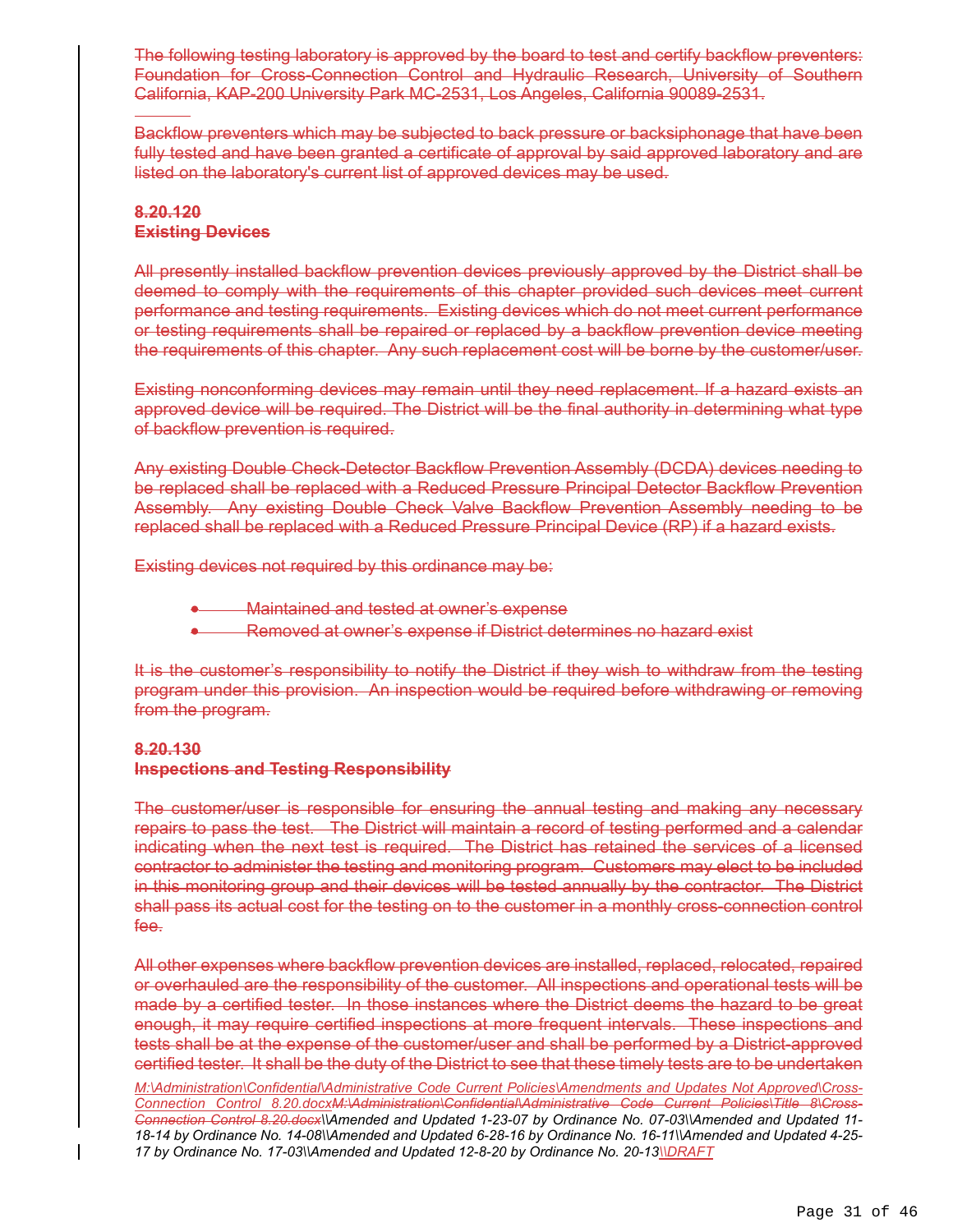so that District personnel may witness the tests if it is so desired. These devices shall be repaired, overhauled or replaced at the expense of the customer/user whenever said devices are found to be defective. Records of such tests, repairs and overhaul shall be kept on file with the District.

# **8.20.140 Noncompliance, Penalties**

In the event a customer is notified that a backflow device shall be installed or tested on the customer's service connection and a reasonable compliance time has been allowed by the District in which the customer has not complied with the District's request, then the customer's water service shall be locked off. The customer's water service shall remain locked until an approved backflow device is installed and/or tested by a certified backflow tester; and all unlock fees are paid.

If a device is found to be tampered with or any deliberate action to impede the function of the backflow device, the service will be locked immediately, and the customer will be responsible for paying all costs and fines associated with the violation.

# **8.20.150 Monthly Charges**

Monthly charges will be established by the District as necessary. The purpose of such charges will be to cover the cost incurred by the District for regulation and enforcement of the crossconnection control regulations and annual testing of customer backflow devices and the repair, if necessary, to pass test.

# **8.20.160 Interpretation of Provisions**

This chapter and Title 17 of the California Code of Regulations shall guide the District in the implementing and functioning of its backflow prevention program. In instances where this chapter does not define the application of the backflow prevention program the District shall reply on Title 17 of the California Code of Regulations for definition. In instances where this chapter or said Title 17 does not give definition then the District shall rely on the State Water Resources Control Board.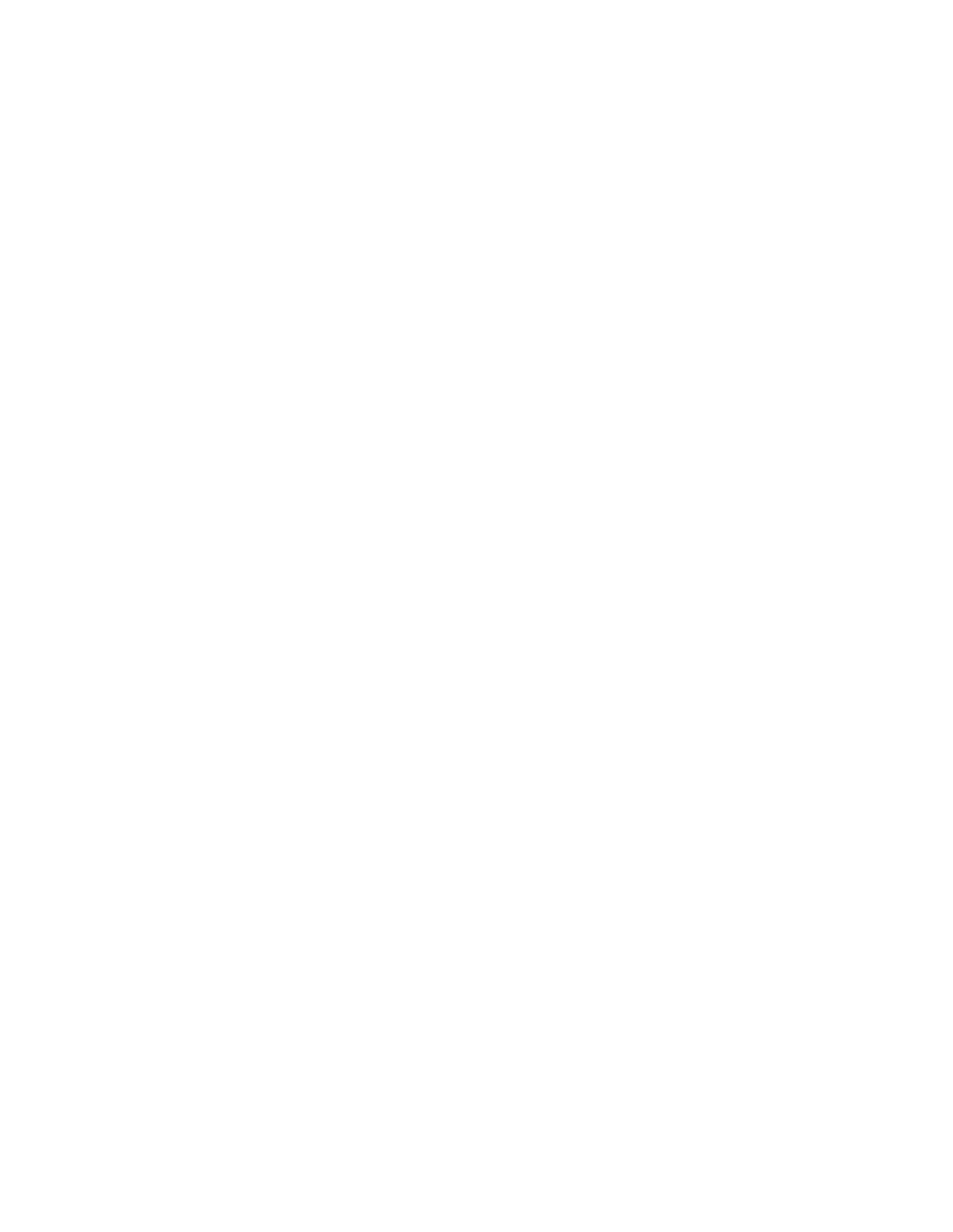### **8.20.010.01 Purpose**

The purpose of this policy is to:

- A. Protect the District system from the possibility of contamination or pollution, by isolating within customer systems such contaminants or pollutants that have the potential to backflow into the District's potable water system; and
- B. Provide for an ongoing program of cross-connection control which will systematically and effectively prevent the contamination or pollution of the District's potable water system; and
- C. Meet or exceed Federal and State regulations pertaining to crossconnection control issues.

# **8.20.010.02 Legal Basis and Authority for Program**

# **8.20.010.02.1 Legal Basis**

All legal authorities and references shall be current versions and revisions.

- 1. The purpose of this ordinance is to protect the public water supply against actual potential cross-connection by isolating within the premise contamination that may occur because of some undiscovered or unauthorized cross-connection on the premises.
- 2. To eliminate existing connections between drinking water systems and other sources of water that are not approved as safe and potable for human consumption.
- 3. To eliminate cross-connections between drinking water systems and sources of contamination.
- 4. To prevent the making of cross-connections in the future.
- 5. To maintain the backflow prevention program by administering an inspection and testing program of backflow prevention assemblies installed at the meter.

These regulations are adopted pursuant to the state of California Code of Regulations, Title 17, Public Health entitled "Regulations Relating to Cross-Connections." It is unlawful for any person, firm, or corporation at any time to make or maintain or cause to be made or maintained, temporarily or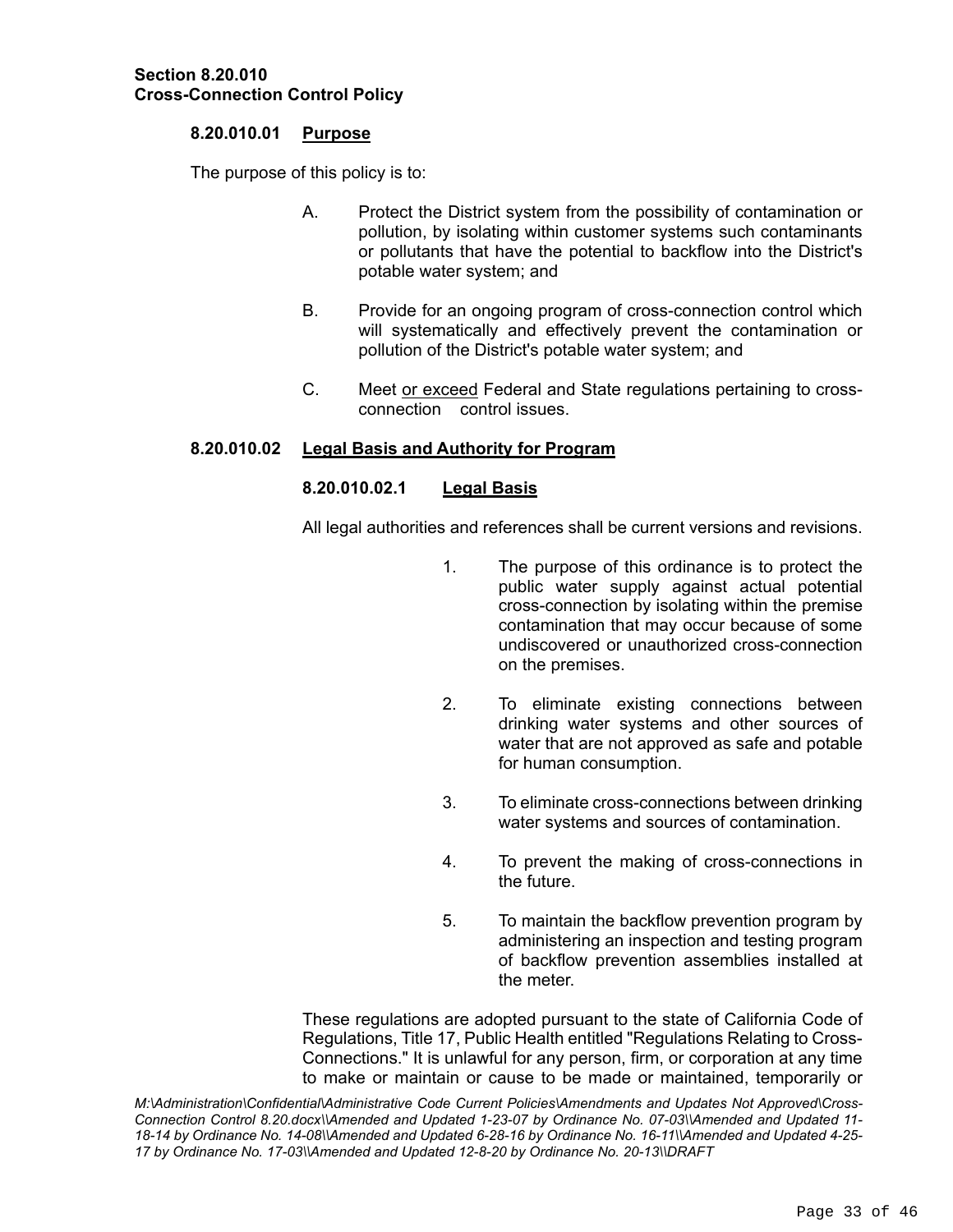permanently, for any period of time whatsoever, any cross-connection between plumbing pipes or water fixtures being served with water by the District water department and any other source of water supply to maintain any sanitary fixture or other source of water supply or to maintain any sanitary fixture or other appurtenances or fixtures which by reason of their construction may cause or allow backflow of water or other substances into the water supply system of the District and/or the service of water pipes or fixtures of any consumer of the District.

# **8.20.010.02.2 Authority**

- 1. Code of Federal Regulations, Safe drinking Water Act - most current
- 2. Code of California Regulations, Titles 17 and 22
- 3. State of California Water Code, Chapter 1, Section 110. Chapter 8, Section 500 and Chapter 723, Sections 13553, 13554.2, and 13554.3
- 4. American Water Works Association Manual of Water Supply Practices M14
- 5. University of Southern California (USC Manual) – latest or current edition
- 6. California Plumbing Code (CPC)
- 7. Rainbow Municipal Water District Administrative Code

#### **8.20.010.03 Definitions**

For the purposes of this policy, the following words and phrases have the following meanings:

**"ABPA":** American Backflow Prevention Association.

**"ASSE":** American Society of Sanitary Engineers.

**"AWWA":** American Water Works Association.

**"Air-Gap Separation":** A physical break between a supply pipe and a receiving vessel. The airgap shall be at least double the diameter of the supply pipe measured vertically above the top rim of vessel, no less than one inch.

**"Approved Backflow Prevention Assembly":** An assembly or physical separation that has been designed specifically for preventing the backflow of water/liquid, gas from entering the system, which has passed laboratory and field evaluation tests performed by a recognized testing organization

*M:\Administration\Confidential\Administrative Code Current Policies\Amendments and Updates Not Approved\Cross-Connection Control 8.20.docx\\Amended and Updated 1-23-07 by Ordinance No. 07-03\\Amended and Updated 11- 18-14 by Ordinance No. 14-08\\Amended and Updated 6-28-16 by Ordinance No. 16-11\\Amended and Updated 4-25- 17 by Ordinance No. 17-03\\Amended and Updated 12-8-20 by Ordinance No. 20-13\\DRAFT*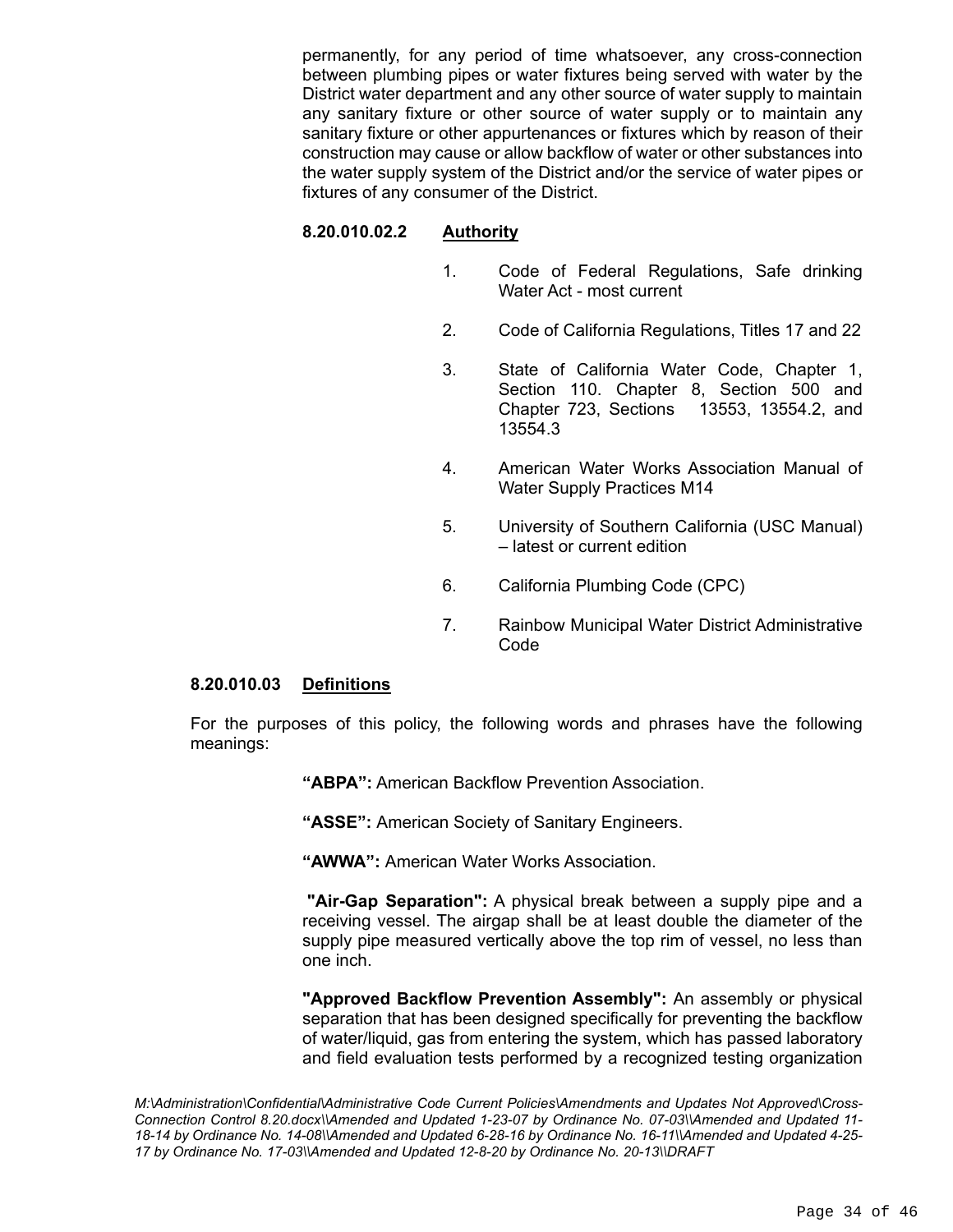which has demonstrated their competency to the California Department of Health Services.

**"Approved Water Supply":** Any water supply whose potability is regulated by a state or local health agency.

**"Auxiliary Supply":** Any water supply on or available to the premises other than the District water supply.

**"AWWA Standard":** An official standard developed and approved by the American Water Works Association (AWWA).

**"Backflow":** A flow condition, caused by a differential in pressure, that causes the flow of water or other liquids, gases, mixtures, or substances into the distributing pipes of a potable supply of water from any source other than an approved water supply. Back siphonage or back pressure are causes of backflow.

**"Consumer's Water System":** Is defined as and includes all facilities beyond the service meter. The system or systems may include both potable and non-potable water systems.

**"Contamination":** A degradation of the quality of the potable water by any foreign substance which creates a hazard to the public health, or which may impair the usefulness or quality of the water.

**"Cross-Connection":** As used in this chapter, is any unprotected actual or potential connection between a potable water system used to supply water for drinking purposes and any source or system containing unapproved as safe, wholesome, and potable. Bypass arrangements, jumper connections, removable sections, swivel or changeover assemblies, or other assemblies through which backflow could occur, shall be considered to be crossconnections.

**"Cross-Connection Specialist":** A person by title or designated by the General Manger who ensures all service connections are protected by approved backflow devices or by abating and eliminating cross connections.

**"District":** Rainbow Municipal Water District.

**"District Water System":** The source facilities and distribution system under the control of the District of Oceanside Water Utilities Department up to and including the meter.

**"Double Check Detector Check Assembly (DCDA)":** A backflow prevention assembly consisting of a line size double check valve assembly in parallel with a detector meter and water size double check valve assembly. Each double check valve assembly is to be equipped with property located test cocks and a tightly closing shut-off valve at the end of the assembly.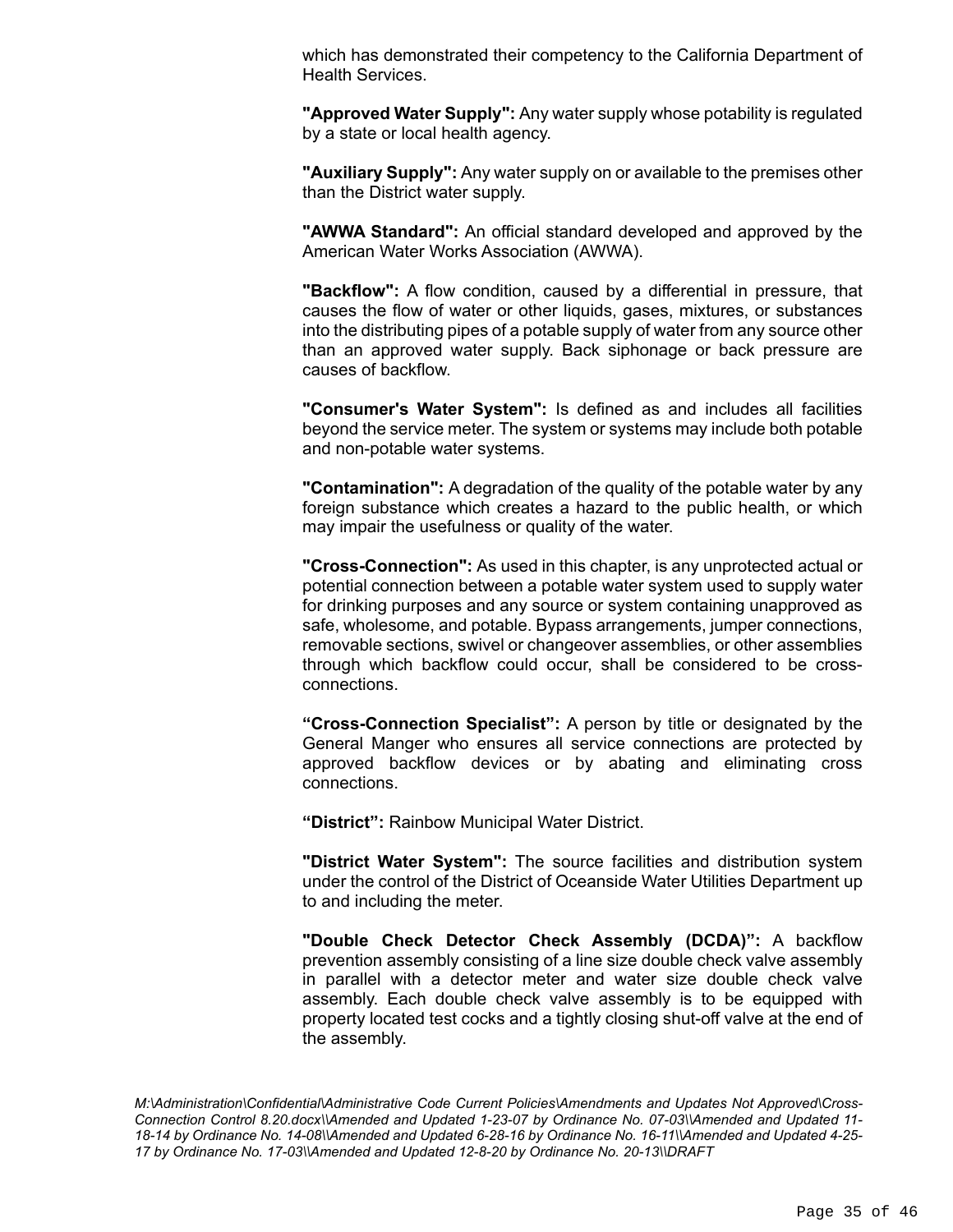**"Double Check Valve Assembly (DCA)":** An assembly of at least two independently acting check valves including tightly closing shut-off valves on each side of the check valve assembly and test cocks available for testing the water tightness of each check valve.

**"Dual Check Valve Device (DC)":** A line dual check valve that is installed immediately after the water meter on residential services. This device is non testable.

**"Degree of Hazard":** Is derived from an evaluation of the potential risk to public health and the adverse effect of the hazard upon the potable water system.

- 1. **"Health Hazard"** is any condition, assembly, or practice in the water supply system and its operation which could create, or in the judgment of the division, county, or state health official, may create a danger to the health and wellbeing of the water consumer.
- 2. **"Plumbing Hazard"** is a type of plumbing cross-connection in a consumer's potable water system that has not been properly protected by an approved airgap or approved backflow prevention assembly.
- 3. **"Pollution Hazard"** is an actual or potential threat to the physical properties of the water system or to the potability of the public or the consumer's potable water system, but which would constitute a nuisance or be aesthetically objectionable or could cause damage to the system or its appurtenances but would not be dangerous to health.
- 4. **"System Hazard"** is an actual or potential threat of severe damage to the physical properties of the public potable water system of the consumer's potable water system or of a pollution or contamination which would have a protracted effect on the quality of the potable water in the system.

**"Health Agency":** Refers to the California Department of Health Services.

**"Local Health Agency":** Refers to the County of San Diego Department of Environmental Health.

**"Passive Purge":** Refers to a type of fire sprinkler system that serves all toilets in addition to fire sprinklers, allowing water to circulate throughout the entire system on a regular basis and, therefore, avoiding stagnation.

**"Person":** An individual, corporation, company, association, partnership, municipality, public utility, or other public body or institution.

**"Pollution":** The presence of any foreign substance (organic, inorganic, or biological) in water which tends to degrade its quality so as to constitute a hazard or impair the usefulness or quality of the water to a degree which

*M:\Administration\Confidential\Administrative Code Current Policies\Amendments and Updates Not Approved\Cross-Connection Control 8.20.docx\\Amended and Updated 1-23-07 by Ordinance No. 07-03\\Amended and Updated 11- 18-14 by Ordinance No. 14-08\\Amended and Updated 6-28-16 by Ordinance No. 16-11\\Amended and Updated 4-25- 17 by Ordinance No. 17-03\\Amended and Updated 12-8-20 by Ordinance No. 20-13\\DRAFT*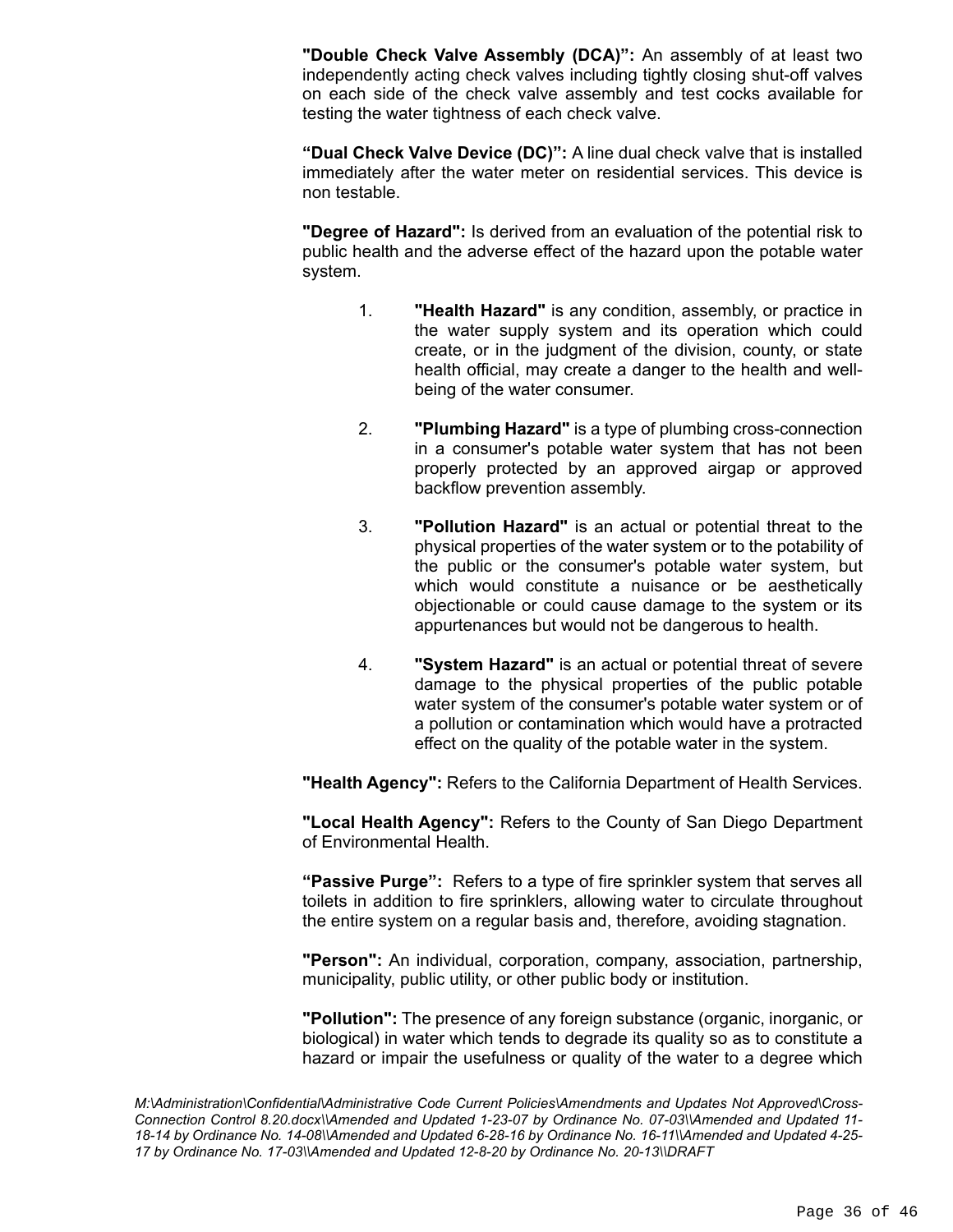does not create an actual hazard to the public health, but which does adversely and unreasonably affect such waters for domestic use.

**"Premises":** Any and all areas on a customer's property which are served or have the potential to be served by the public water system.

**"Pressure Vacuum Breaker (PVB) Assembly":** Refers to a backflow prevention assembly containing a spring loaded check valve and a spring loaded air-inlet valve which opens when the pressure approaches atmospheric. The unit shall include two tightly closing shut-off valves located at each end of the assembly and two test cocks properly located for testing the device. Can be used for internal protection but NOT meter protection.

**"Public Water System":** A system for the provision of piped water to the public for human consumption which has five or more service connections or regularly serves an average of twenty-five (25) individuals daily at least sixty (60) days out of the year.

**"Rainbow Municipal Water District":** RMWD.

**"Reclaimed Water":** A wastewater which as a result of treatment is suitable for uses other than potable use.

**"Recycled Water":** See Reclaimed Water.

**"Reduced Pressure - Detector Check Assembly (RPDCA)":** A backflow prevention assembly consisting of a line-size reduced pressure principal assembly in parallel with a detector meter and meter-size reduced pressure principal assembly. Each reduced pressure principal assembly is to be equipped with properly located test cocks and a tightly closing shut-off valve at each end of the assembly.

**"Reduced Pressure Principal Backflow Prevention Assembly (RPA)":**  An assembly incorporating two or more check valves and an automatically operating differential relief valve located between the two checks, a tightly closing shut-off valve on each side of the check valve assembly and equipped with necessary test cocks for testing.

**"Service Connection":** Refers to the point of connection of a user's piping to the District's facilities.

**"User Supervisor":** Refers to the person on site and who is responsible for the monitoring of the backflow prevention devices and for the avoidance of cross-connections

**"Water User":** Any person obtaining water from an approved water supply system.

#### **8.20.010.04 Cross-Connection Protection Requirements**

#### **8.20.010.04.1 General Provisions**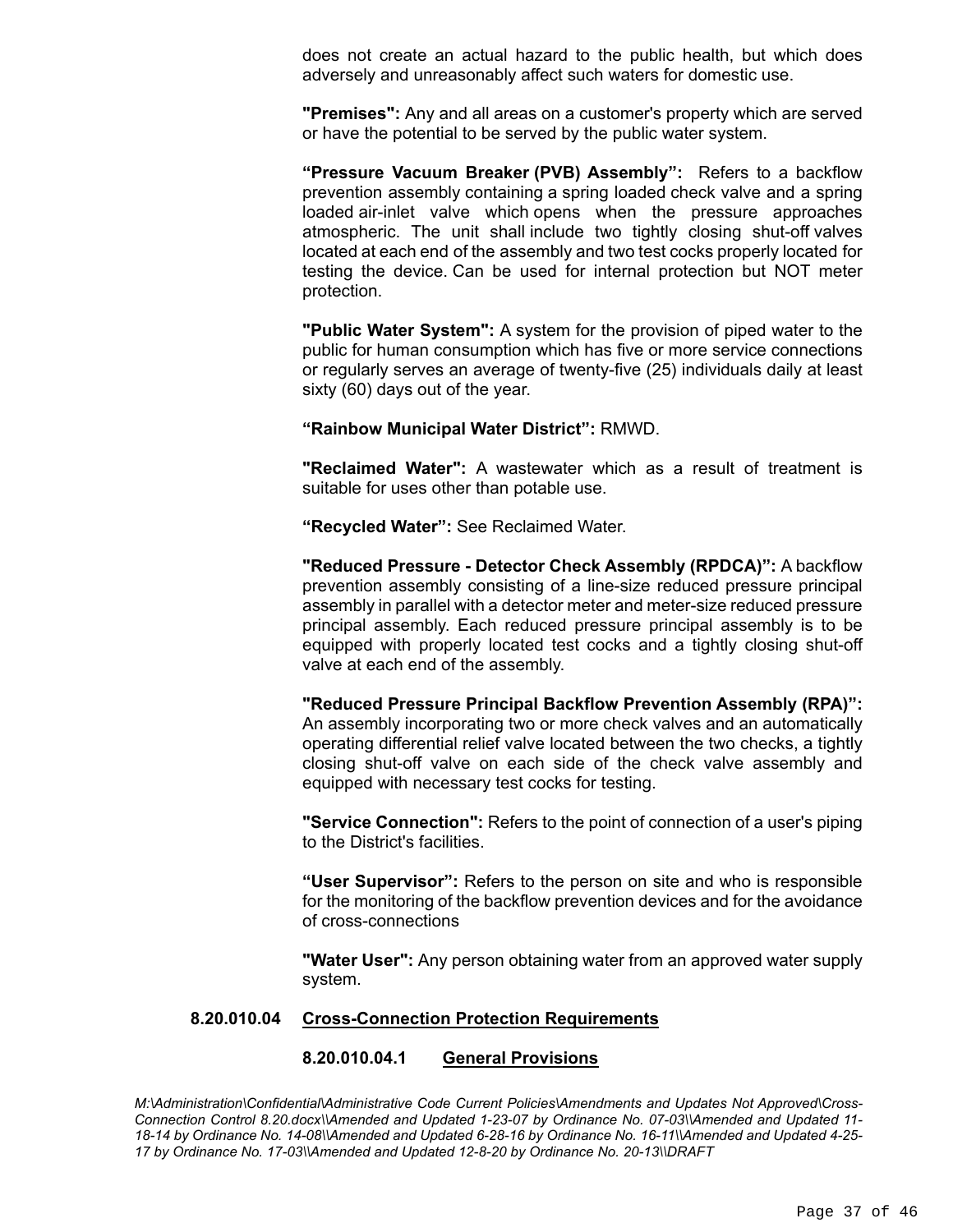- 1. Unprotected cross-connections with the public water supply are prohibited.
- 2. Whenever backflow protection has been found necessary, the District will require the water user to install an approved backflow prevention assembly by and at his or her expense for continued services or before a new service will be granted.
- 3. Wherever backflow protection has been found necessary on a water supply line entering a water user's premises, then any and all water supply lines from the District's' mains entering such premises, buildings, or structures shall be protected by an approved backflow prevention assembly. The type of assembly to be installed will be in accordance with the requirements of this chapter.
- 4. The Cross-Connection Control Specialist shall give notice in writing to all District customers who are required to install an approved backflow prevention device at each potable water service connection. Within the time prescribed by the General Manager or designate, which shall not be less than sixty (60) days, the customer shall install such approved device(s) at the customer's own expense; and failure or refusal or inability on the part of the customer to install said device(s) shall immediately constitute grounds for discontinuing water service to the metered water service connections until the required device(s) have been properly installed.
- 5. The District shall maintain records of all approved backflow devices installed in the water system. The District shall also keep records regarding the certification of all devices. Testing of backflow devices shall be done at least annually or more often as the District deems necessary, depending on the degree of hazard. It is the District's primary responsibility to ensure that all testing and record keeping conforms to State Health regulations relating to cross connections.

### **8.20.010.04.2 Where Protection is Required**

1. Each service connection from the District's water system for supplying water to premises having an auxiliary water supply shall be protected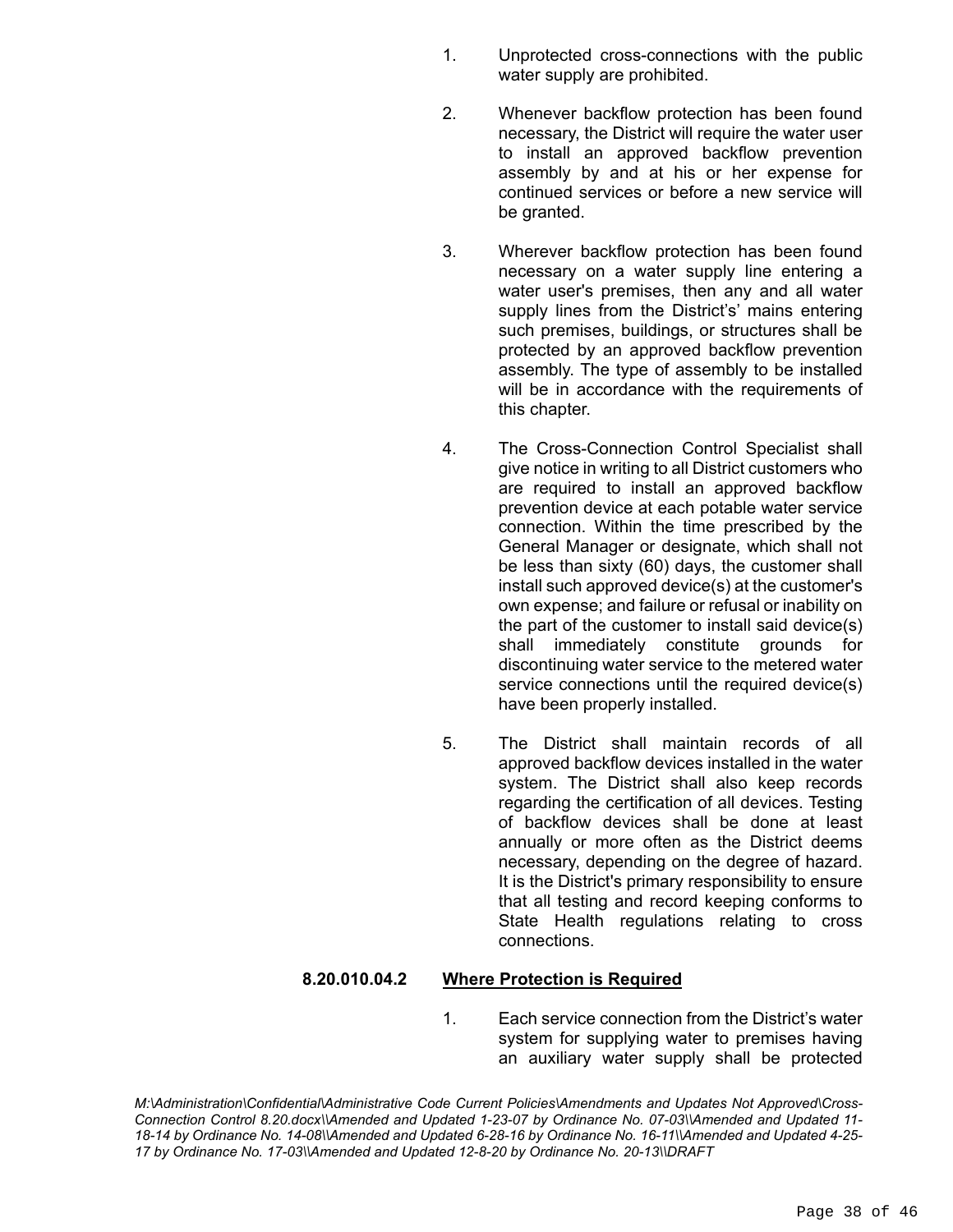against backflow of water from the premises into the public water system.

- 2. Each service connection from the District's water system for supplying water to any premises on which any substance is handled in such fashion as to allow its entry into the water system shall be protected against backflow of the water from the premises into the public system. This shall include the handling of process waters and waters originating from the District water system which have been subjected to deterioration in sanitary quality.
- 3. Backflow prevention assemblies shall be installed on the service connection to any premises having (a) internal cross-connection that cannot be permanently corrected and controlled to the satisfaction of the state or local health department and the District, or (b) intricate plumbing and piping arrangements or where entry to all portions of the premises is not readily accessible for inspection purposes, making it impractical or impossible to ascertain whether or not cross-connections exist.

# **8.20.010.04.3 Type of Protection Required**

- 1. The type of protection that shall be provided to prevent backflow into the approved water supply shall be commensurate with the degree of hazard that exists on the consumer's premises. The type of protective assembly that may be required (listing in an increasing level of protection) includes: Reduced Pressure Principal Backflow Prevention Assembly (RP), and an air-gap separation (AG). The water user may choose a higher level of protection than required by the District. The minimum types of backflow protection required to protect the approved water supply, at the user's water connection to premises with varying degrees of hazard are given in Table 1 below. Situations which are not covered in Table 1 shall be evaluated on a case-by-case basis and the appropriate backflow protection shall be determined by the District or health agency.
- 2. Two or more services supplying water from different street mains to the same building or premises through which an inter-street main flow may occur, shall have at least a standard check valve on each water service to be located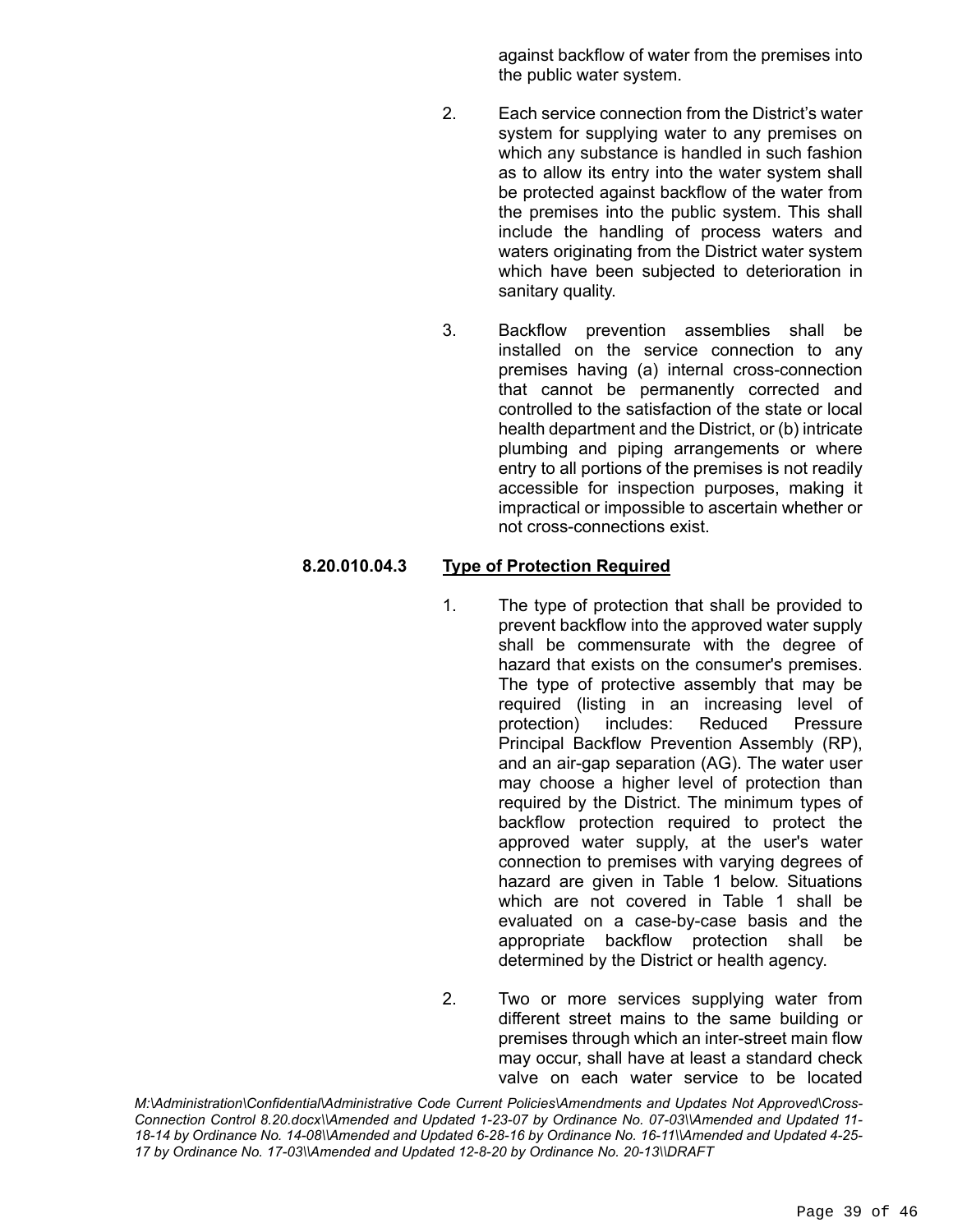adjacent to and on the property side of the respective meters. This check valve shall not be considered adequate if backflow protection is deemed necessary to protect the District's mains from pollution or contamination; in such cases, the installation of approved backflow assemblies at such service connection shall be required.

| Table 1<br><b>Type of Backflow Protection Required</b> |                                                                                                                                                                                                                                                                                                         |                                                         |  |  |
|--------------------------------------------------------|---------------------------------------------------------------------------------------------------------------------------------------------------------------------------------------------------------------------------------------------------------------------------------------------------------|---------------------------------------------------------|--|--|
|                                                        | Degree of Hazard                                                                                                                                                                                                                                                                                        | <b>Minimum Type</b><br>of Backflow<br><b>Protection</b> |  |  |
| <b>Sewage and Hazardous Substances</b>                 |                                                                                                                                                                                                                                                                                                         |                                                         |  |  |
| 1.                                                     | Premises where the public water system is used to supplement the reclaimed water<br>supply.                                                                                                                                                                                                             | AG                                                      |  |  |
| 2.                                                     | Premises where reclaimed water is used and there is no interconnection with the<br>potable water system. This does not include a single-family residence that has a<br>sewage lift pump. An RP may be provided in lieu of an AG if approved by the health<br>agency and the District.                   | AG                                                      |  |  |
| 3.                                                     | Premises where hazardous substances are handled in any manner in which the<br>substances may enter a potable water system. This does not include a single-family<br>residence that has a sewage lift pump. An RP may be provided in lieu of an AG if<br>approved by the health agency and the District. | AG                                                      |  |  |
|                                                        | 4. Premises where there are irrigation systems into which fertilizers, herbicides, or<br>pesticides, are, or can be, injected.                                                                                                                                                                          | RP                                                      |  |  |
| <b>Auxiliary Water Supplies</b>                        |                                                                                                                                                                                                                                                                                                         |                                                         |  |  |
|                                                        | Premises where there is an unapproved auxiliary water supply which is<br>1. interconnected with the public water system. An RP may be provided in lieu of an<br>AG if approved by the health agency and the District.                                                                                   | AG                                                      |  |  |
| 2.                                                     | Premises where there is an unapproved auxiliary water supply and there are no<br>interconnections with the public water system. A DC may be provided in lieu of an<br>RP if approved by the health agency and the District.                                                                             | <b>RP</b>                                               |  |  |
| <b>Fire Protection Systems</b>                         |                                                                                                                                                                                                                                                                                                         |                                                         |  |  |
| 1.                                                     | Premises where the fire system is directly supplied from the public water system<br>and there is an unapproved auxiliary water supply on or to the premises (not<br>interconnected).                                                                                                                    | <b>DCDA</b>                                             |  |  |
| 2.                                                     | Premises where the fire system is supplied from the public water system and<br>interconnected with an unapproved auxiliary water supply. An RP may be provided<br>in lieu of an AG if approved by the health agency and the District.                                                                   | AG                                                      |  |  |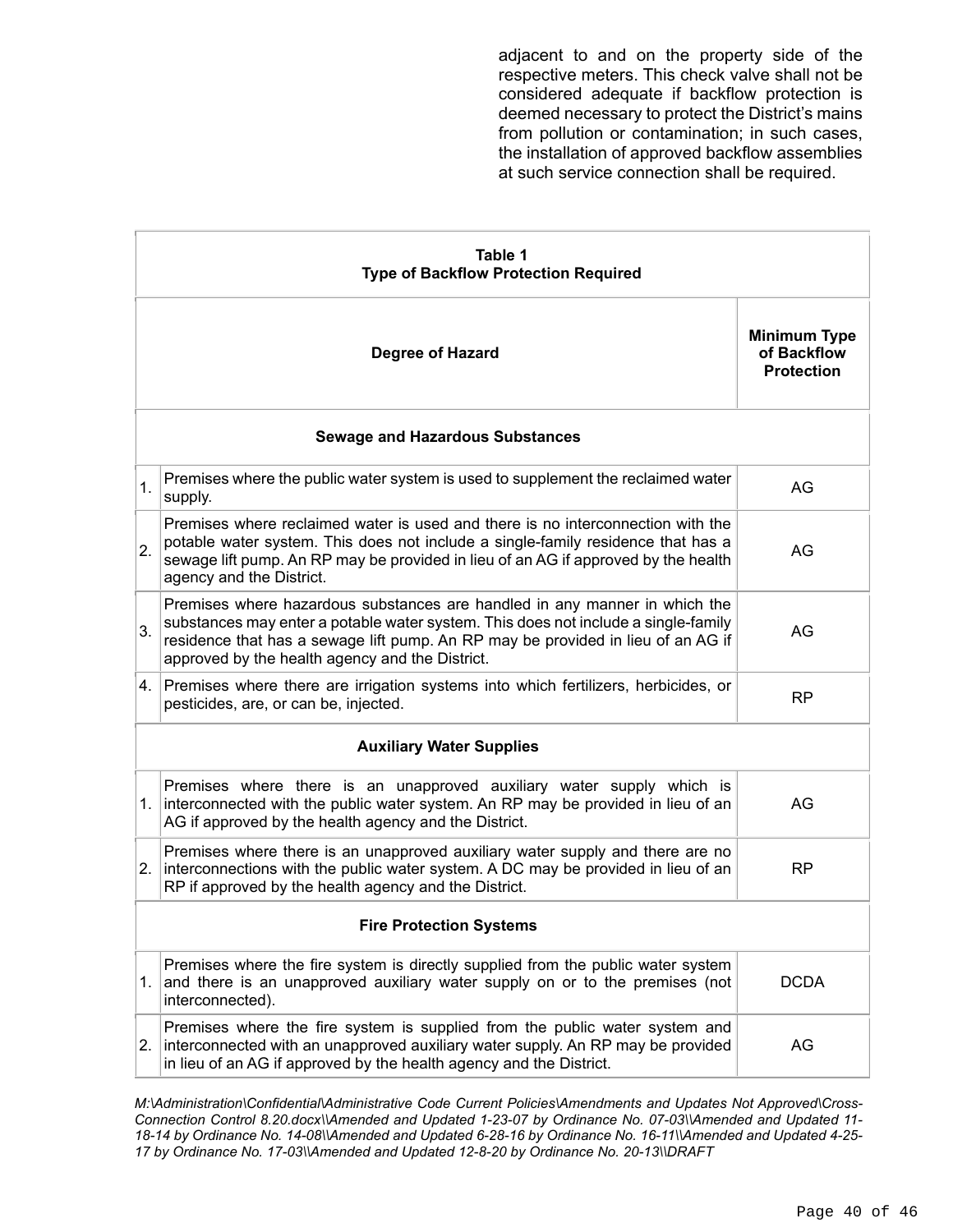|                      | Premises where the fire system is supplied from the public water system and where<br>3. either elevated storage tanks or fire pumps which take suction from the private<br>reservoirs or tanks are used.                                                                            | DCDA      |  |  |
|----------------------|-------------------------------------------------------------------------------------------------------------------------------------------------------------------------------------------------------------------------------------------------------------------------------------|-----------|--|--|
| 4.                   | Premises where a fire system is interconnected with more than one service<br>connection from the District water system and no other system hazard exists.                                                                                                                           | DCDA      |  |  |
| <b>Other Systems</b> |                                                                                                                                                                                                                                                                                     |           |  |  |
|                      | 1. Premises where a booster pump is required on the service connection line.                                                                                                                                                                                                        | DC.       |  |  |
| $\mathcal{P}$        | Premises where there is a well                                                                                                                                                                                                                                                      | <b>RP</b> |  |  |
| $\mathbf{3}$ .       | Premises where there is intricate plumbing and piping arrangements or where entry<br>to all portions of the premises is restricted or not easily accessible for inspection<br>purposes, making it impossible or impossible to ascertain whether or not cross-<br>connections exist. | RP        |  |  |

#### **8.20.010.05 Backflow Prevention Assemblies**

#### **8.20.010.05.1 Approved Backflow Prevention Assemblies**

- 1. Only backflow prevention assemblies approved by the California Department of Health Services shall be acceptable for installation by a water user connected to the District's potable water system.
- 2. The District will provide, upon request, to any affected customer a list of approved backflow prevention assemblies.

#### **8.20.010.05.2 Backflow Prevention Assembly Installation**

- 1. Backflow prevention assemblies shall be installed in a manner prescribed in Section 7603, Title 22 of the California Administrative Code. Location of the assemblies should be as close as practical to the user's connection and no further than eighteen (18) inches away from the meter. The District shall have the final authority in determining the required location of a backflow prevention assembly. Approved backflow prevention assemblies shall be protected when necessary from extreme weather or site conditions that could cause physical damage to or malfunction of the backflow prevention assembly.
	- a. Air-Gap Separation (AG). The air-gap separation shall be located on the user's side of and as close to the service connection as is practical. All piping from the service connection to the receiving tank shall be above grade and be entirely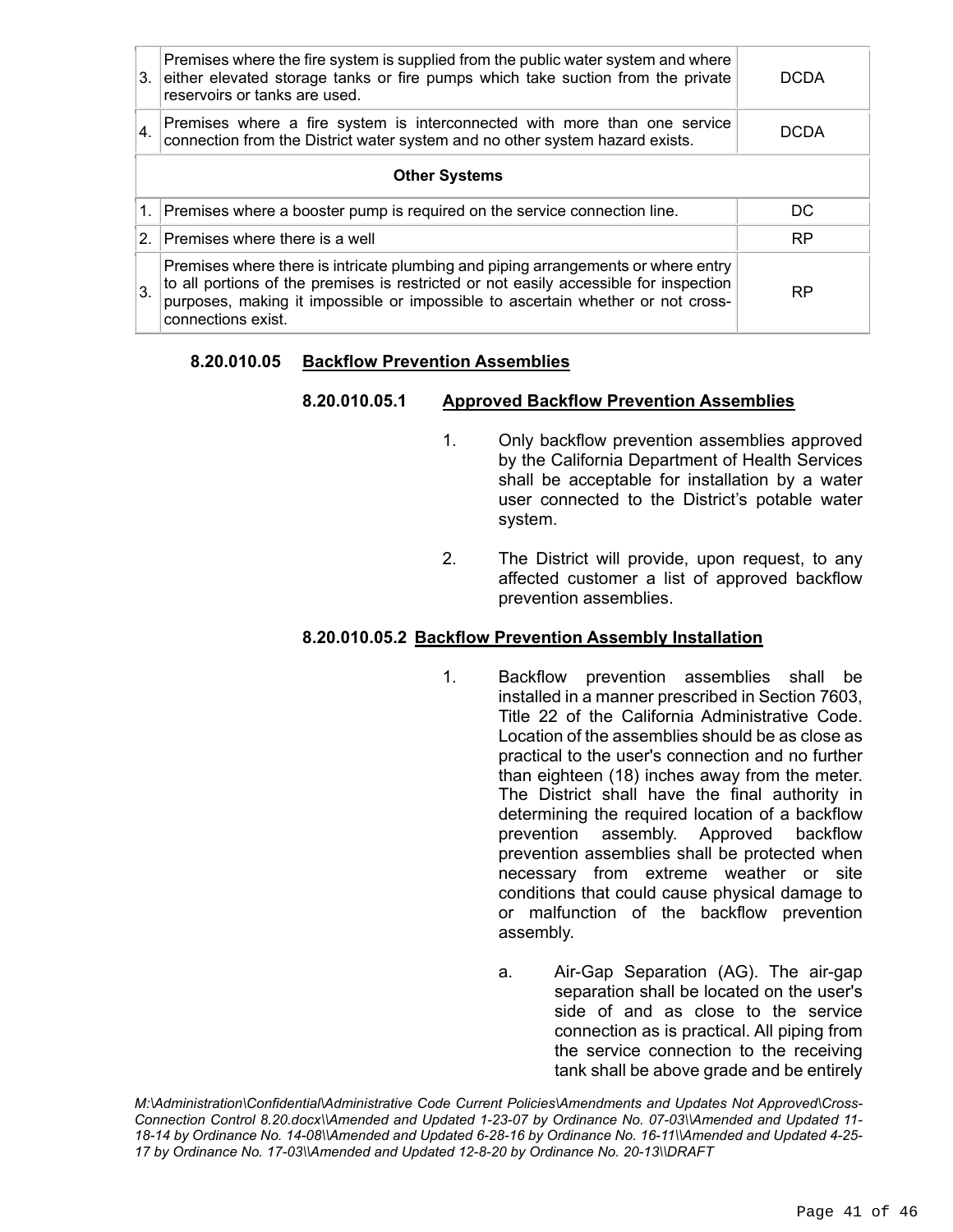visible. No water use shall be provided from any point between the service connection and the air-gap separation. The water inlet piping shall terminate a distance of at least two pipe diameters of the supply inlet, but in no case less than one inch above the overflow rim of the receiving tank.

b. Reduced Pressed Principal Backflow Prevention Assembly (RPA). The approved reduced pressure principal backflow prevention assembly shall be installed on the user's side of and as close to the service connection as is practical no more than eighteen (18) inches away. The assembly shall be installed so that the bottom of the relief valve is a minimum of twelve (12) inches above the grade and not more than thirtysix (36) inches above grade measured from the bottom of the assembly and with a minimum of twelve (12) inches side clearance. The assembly should be installed so that it is readily accessible for maintenance and testing.

# **8.20.010.05.3 Backflow Prevention Assembly Testing and Maintenance**

- 1. Backflow prevention assemblies must be tested at least annually and immediately after installation, relocation, or repair. The District may require a more frequent testing schedule if it is deemed to be necessary. A report in a form acceptable to the District shall be filed each time an assembly is tested, relocated, or repaired. These assemblies shall be serviced, overhauled, or replaced whenever they are found to be defective and all costs of testing, repair, and maintenance shall be borne by the water user.
- 2. Testing of backflow preventers is required annually for all connections to the water system and is mandatory. Testing is the responsibility of RMWD and the results of testing shall be reported to the Cross-Connection Control Specialist on the required forms at the completion of the testing. Testing of brand-new backflow devices can be completed by a certified tester. Testing must be done by a person or persons certified in accordance with state standards and the tester's credentials must be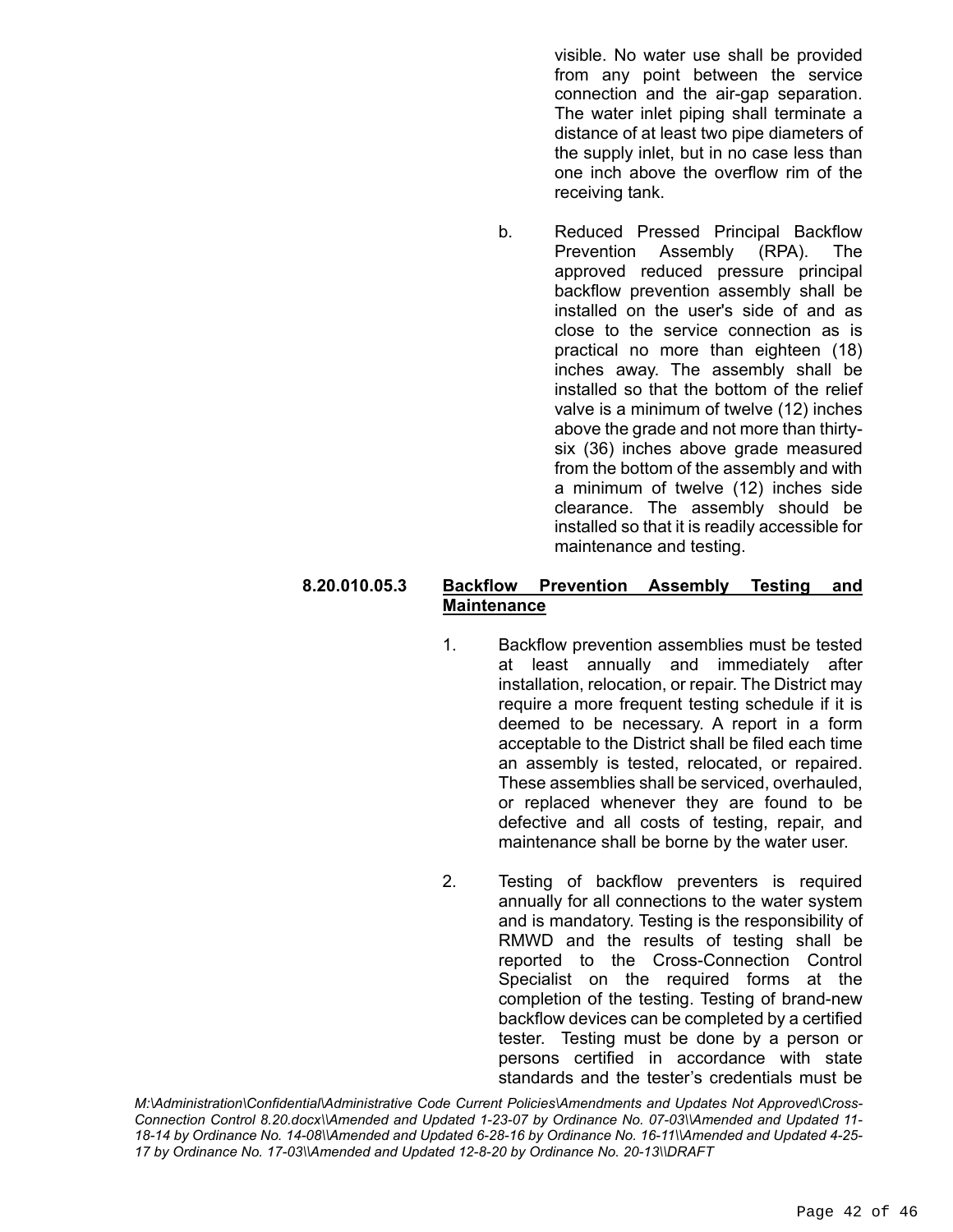approved by the RMWD. Any backflow preventer that fails the testing shall be repaired or replaced and retested at the owner's expense. If it is replaced the type, make, model and location of the backflow preventer will be reported to RMWD Cross-Connection Control Specialist All results of testing will be reported to RMWD and remain on file for no less than 10 years.

3. RMWD is not responsible for replacing gaskets, seats, seal diaphragms, backflow devices, ball valves or test cocks. The customer is responsible for all maintenance of the backflow device to include replacement of device.

#### **8.20.010.06 Requests for New Services**

#### **8.20.010.06.1 Water System Survey**

- 1. The Cross-Connection Control Specialist shall review all requests for new services to determine if backflow protection is needed. Plans and specifications must be submitted to the Cross-Connection Control Specialist upon request for review of possible cross-connection hazards as a condition of service for new service connections. If it is determined that a backflow prevention assembly is necessary to protect the public water system, the required assembly must be installed before service will be granted.
- 2. The District may require an on-premises inspection to evaluate cross-connection hazards. The District will schedule transmit a written notice requesting an inspection appointment to each affected water user. Any customer who cannot or will not allow an onpremises inspection of their piping system shall be required to install the backflow prevention assembly the District considers necessary.
- 3. The District may require a reinspection for crossconnection hazards of any premises to which it serves water. The District will transmit a written notice requesting an inspection appointment to each affected water user. Any customer who cannot or will not allow an on-premises inspection of their piping system shall be required to install the backflow prevention assembly the District considers necessary.

#### **8.20.010.06.2 Customer Notification — Assembly Installation**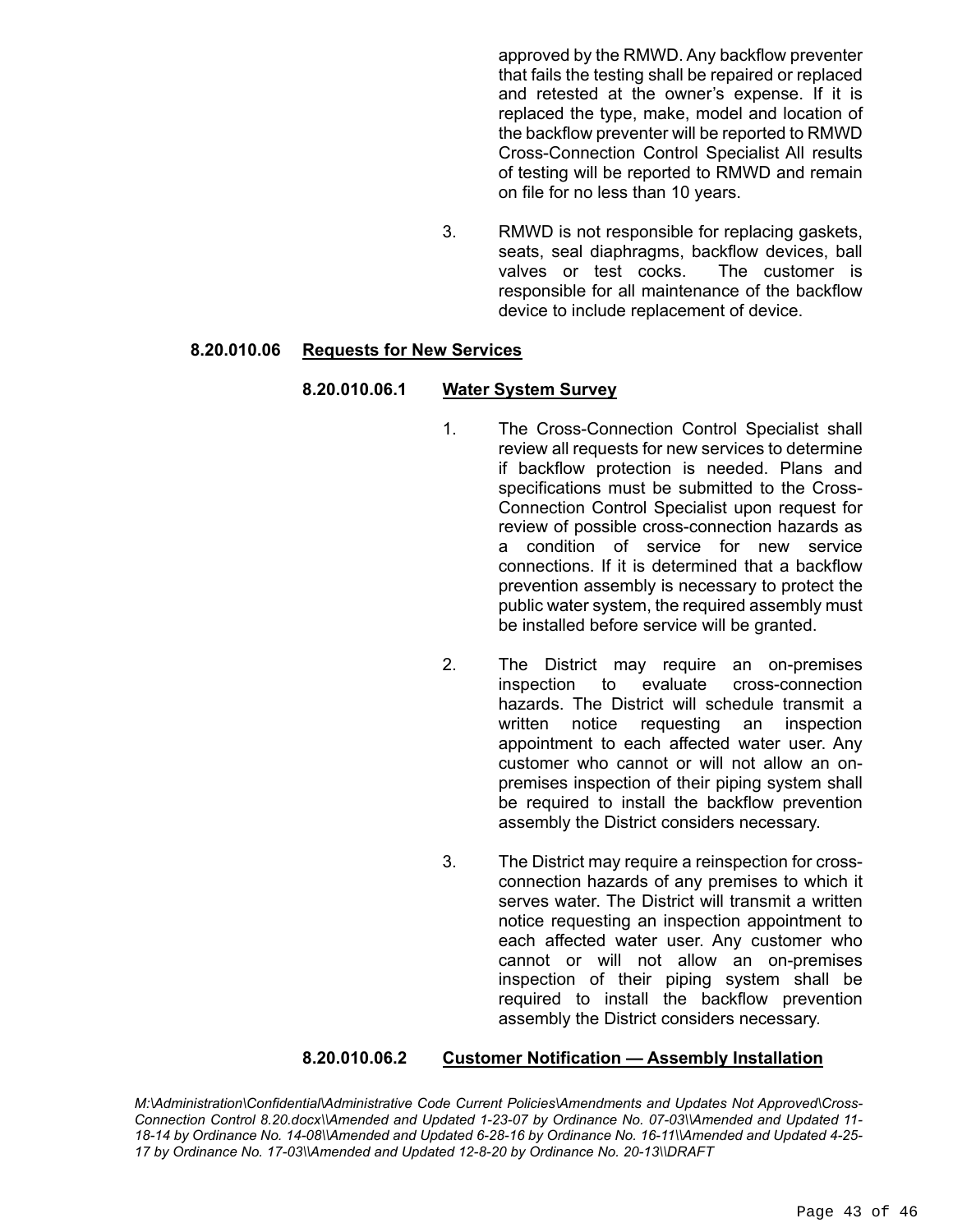- 1. The District will notify the water user of the survey findings, listing corrective action to be taken if required. A period of sixty (30) days will be given to complete all corrective action required including installation of backflow prevention assemblies.
- 2. A second notice will be sent to each water user which does not take the required corrective action prescribed in the first notice within the sixty (30) day period allowed. The second notice will give the water user a two-week period to take the required corrective action. If no action is taken within the two-week period, the District may terminate water service to the affected water user until the required corrective actions are taken.

# **8.20.010.06.3 Backflow Prevention Assembly Removal**

- 1. Approval must be obtained from the District before a backflow prevention assembly is removed, relocated, or replaced.
	- a. **Removal:** The use of an assembly may be discontinued and the assembly removed from service upon presentation of sufficient evidence to the District to verify that a hazard no longer exists or is not likely to be created in the future. Approved backflow prevention assemblies shall not be bypassed, made inoperative or removed without specific written authorization by the Water Utilities Director or his or her representative.
	- b. **Relocation:** An assembly may be relocated following confirmation by the District that the relocation will continue to provide the required protection and satisfy installation requirements. A retest will be required following the relocation of the assembly.
	- c. **Repair:** An assembly may be removed for repair, provided the water use is either discontinued until repair is completed and the assembly is returned to service, or the service connection is equipped with other backflow protection approved by the District. A retest will be required following the repair of the assembly.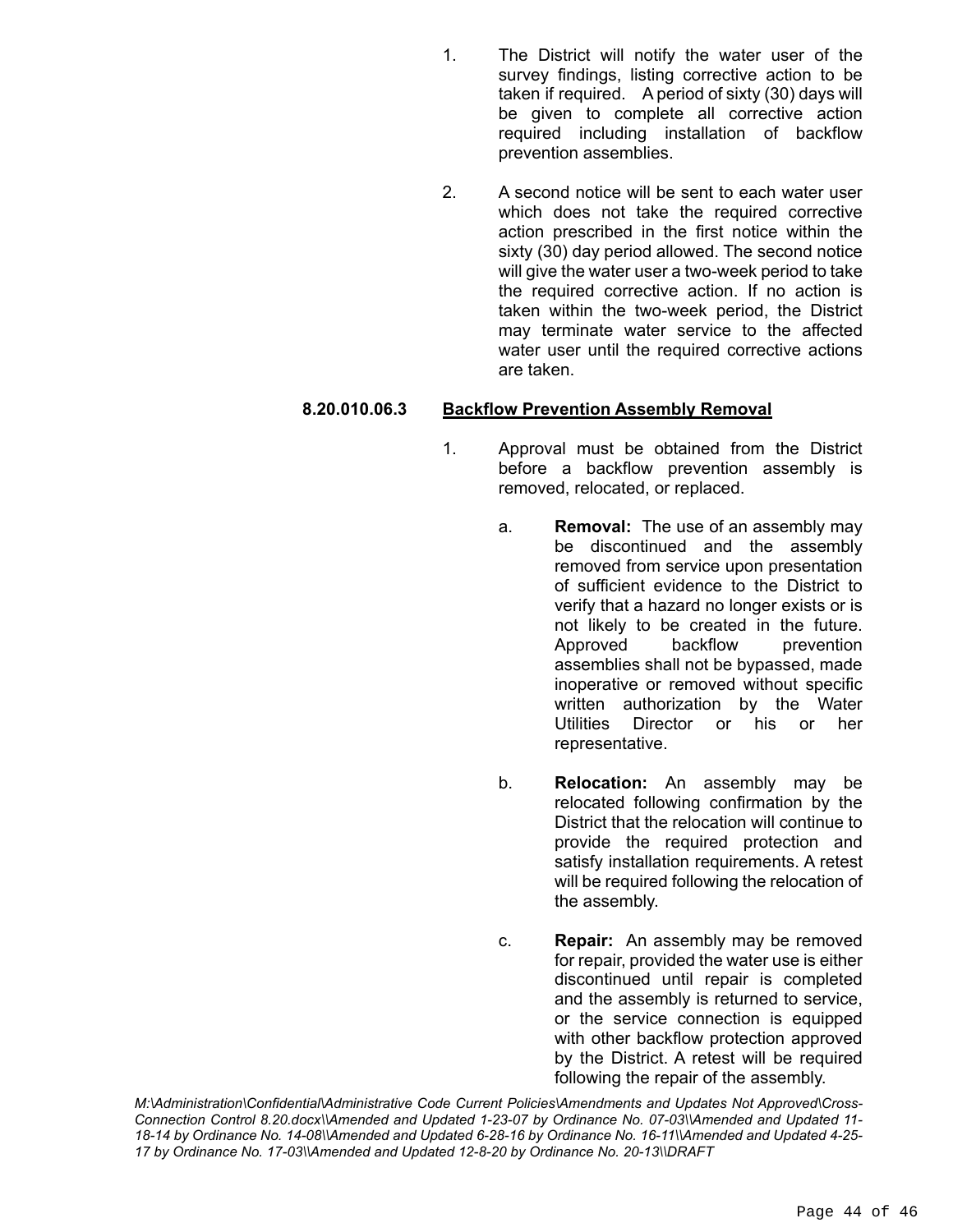d. **Replacement:** An assembly may be removed and replaced provided the water use is discontinued until the replacement assembly is installed. All replacement assemblies must be approved by the District and must be commensurate with the degree of hazard involved.

#### **8.20.010.07 Water Service Termination**

#### **8.20.010.07.1 General**

When the District encounters water uses that represent a clear and immediate hazard to the potable water supply that cannot be immediately abated, the District shall institute the procedure for discontinuing the District water service.

# **8.20.010.07.2 Basis for Termination**

Condition or water uses that create a basis for water service termination shall include, but are not limited to the following items:

- 1. Refusal to install a required backflow prevention assembly.
- 2. Refusal to test a backflow prevention assembly.
- 3. Refusal to repair a faulty backflow prevention assembly.
- 4. Refusal to replace a faulty backflow prevention assembly.
- 5. Direct or indirect connection between the District water system and a sewer line.
- 6. Unprotected direct or indirect connection between the District water system and an auxiliary water system.
- 7. A situation which presents an immediate health hazard to the District water system.

#### **8.20.010.07.3 Water Service Termination Procedures**

1. For conditions B1, B2 or B3, the District will terminate service to a customer's premises after two written notices have been sent specifying the corrective action needed and the time period in which it must be done. If no action is taken within